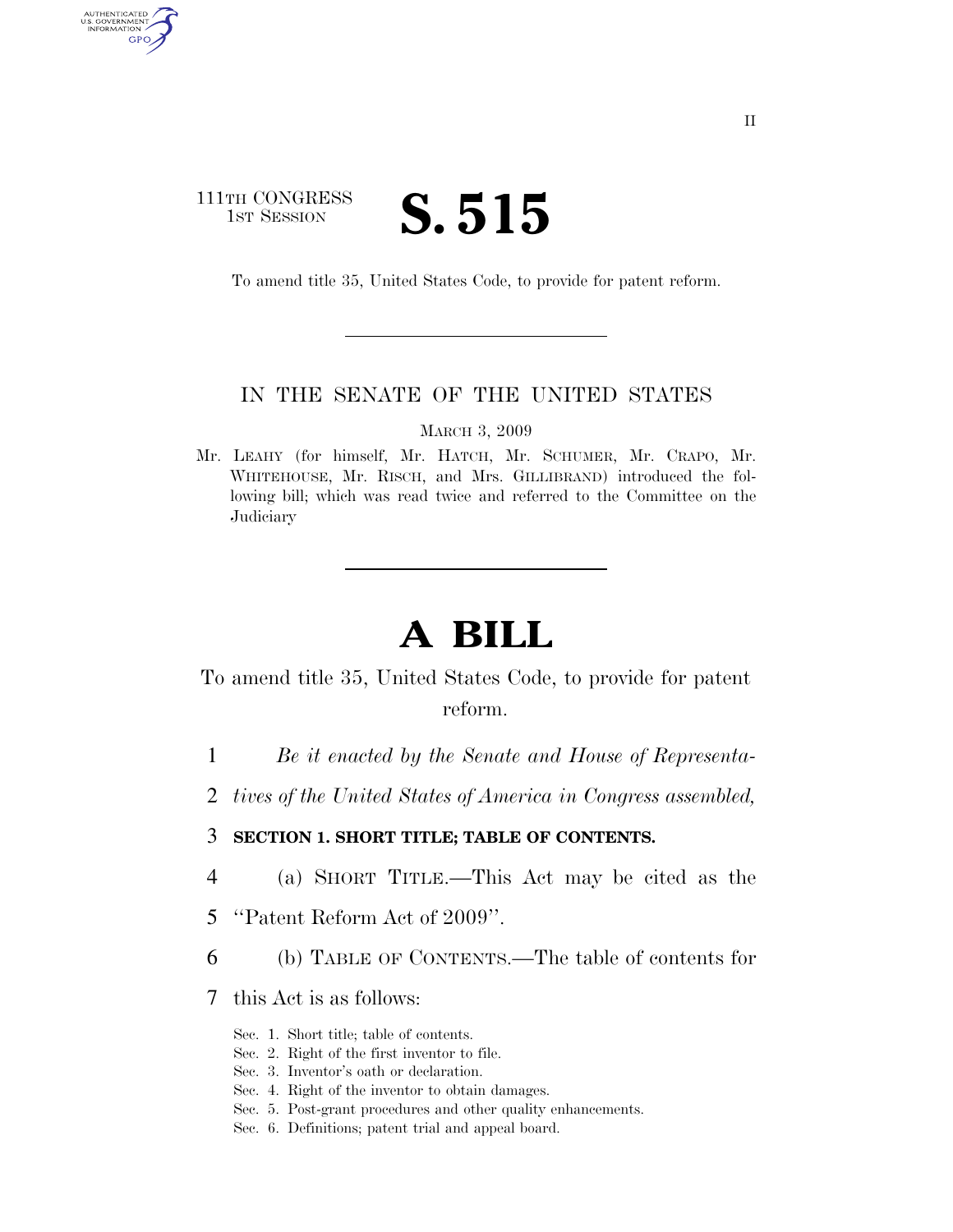Sec. 7. Preissuance submissions by third parties.

Sec. 8. Venue and jurisdiction.

Sec. 9. Patent and Trademark Office regulatory authority.

Sec. 10. Residency of Federal Circuit judges.

Sec. 11. Micro-entity defined.

- Sec. 12. Technical amendments.
- Sec. 13. Effective date; rule of construction.
- Sec. 14. Severability.

#### 1 **SEC. 2. RIGHT OF THE FIRST INVENTOR TO FILE.**

2 (a) DEFINITIONS.—Section 100 of title 35, United 3 States Code, is amended by adding at the end the fol-4 lowing:

5 ''(f) The term 'inventor' means the individual or, if 6 a joint invention, the individuals collectively who invented 7 or discovered the subject matter of the invention.

 $8$  ''(g) The terms 'joint inventor' and 'coinventor' mean 9 any 1 of the individuals who invented or discovered the 10 subject matter of a joint invention.

11 "(h) The 'effective filing date of a claimed invention' 12 is—

13 ''(1) the filing date of the patent or the applica-14 tion for the patent containing the claim to the inven-15 tion; or

 $(2)$  if the patent or application for patent is entitled to a right of priority of any other applica-18 tion under section 119,  $365(a)$ , or  $365(b)$  or to the benefit of an earlier filing date in the United States 20 under section 120, 121, or  $365(c)$ , the filing date of the earliest such application in which the claimed in-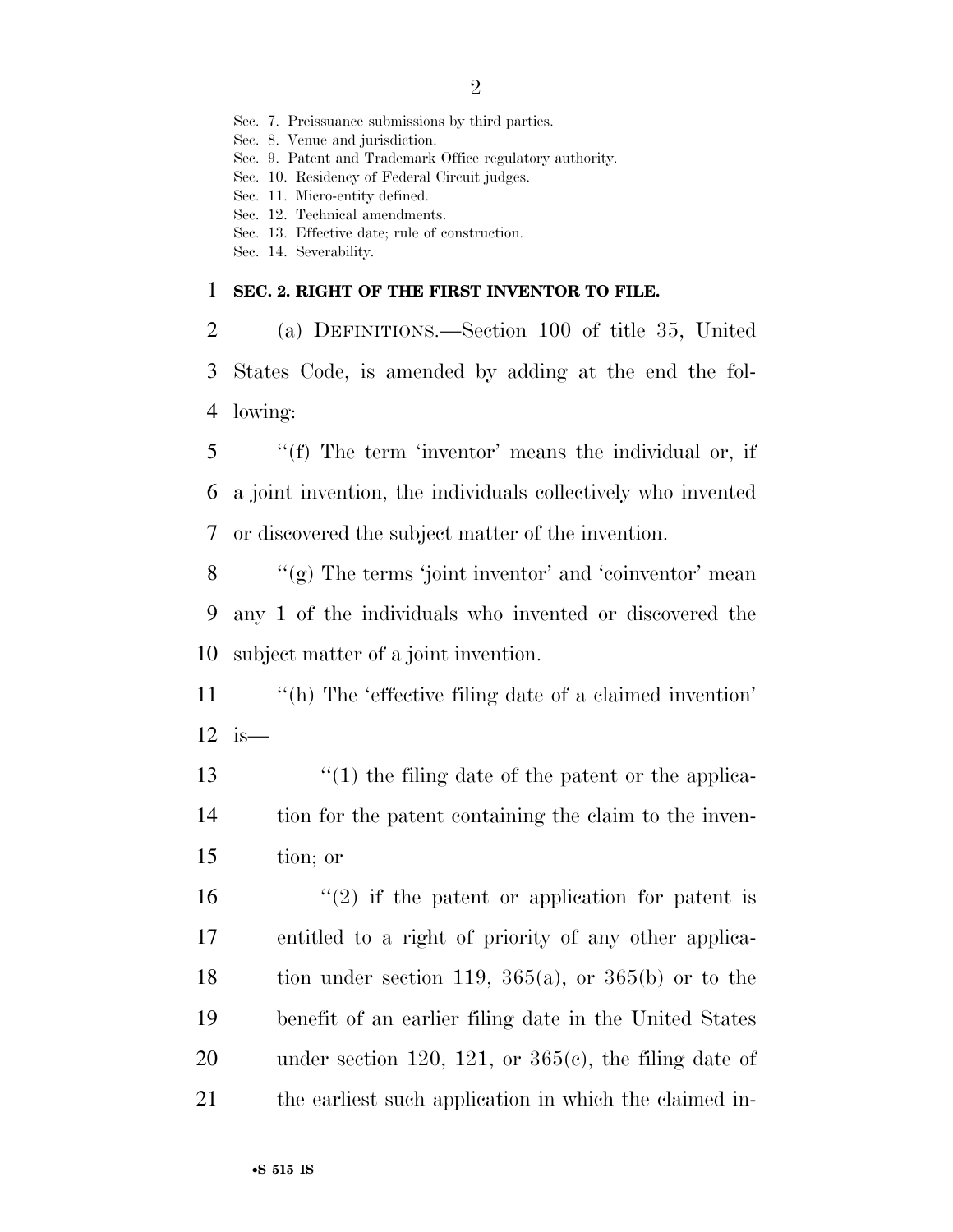| $\overline{2}$ | first paragraph of section 112.                            |
|----------------|------------------------------------------------------------|
| 3              | "(i) The term 'claimed invention' means the subject        |
| $\overline{4}$ | matter defined by a claim in a patent or an application    |
| 5              | for a patent.                                              |
| 6              | "(j) The term 'joint invention' means an invention         |
| 7              | resulting from the collaboration of inventive endeavors of |
| 8              | 2 or more persons working toward the same end and pro-     |
| 9              | ducing an invention by their collective efforts.".         |
| 10             | (b) CONDITIONS FOR PATENTABILITY.—                         |
| 11             | (1) IN GENERAL.—Section $102$ of title 35,                 |
| 12             | United States Code, is amended to read as follows:         |
| 13             | "§102. Conditions for patentability; novelty               |
| 14             | "(a) NOVELTY; PRIOR ART.—A patent for a claimed            |
| 15             | invention may not be obtained if—                          |
| 16             | $\lq(1)$ the claimed invention was patented, de-           |
| 17             | scribed in a printed publication, or in public use, on     |
| 18             | sale, or otherwise available to the public—                |
| 19             | $\lq\lq$ (A) more than 1 year before the effective         |
| 20             | filing date of the claimed invention; or                   |
| 21             | $\lq\lq (B)$ 1 year or less before the effective fil-      |
| 22             | ing date of the claimed invention, other than              |
| 23             | through disclosures made by the inventor or a              |
| 24             | joint inventor or by others who obtained the               |

vention is disclosed in the manner provided by the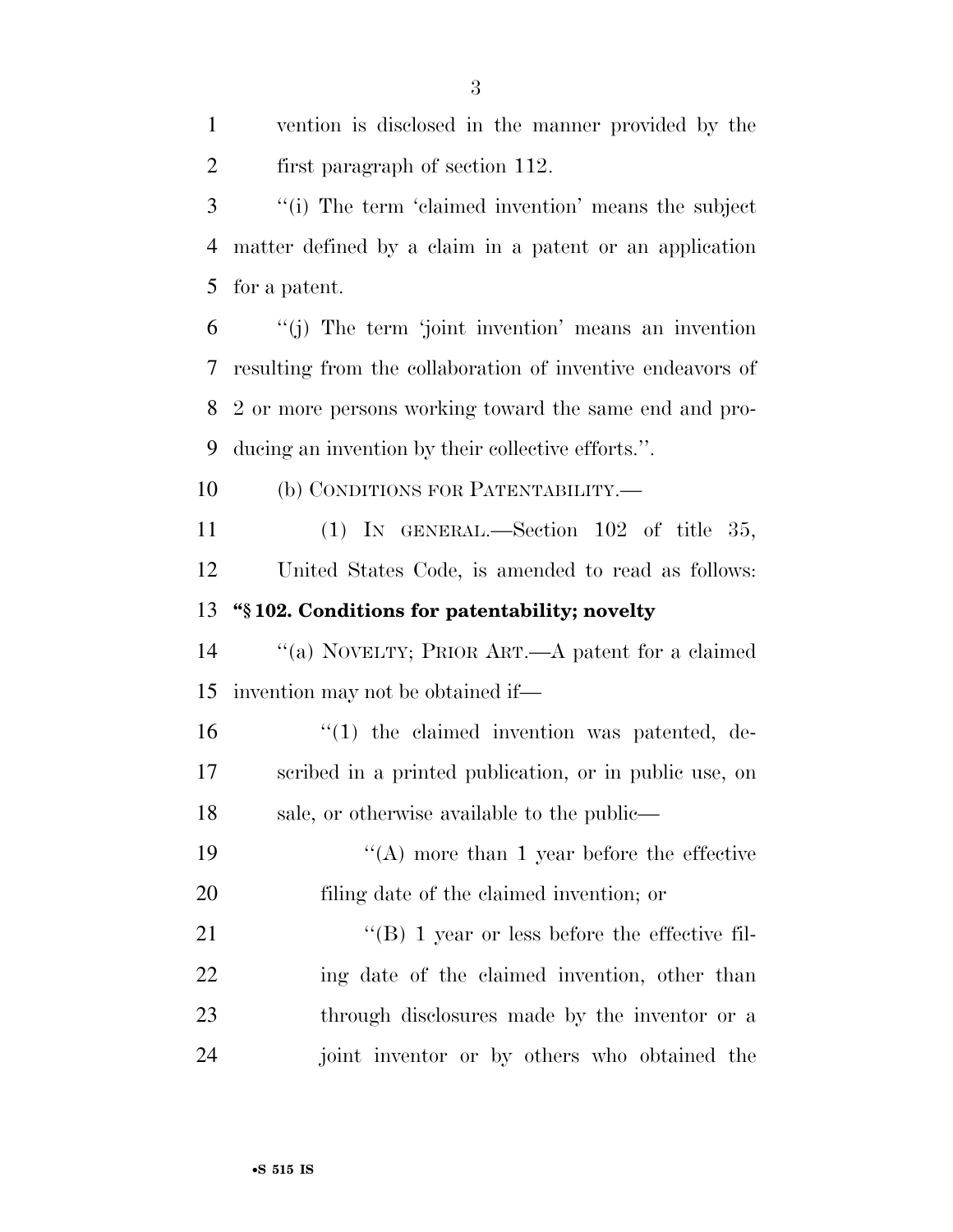| $\mathbf{1}$   | subject matter disclosed directly or indirectly           |
|----------------|-----------------------------------------------------------|
| $\overline{2}$ | from the inventor or a joint inventor; or                 |
| 3              | $(2)$ the claimed invention was described in a            |
| $\overline{4}$ | patent issued under section 151, or in an application     |
| 5              | for patent published or deemed published under sec-       |
| 6              | tion $122(b)$ , in which the patent or application, as    |
| 7              | the case may be, names another inventor and was           |
| 8              | effectively filed before the effective filing date of the |
| 9              | claimed invention.                                        |
| 10             | $\lq\lq(b)$ EXCEPTIONS.—                                  |
| 11             | "(1) PRIOR INVENTOR DISCLOSURE<br><b>EXCEP-</b>           |
| 12             | TION.—Subject matter that would otherwise qualify         |
| 13             | as prior art based upon a disclosure under subpara-       |
| 14             | graph $(B)$ of subsection $(a)(1)$ shall not be prior art |
| 15             | to a claimed invention under that subparagraph if         |
| 16             | the subject matter had, before such disclosure, been      |
| 17             | publicly disclosed by the inventor or a joint inventor    |
| 18             | or others who obtained the subject matter disclosed       |
| 19             | directly or indirectly from the inventor or a joint in-   |
| 20             | ventor.                                                   |
| 21             | "(2) DERIVATION, PRIOR DISCLOSURE, AND                    |
| 22             | COMMON ASSIGNMENT EXCEPTIONS.-Subject mat-                |
| 23             | ter that would otherwise qualify as prior art only        |
| 24             | under subsection $(a)(2)$ , after taking into account     |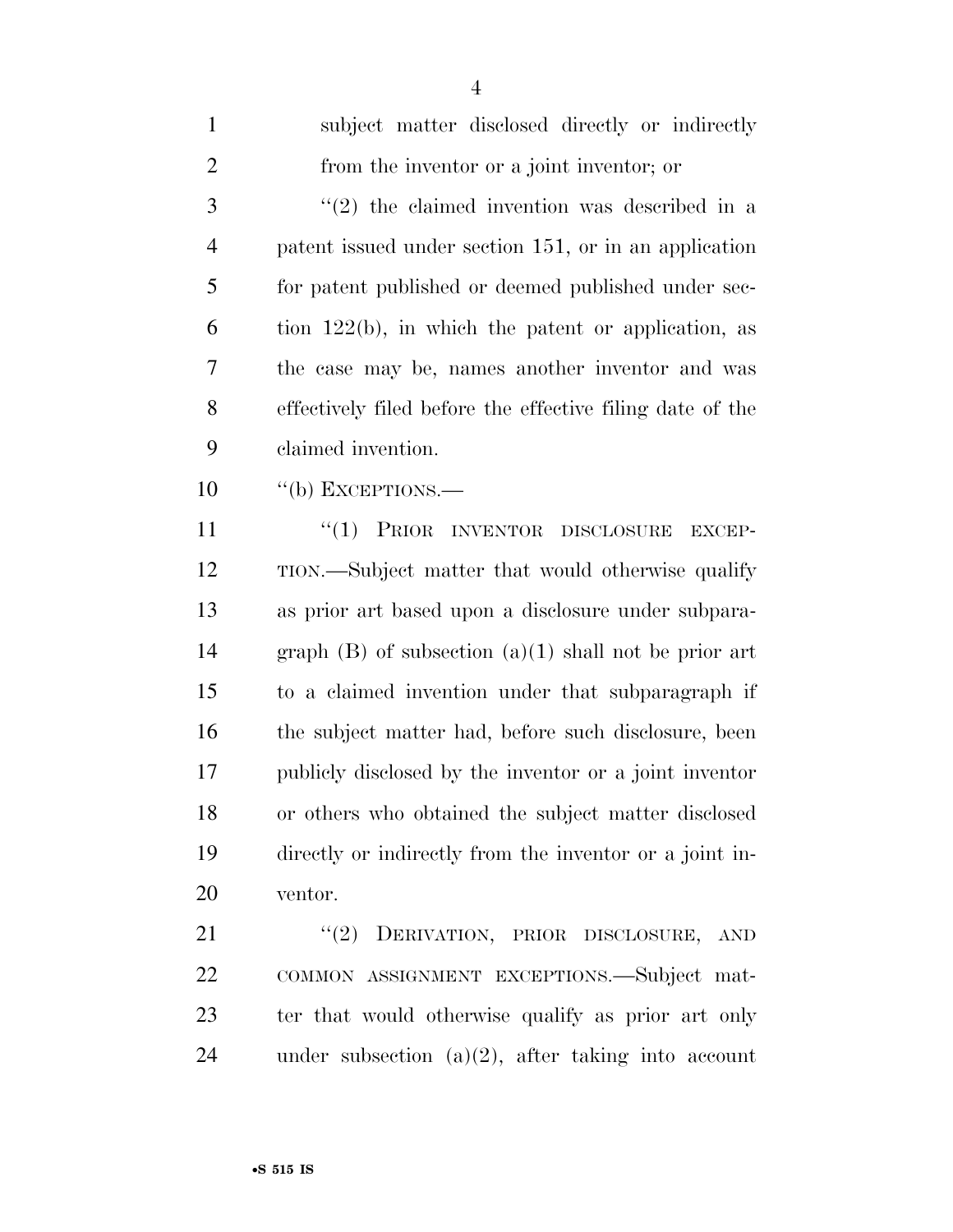| $\mathbf{1}$   | the exception under paragraph (1), shall not be prior |
|----------------|-------------------------------------------------------|
| $\overline{2}$ | art to a claimed invention if—                        |
| 3              | "(A) the subject matter was obtained di-              |
| $\overline{4}$ | rectly or indirectly from the inventor or a joint     |
| 5              | inventor;                                             |
| 6              | $\lq\lq$ the subject matter had been publicly         |
| 7              | disclosed by the inventor or a joint inventor or      |
| 8              | others who obtained the subject matter dis-           |
| 9              | closed, directly or indirectly, from the inventor     |
| 10             | or a joint inventor before the effective filing       |
| 11             | date of the application or patent set forth under     |
| 12             | subsection $(a)(2)$ ; or                              |
| 13             | $\cdot$ (C) the subject matter and the claimed        |
| 14             | invention, not later than the effective filing date   |
| 15             | of the claimed invention, were owned by the           |
| 16             | same person or subject to an obligation of as-        |
| 17             | signment to the same person.                          |
| 18             | "(3) JOINT RESEARCH AGREEMENT<br><b>EXCEP-</b>        |
| 19             | TION.                                                 |
| 20             | "(A) IN GENERAL.—Subject matter and a                 |
| 21             | claimed invention shall be deemed to have been        |
| 22             | owned by the same person or subject to an obli-       |
| 23             | gation of assignment to the same person in ap-        |
| 24             | plying the provisions of paragraph $(2)$ if—          |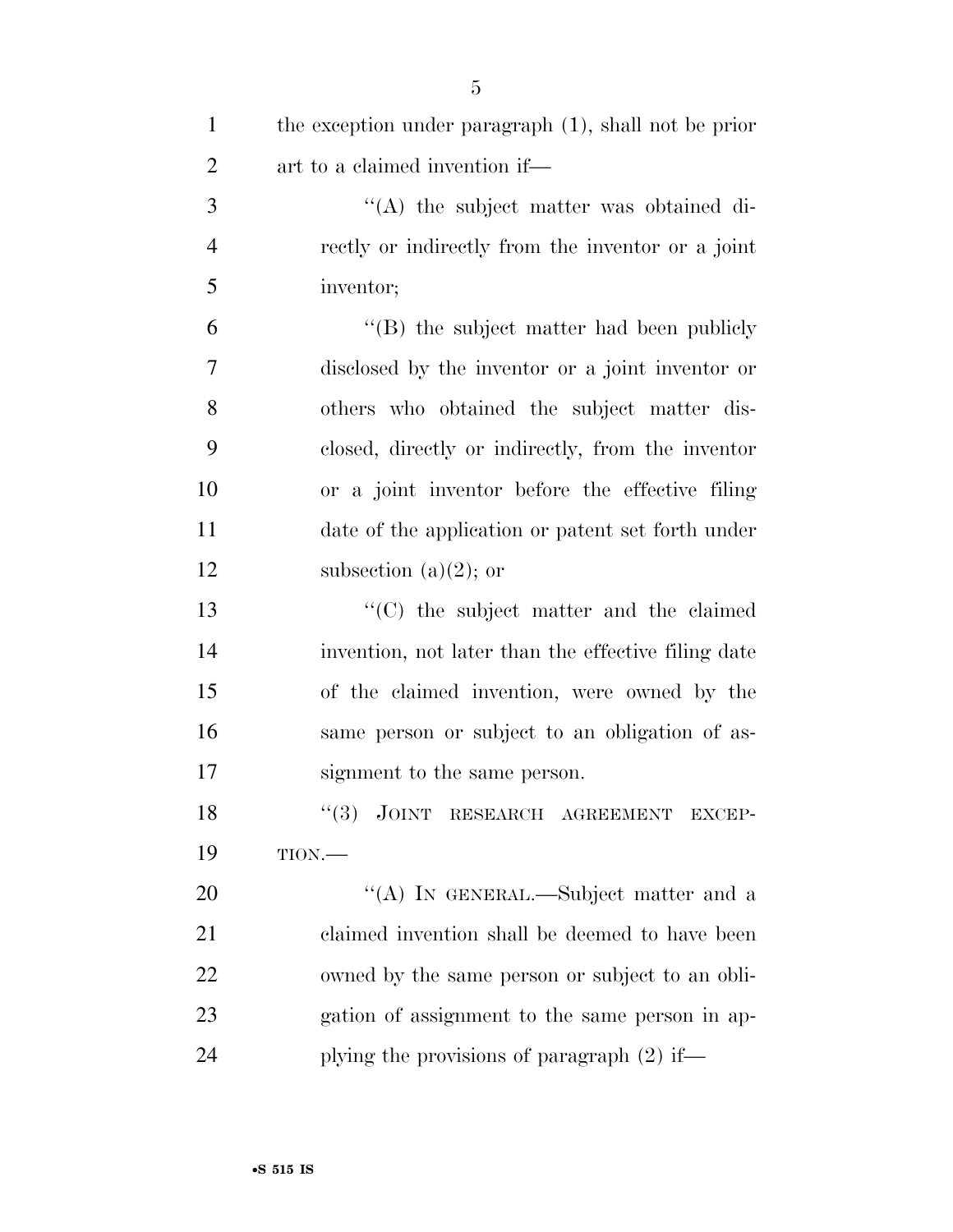| $\mathbf{1}$   | "(i) the claimed invention was made                   |
|----------------|-------------------------------------------------------|
| $\overline{2}$ | by or on behalf of parties to a joint re-             |
| 3              | search agreement that was in effect on or             |
| $\overline{4}$ | before the effective filing date of the               |
| 5              | claimed invention;                                    |
| 6              | "(ii) the claimed invention was made                  |
| $\tau$         | as a result of activities undertaken within           |
| 8              | the scope of the joint research agreement;            |
| 9              | and                                                   |
| 10             | "(iii) the application for patent for                 |
| 11             | claimed invention discloses or is<br>the              |
| 12             | amended to disclose the names of the par-             |
| 13             | ties to the joint research agreement.                 |
| 14             | "(B) For purposes of subparagraph $(A)$ ,             |
| 15             | the term 'joint research agreement' means a           |
| 16             | written contract, grant, or cooperative agree-        |
| 17             | ment entered into by 2 or more persons or enti-       |
| 18             | ties for the performance of experimental, devel-      |
| 19             | opmental, or research work in the field of the        |
| 20             | claimed invention.                                    |
| 21             | "(4) PATENTS AND PUBLISHED APPLICATIONS               |
| 22             | EFFECTIVELY FILED.— $A$ patent or application for     |
| 23             | patent is effectively filed under subsection $(a)(2)$ |
| 24             | with respect to any subject matter described in the   |
| 25             | patent or application—                                |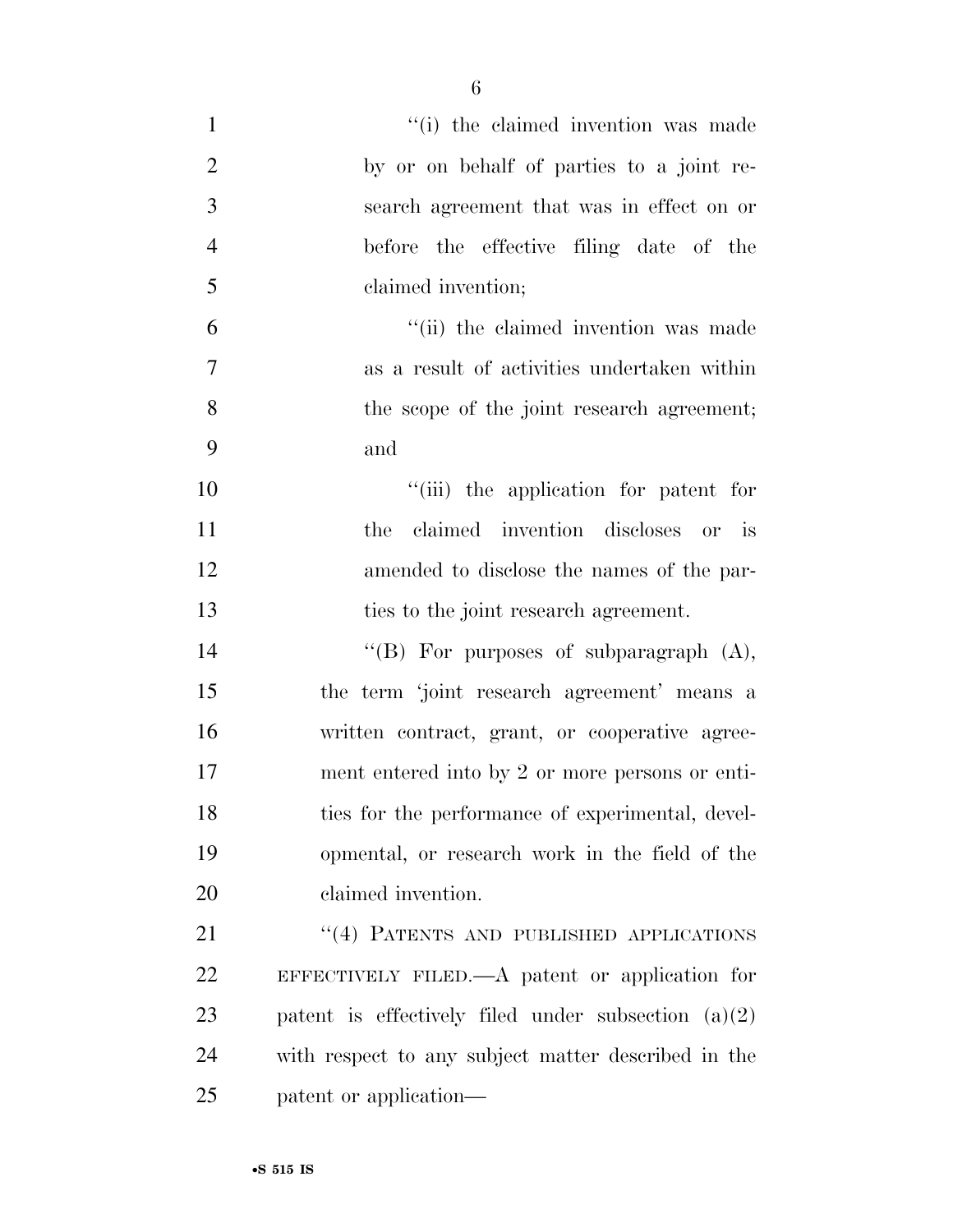| $\mathbf{1}$   | "(A) as of the filing date of the patent or                  |
|----------------|--------------------------------------------------------------|
| $\overline{2}$ | the application for patent; or                               |
| 3              | $\lq\lq$ ) if the patent or application for patent           |
| $\overline{4}$ | is entitled to claim a right of priority under sec-          |
| 5              | tion 119, 365(a), or 365(b) or to claim the ben-             |
| 6              | efit of an earlier filing date under section 120,            |
| $\overline{7}$ | 121, or $365(c)$ , based upon 1 or more prior                |
| 8              | filed applications for patent, as of the filing              |
| 9              | date of the earliest such application that de-               |
| 10             | scribes the subject matter.".                                |
| 11             | (2) CONFORMING AMENDMENT.—The item re-                       |
| 12             | lating to section 102 in the table of sections for           |
| 13             | chapter 10 of title 35, United States Code, is               |
| 14             | amended to read as follows:                                  |
|                | "102. Conditions for patentability; novelty.".               |
| 15             | (c) CONDITIONS FOR PATENTABILITY; NONOBVIOUS                 |
| 16             | SUBJECT MATTER.—Section 103 of title 35, United              |
|                | 17 States Code, is amended to read as follows:               |
| 18             | "\\$103. Conditions for patentability; nonobvious sub-       |
| 19             | ject matter                                                  |
| 20             | "A patent for a claimed invention may not be ob-             |
| 21             |                                                              |
|                | tained though the claimed invention is not identically dis-  |
| 22             | closed as set forth in section 102, if the differences be-   |
| 23             | tween the claimed invention and the prior art are such       |
| 24             | that the claimed invention as a whole would have been ob-    |
| 25             | vious before the effective filing date of the claimed inven- |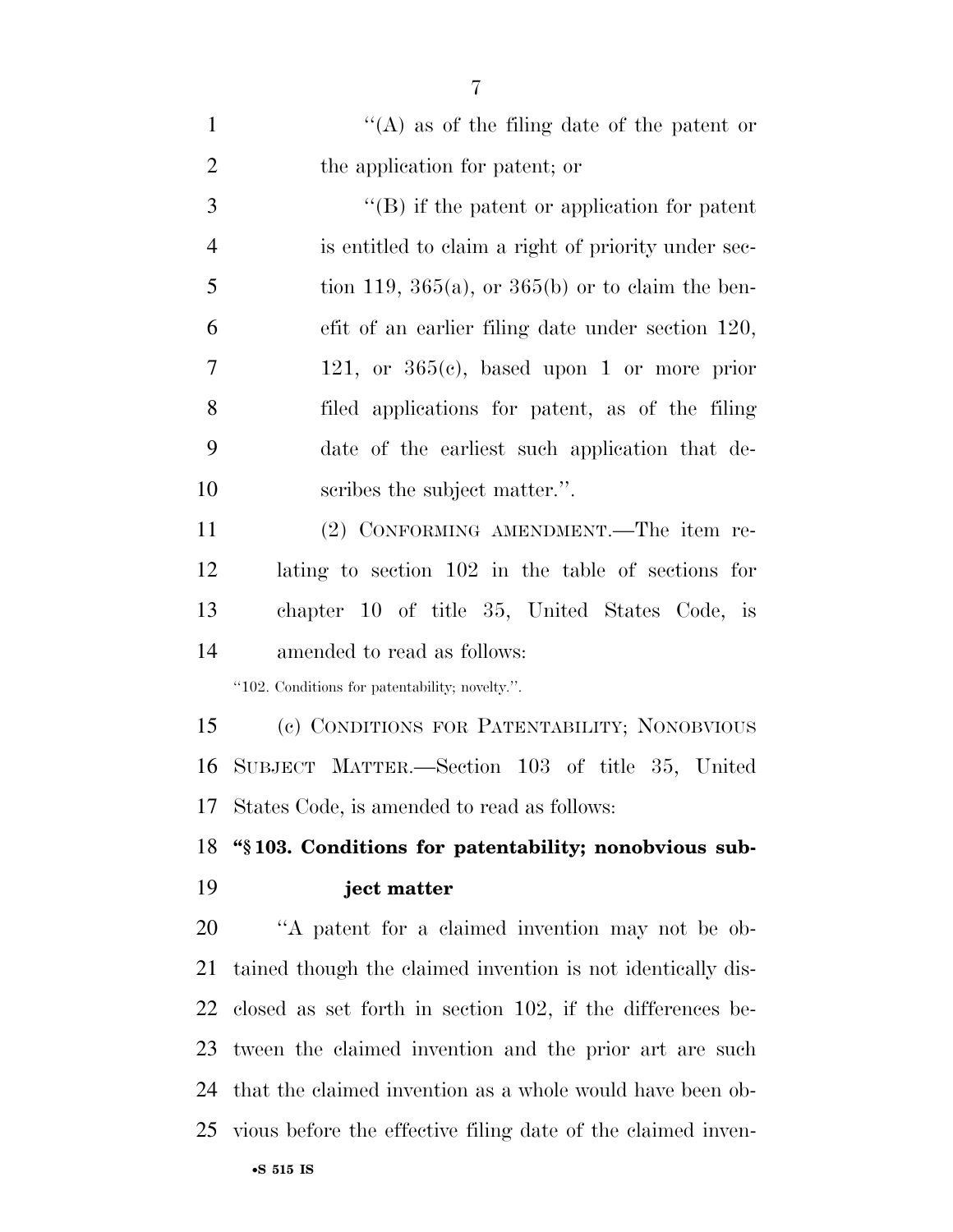tion to a person having ordinary skill in the art to which the claimed invention pertains. Patentability shall not be negated by the manner in which the invention was made.''. (d) REPEAL OF REQUIREMENTS FOR INVENTIONS MADE ABROAD.—Section 104 of title 35, United States Code, and the item relating to that section in the table of sections for chapter 10 of title 35, United States Code, are repealed.

 (e) REPEAL OF STATUTORY INVENTION REGISTRA-TION.—

 (1) IN GENERAL.—Section 157 of title 35, United States Code, and the item relating to that section in the table of sections for chapter 14 of title 35, United States Code, are repealed.

 (2) REMOVAL OF CROSS REFERENCES.—Section 111(b)(8) of title 35, United States Code, is amend- ed by striking ''sections 115, 131, 135, and 157'' and inserting ''sections 131 and 135''.

 (f) EARLIER FILING DATE FOR INVENTOR AND JOINT INVENTOR.—Section 120 of title 35, United States Code, is amended by striking ''which is filed by an inven- tor or inventors named'' and inserting ''which names an inventor or joint inventor''.

24 (g) CONFORMING AMENDMENTS.—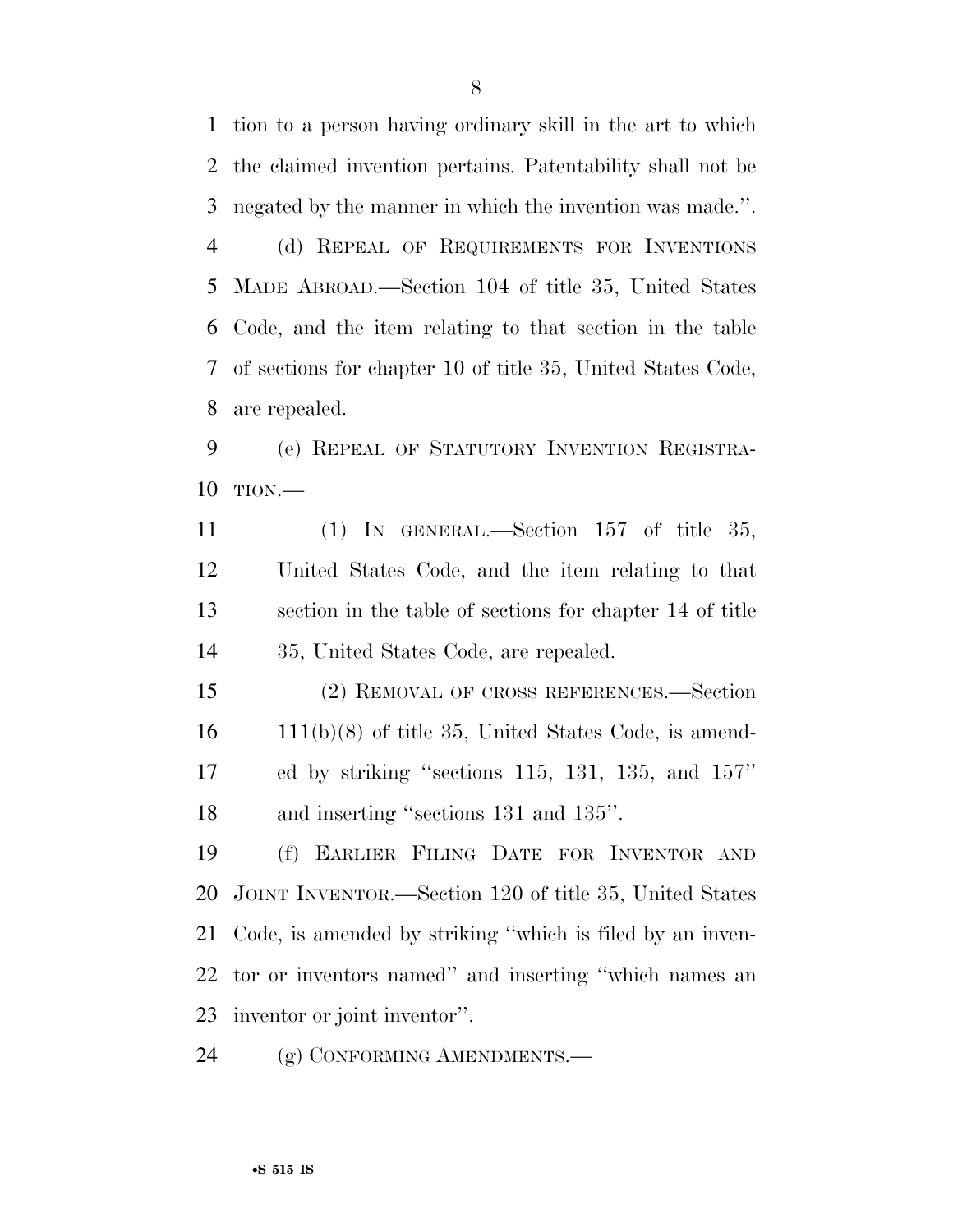(1) RIGHT OF PRIORITY.—Section 172 of title 35, United States Code, is amended by striking 3  $\ldots$  "and the time specified in section  $102(d)$ ".

 (2) LIMITATION ON REMEDIES.—Section 287(c)(4) of title 35, United States Code, is amend- ed by striking ''the earliest effective filing date of which is prior to'' and inserting ''which has an effec-tive filing date before''.

 (3) INTERNATIONAL APPLICATION DESIG- NATING THE UNITED STATES: EFFECT.—Section 363 of title 35, United States Code, is amended by striking ''except as otherwise provided in section 102(e) of this title''.

 (4) PUBLICATION OF INTERNATIONAL APPLICA- TION: EFFECT.—Section 374 of title 35, United States Code, is amended by striking ''sections 102(e) 17 and  $154(d)$ " and inserting "section  $154(d)$ ".

 (5) PATENT ISSUED ON INTERNATIONAL APPLI- CATION: EFFECT.—The second sentence of section 375(a) of title 35, United States Code, is amended by striking ''Subject to section 102(e) of this title, such'' and inserting ''Such''.

 (6) LIMIT ON RIGHT OF PRIORITY.—Section 119(a) of title 35, United States Code, is amended by striking ''; but no patent shall be granted'' and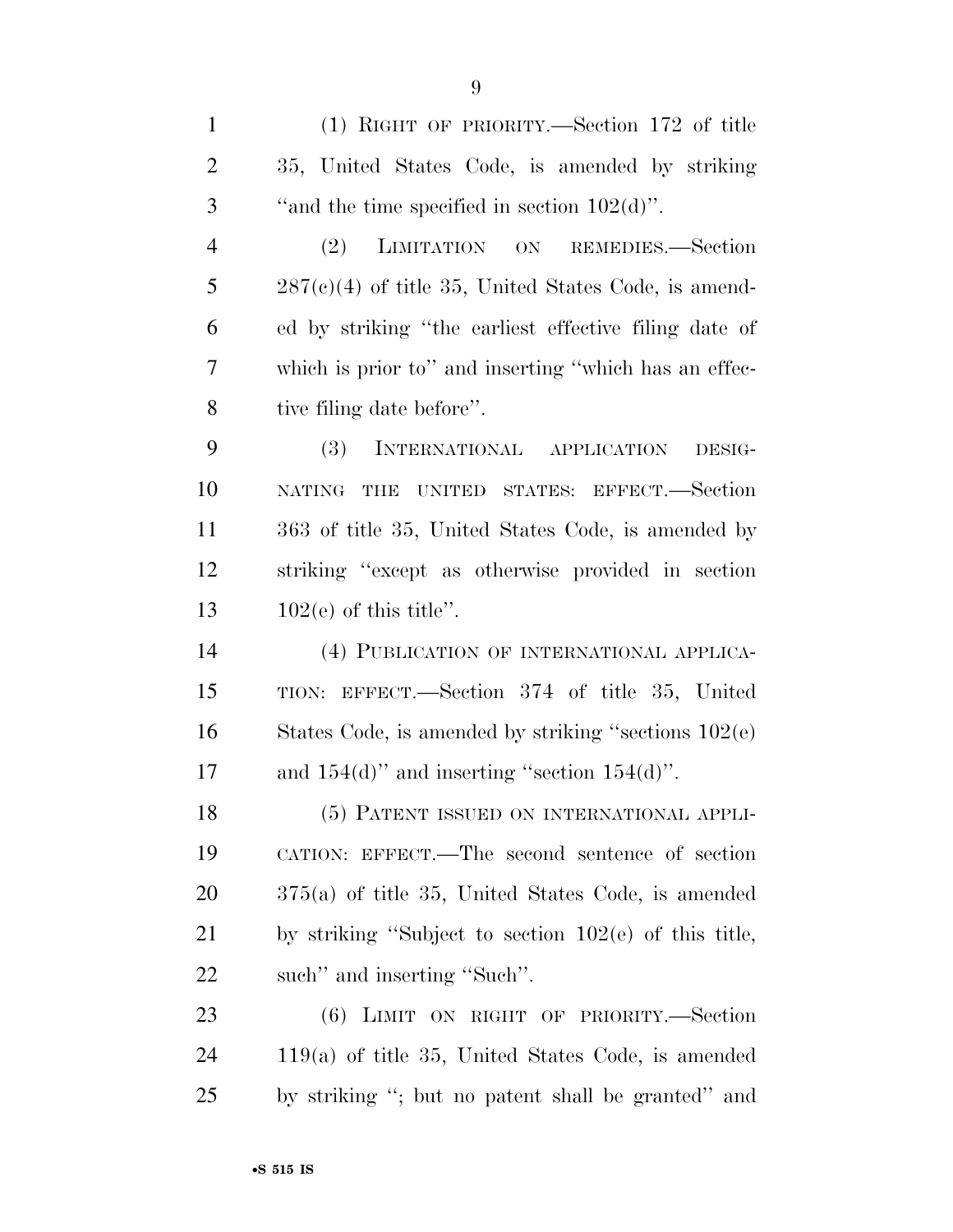| $\mathbf{1}$   | all that follows through "one year prior to such fil-         |
|----------------|---------------------------------------------------------------|
| $\overline{2}$ | ing".                                                         |
| 3              | (7) INVENTIONS MADE WITH FEDERAL ASSIST-                      |
| $\overline{4}$ | ANCE.-Section 202(c) of title 35, United States               |
| 5              | Code, is amended—                                             |
| 6              | (A) in paragraph $(2)$ —                                      |
| 7              | (i) by striking "publication, on sale,                        |
| 8              | or public use," and all that follows through                  |
| 9              | "obtained in the United States" and in-                       |
| 10             | serting "the 1-year period referred to in                     |
| 11             | section $102(a)$ would end before the end of                  |
| 12             | that 2-year period"; and                                      |
| 13             | (ii) by striking "the statutory" and                          |
| 14             | inserting "that 1-year"; and                                  |
| 15             | (B) in paragraph (3), by striking "any                        |
| 16             | statutory bar date that may occur under this                  |
| 17             | title due to publication, on sale, or public use"             |
| 18             | and inserting "the expiration of the 1-year pe-               |
| 19             | riod referred to in section $102(a)$ .                        |
| 20             | (h) REPEAL OF INTERFERING PATENT REMEDIES.—                   |
| 21             | Section 291 of title 35, United States Code, and the item     |
| 22             | relating to that section in the table of sections for chapter |
| 23             | 29 of title 35, United States Code, are repealed.             |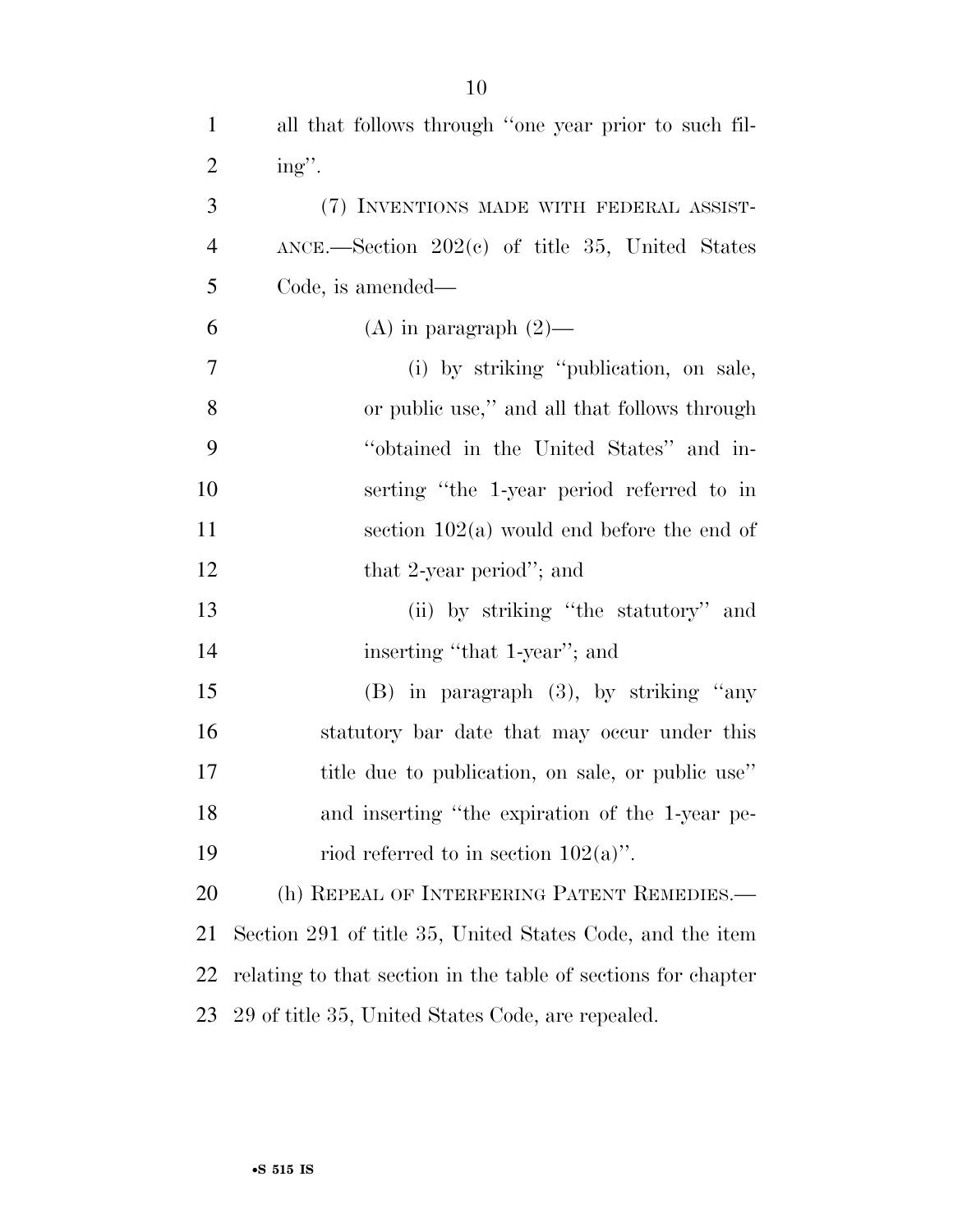(i) ACTION FOR CLAIM TO PATENT ON DERIVED IN- VENTION.—Section 135 of title 35, United States Code, is amended to read as follows:

''(a) DISPUTE OVER RIGHT TO PATENT.—

 ''(1) INSTITUTION OF DERIVATION PRO- CEEDING.—An applicant may request initiation of a derivation proceeding to determine the right of the applicant to a patent by filing a request which sets forth with particularity the basis for finding that an earlier applicant derived the claimed invention from the applicant requesting the proceeding and, without authorization, filed an application claiming such in- vention. Any such request may only be made within 12 months after the date of first publication of an application containing a claim that is the same or is substantially the same as the claimed invention, must be made under oath, and must be supported by substantial evidence. Whenever the Director de- termines that patents or applications for patent naming different individuals as the inventor interfere with one another because of a dispute over the right to patent under section 101, the Director shall insti- tute a derivation proceeding for the purpose of de-termining which applicant is entitled to a patent.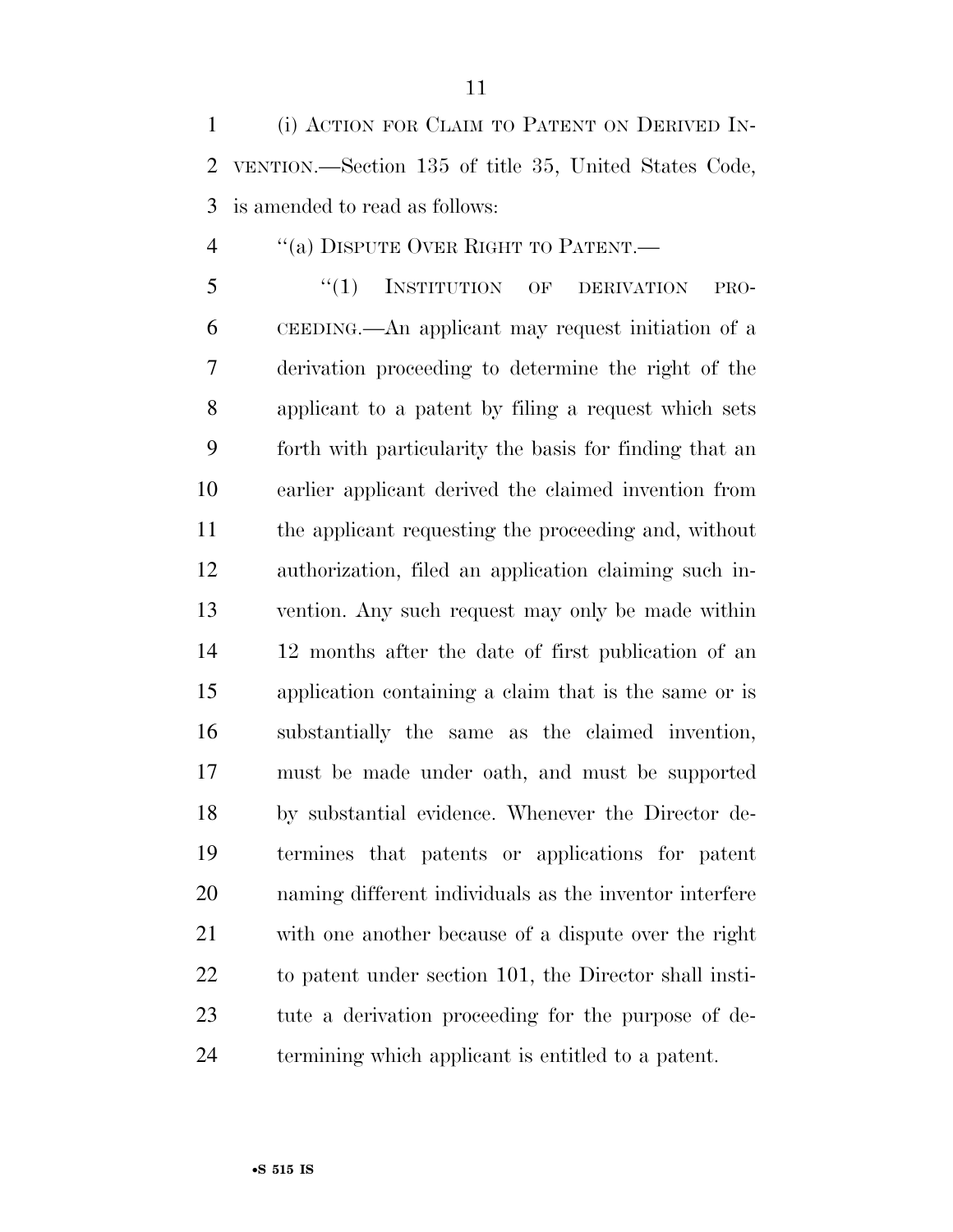| $\mathbf 1$    | "(2) DETERMINATION BY PATENT TRIAL AND                 |
|----------------|--------------------------------------------------------|
| $\overline{2}$ | APPEAL BOARD.—In any proceeding under this sub-        |
| 3              | section, the Patent Trial and Appeal Board—            |
| $\overline{4}$ | "(A) shall determine the question of the               |
| 5              | right to patent;                                       |
| 6              | $\lq\lq$ in appropriate circumstances, may             |
| $\tau$         | correct the naming of the inventor in any appli-       |
| 8              | cation or patent at issue; and                         |
| 9              | $\lq\lq$ (C) shall issue a final decision on the       |
| 10             | right to patent.                                       |
| 11             | "(3) DERIVATION PROCEEDING.—The Board                  |
| 12             | may defer action on a request to initiate a derivation |
| 13             | proceeding until 3 months after the date on which      |
| 14             | the Director issues a patent to the applicant that     |
| 15             | filed the earlier application.                         |
| 16             | "(4) EFFECT OF FINAL DECISION.—The final               |
| 17             | decision of the Patent Trial and Appeal Board, if      |
| 18             | adverse to the claim of an applicant, shall constitute |
| 19             | the final refusal by the United States Patent and      |
| 20             | Trademark Office on the claims involved. The Direc-    |
| 21             | tor may issue a patent to an applicant who is deter-   |
| 22             | mined by the Patent Trial and Appeal Board to have     |
| 23             | the right to patent. The final decision of the Board,  |
| 24             | if adverse to a patentee, shall, if no appeal or other |
| 25             | review of the decision has been or can be taken or     |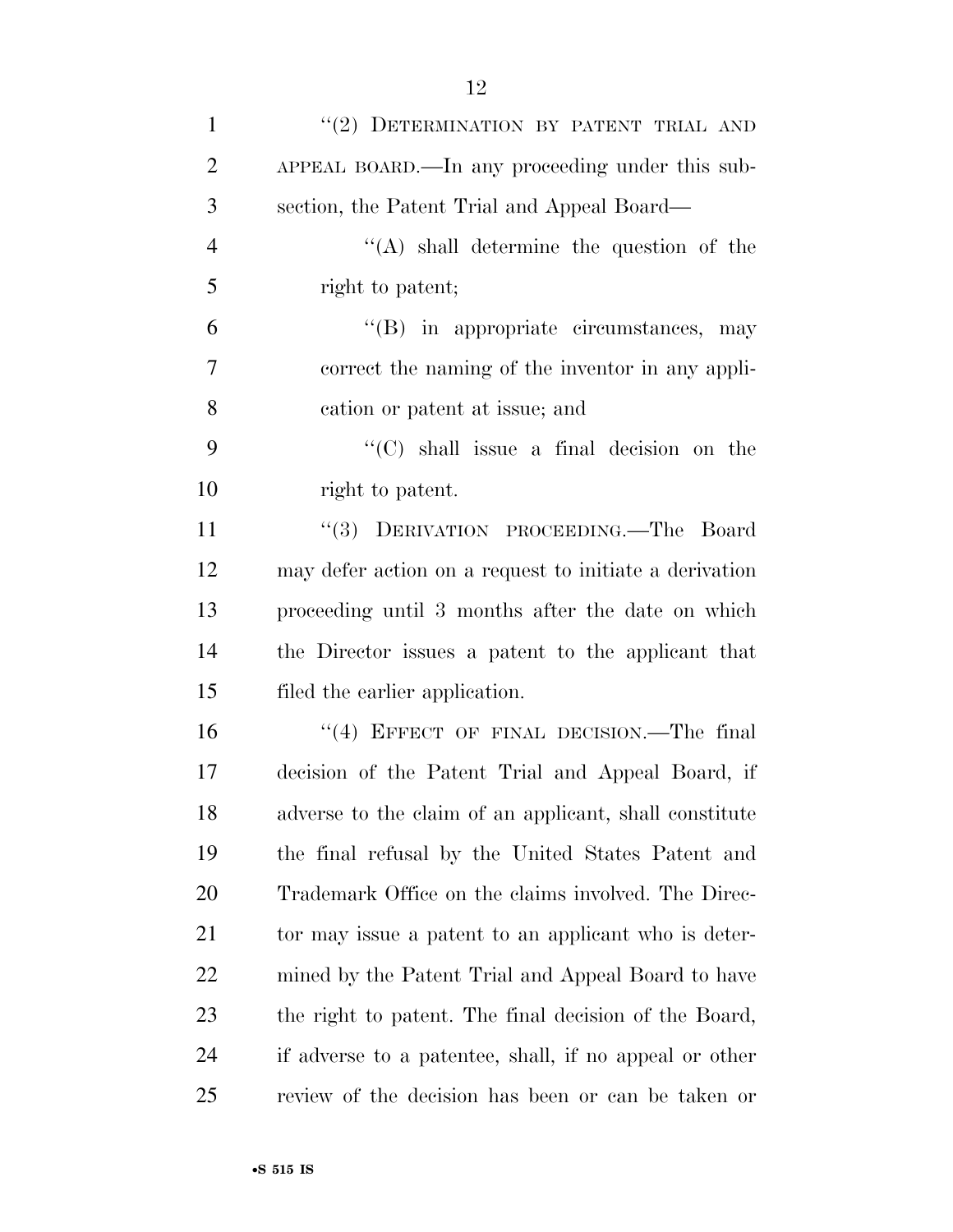had, constitute cancellation of the claims involved in the patent, and notice of such cancellation shall be endorsed on copies of the patent distributed after such cancellation by the United States Patent and Trademark Office.

 ''(b) SETTLEMENT.—Parties to a derivation pro- ceeding may terminate the proceeding by filing a written statement reflecting the agreement of the parties as to the correct inventors of the claimed invention in dispute. Un- less the Patent Trial and Appeal Board finds the agree- ment to be inconsistent with the evidence of record, it shall take action consistent with the agreement. Any written settlement or understanding of the parties shall be filed with the Director. At the request of a party to the pro- ceeding, the agreement or understanding shall be treated as business confidential information, shall be kept sepa- rate from the file of the involved patents or applications, and shall be made available only to Government agencies on written request, or to any person on a showing of good cause.

 ''(c) ARBITRATION.—Parties to a derivation pro- ceeding, within such time as may be specified by the Di- rector by regulation, may determine such contest or any aspect thereof by arbitration. Such arbitration shall be governed by the provisions of title 9 to the extent such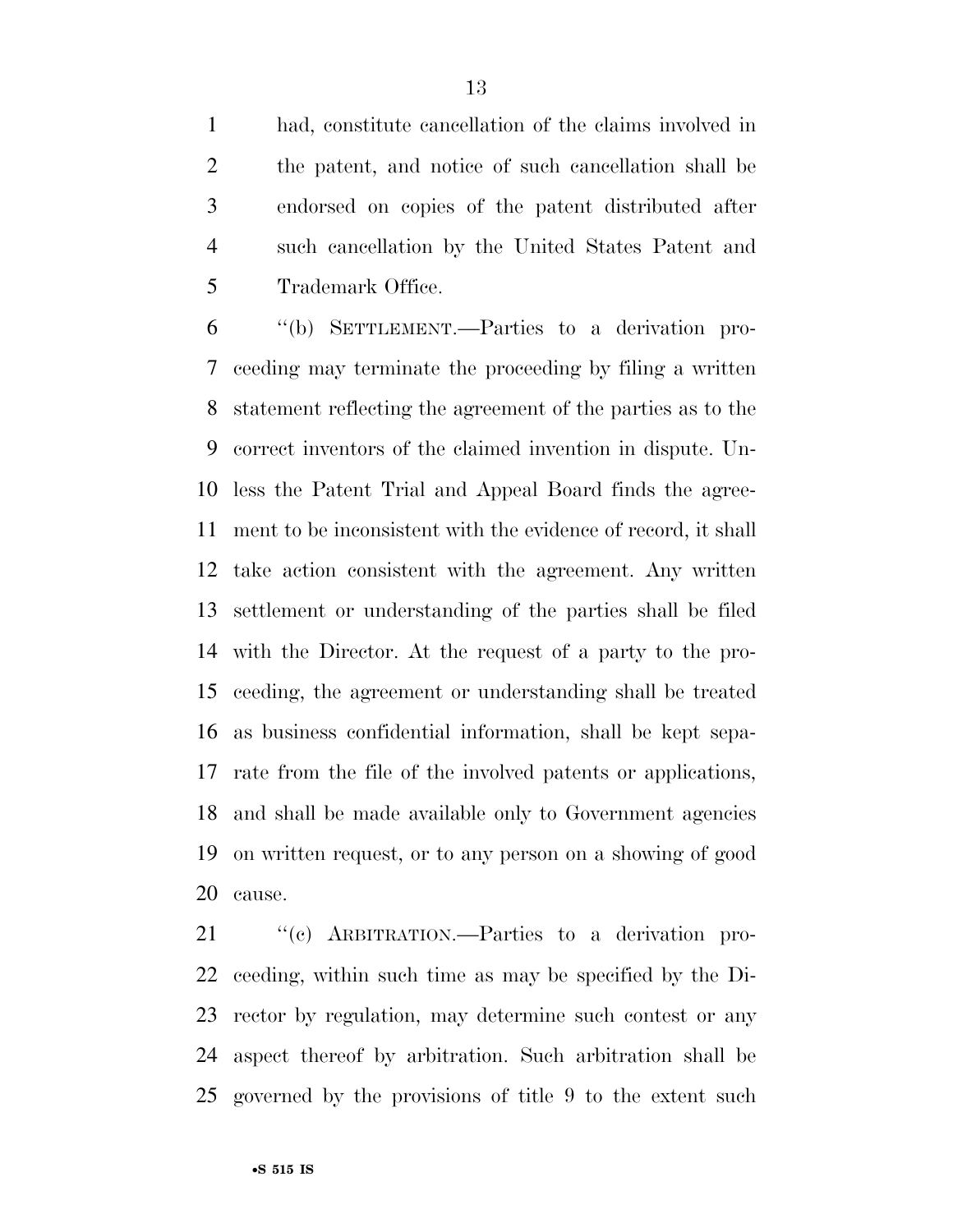title is not inconsistent with this section. The parties shall give notice of any arbitration award to the Director, and such award shall, as between the parties to the arbitration, be dispositive of the issues to which it relates. The arbitra- tion award shall be unenforceable until such notice is given. Nothing in this subsection shall preclude the Direc- tor from determining patentability of the invention in-volved in the derivation proceeding.''.

 (j) ELIMINATION OF REFERENCES TO INTER- FERENCES.—(1) Sections 6, 41, 134, 141, 145, 146, 154, 305, and 314 of title 35, United States Code, are each amended by striking ''Board of Patent Appeals and Inter- ferences'' each place it appears and inserting ''Patent Trial and Appeal Board''.

 (2) Sections 141, 146, and 154 of title 35, United States Code, are each amended—

 (A) by striking ''an interference'' each place it appears and inserting ''a derivation proceeding''; and

 (B) by striking ''interference'' each additional place it appears and inserting ''derivation pro-ceeding''.

 (3) The section heading for section 134 of title 35, United States Code, is amended to read as follows: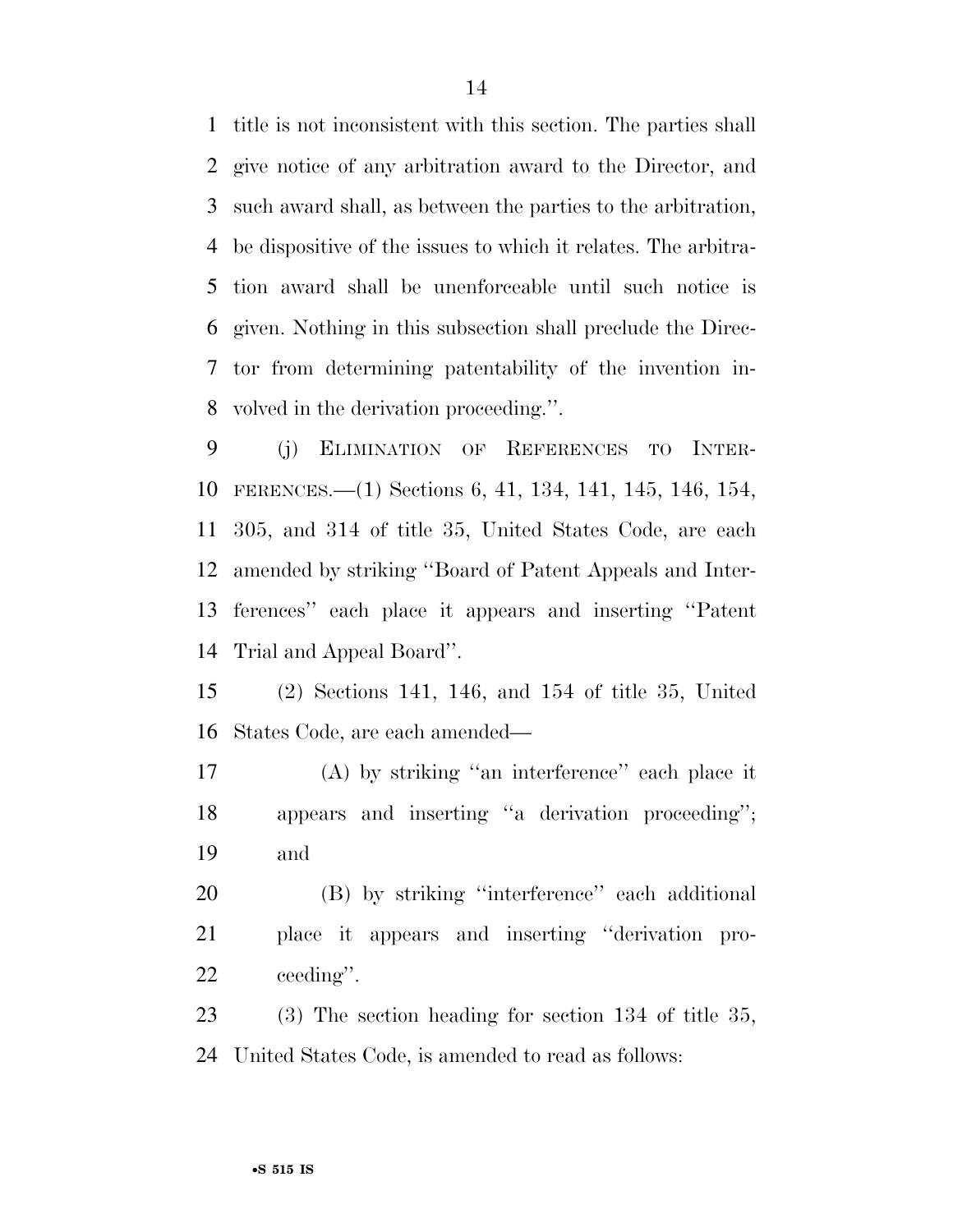**''§ 134. Appeal to the Patent Trial and Appeal Board''.** 

(4) The section heading for section 135 of title 35,

United States Code, is amended to read as follows:

# **''§ 135. Derivation proceedings''.**

 (5) The section heading for section 146 of title 35, United States Code, is amended to read as follows:

**''§ 146. Civil action in case of derivation proceeding''.** 

8 (6) Section  $154(b)(1)(C)$  of title 35, United States Code, is amended by striking ''INTERFERENCES'' and in-serting ''DERIVATION PROCEEDINGS''.

 (7) The item relating to section 6 in the table of sec- tions for chapter 1 of title 35, United States Code, is amended to read as follows:

''6. Patent Trial and Appeal Board.''.

(8) The items relating to sections 134 and 135 in

the table of sections for chapter 12 of title 35, United

States Code, are amended to read as follows:

''134. Appeal to the Patent Trial and Appeal Board. ''135. Derivation proceedings.''.

(9) The item relating to section 146 in the table of

sections for chapter 13 of title 35, United States Code,

is amended to read as follows:

''146. Civil action in case of derivation proceeding.''.

20 (10) CERTAIN APPEALS.—Section  $1295(a)(4)(A)$  of title 28, United States Code, is amended to read as fol-lows: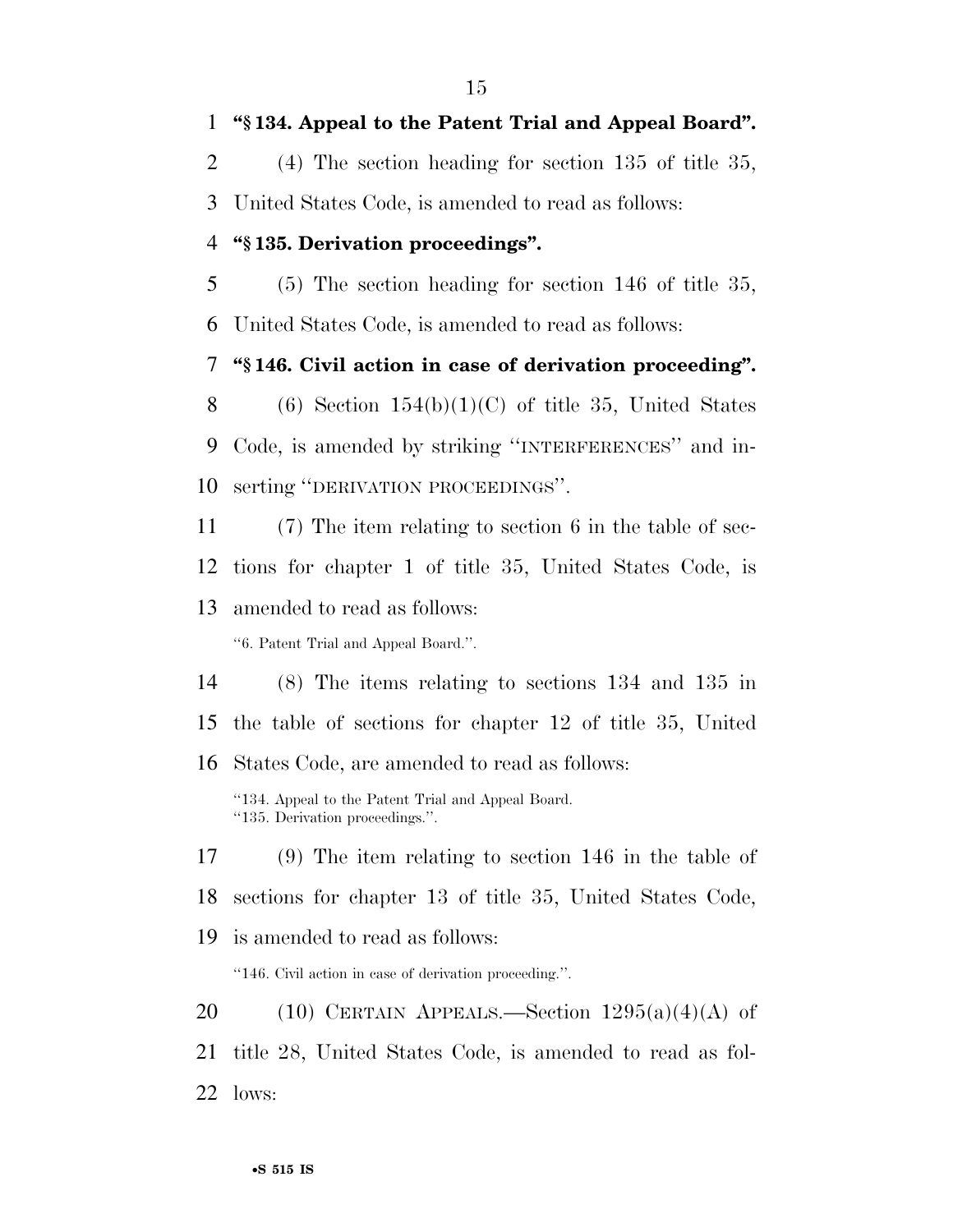1 ''(A) the Patent Trial and Appeal Board of the United States Patent and Trademark Office with respect to patent applications, interference proceedings (commenced before the date of en-5 actment of the Patent Reform Act of 2009), derivation proceedings, and post-grant review proceedings, at the instance of an applicant for a patent or any party to a patent interference (commenced before the effective date of the Patent Reform Act of 2009), derivation pro- ceeding, or post-grant review proceeding, and any such appeal shall waive any right of such applicant or party to proceed under section 145 or 146 of title 35;''. (k) SEARCH AND EXAMINATION FUNCTIONS.—Sec- tion 131 of title 35, United States Code, is amended by— (1) by striking ''The Director shall cause'' and inserting ''(a) IN GENERAL.—The Director shall cause''; and (2) by adding at the end the following: 21 "(b) SEARCH AND EXAMINATION FUNCTIONS.—To

 the extent consistent with United States obligations under international agreements, examination and search duties for the grant of a United States patent are sovereign func-tions which shall be performed within the United States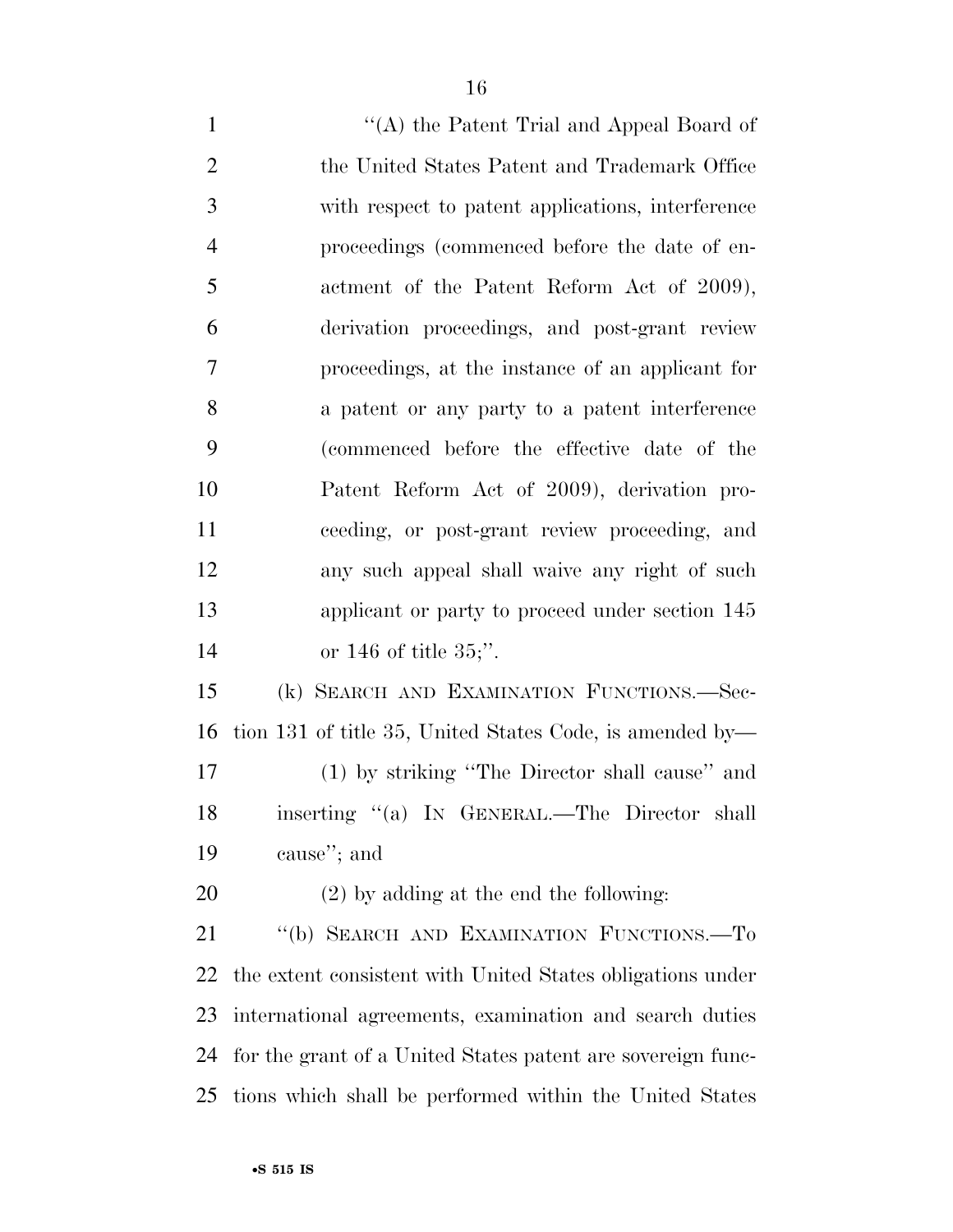by United States citizens who are employees of the United States Government.''.

# **SEC. 3. INVENTOR'S OATH OR DECLARATION.**

(a) INVENTOR'S OATH OR DECLARATION.—

 (1) IN GENERAL.—Section 115 of title 35, United States Code, is amended to read as follows: **''§ 115. Inventor's oath or declaration** 

8 "(a) NAMING THE INVENTOR; INVENTOR'S OATH OR DECLARATION.—An application for patent that is filed under section 111(a), that commences the national stage under section 363, or that is filed by an inventor for an invention for which an application has previously been filed under this title by that inventor shall include, or be amended to include, the name of the inventor of any claimed invention in the application. Except as otherwise provided in this section, an individual who is the inventor or a joint inventor of a claimed invention in an application for patent shall execute an oath or declaration in connec-tion with the application.

 ''(b) REQUIRED STATEMENTS.—An oath or declara- tion under subsection (a) shall contain statements that—  $(1)$  the application was made or was author-ized to be made by the affiant or declarant; and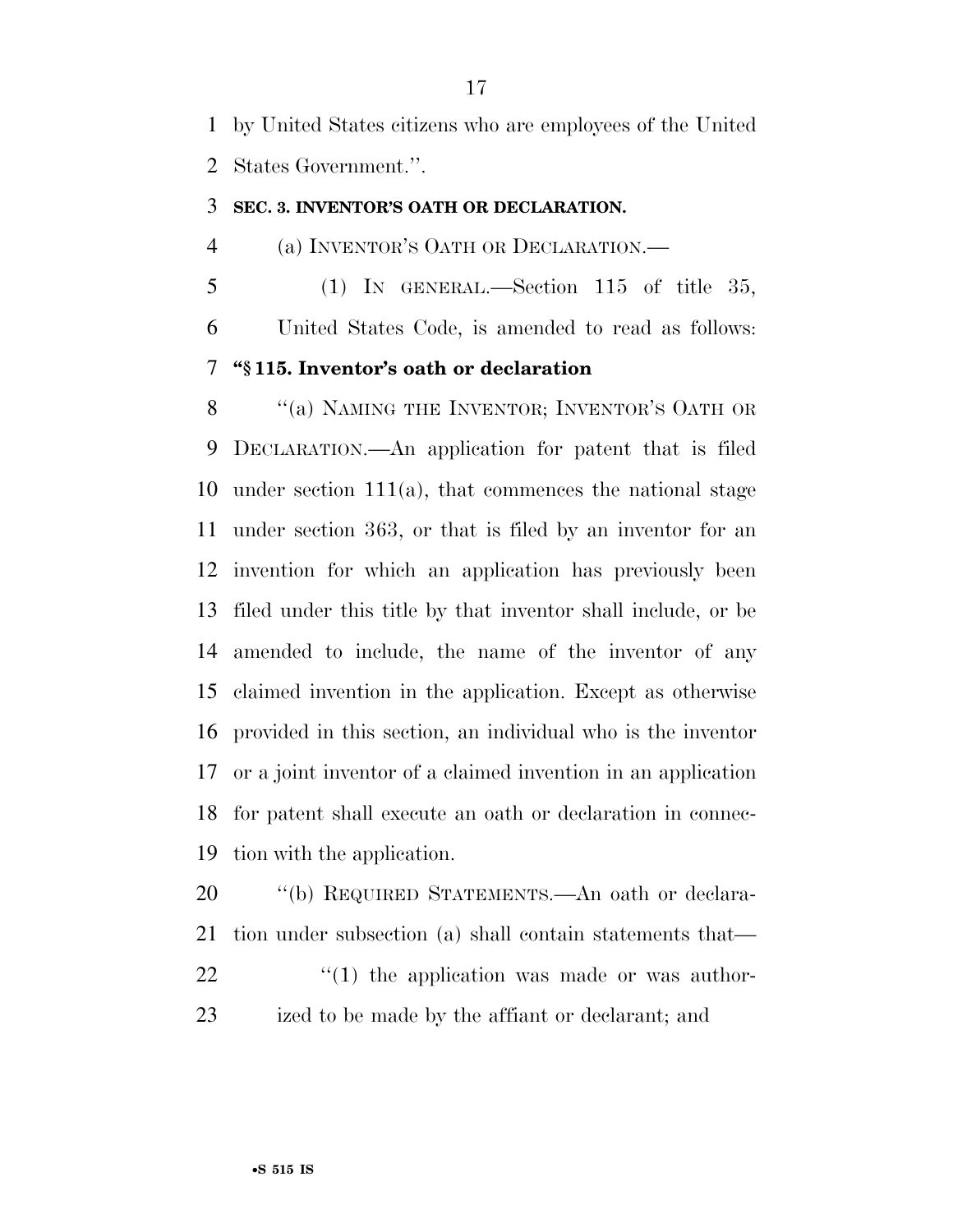| $\mathbf{1}$   | $\lq(2)$ such individual believes himself or herself        |
|----------------|-------------------------------------------------------------|
| $\overline{2}$ | to be the original inventor or an original joint inven-     |
| 3              | tor of a claimed invention in the application.              |
| $\overline{4}$ | "(c) ADDITIONAL REQUIREMENTS.—The Director                  |
| 5              | may specify additional information relating to the inventor |
| 6              | and the invention that is required to be included in an     |
| 7              | oath or declaration under subsection (a).                   |
| 8              | "(d) SUBSTITUTE STATEMENT.-                                 |
| 9              | "(1) IN GENERAL.—In lieu of executing an oath               |
| 10             | or declaration under subsection (a), the applicant for      |
| 11             | patent may provide a substitute statement under the         |
| 12             | circumstances described in paragraph (2) and such           |
|                |                                                             |
| 13             | additional circumstances that the Director<br>may           |
| 14             | specify by regulation.                                      |
| 15             | PERMITTED CIRCUMSTANCES.—A<br>(2)<br>sub-                   |
| 16             | stitute statement under paragraph (1) is permitted          |
| 17             | with respect to any individual who—                         |
| 18             | $\lq($ A) is unable to file the oath or declara-            |
| 19             | tion under subsection (a) because the indi-                 |
| 20             | vidual—                                                     |
| 21             | $``(i)$ is deceased;                                        |
| 22             | "(ii) is under legal incapacity; or                         |
| 23             | "(iii) cannot be found or reached after                     |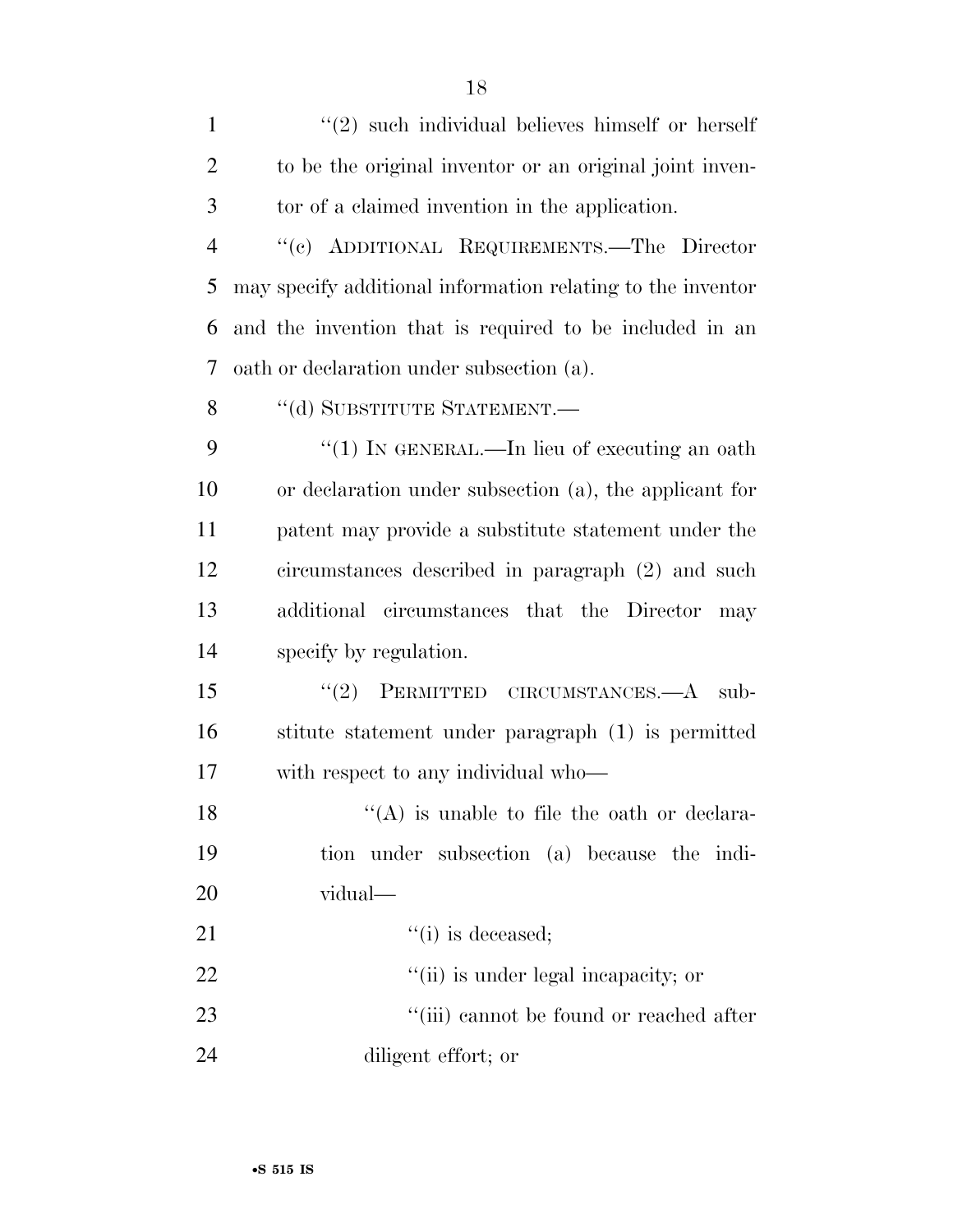| $\mathbf{1}$   | $\lq\lq (B)$ is under an obligation to assign the          |
|----------------|------------------------------------------------------------|
| $\overline{2}$ | invention but has refused to make the oath or              |
| 3              | declaration required under subsection (a).                 |
| $\overline{4}$ | "(3) CONTENTS.— $A$ substitute statement under             |
| 5              | this subsection shall—                                     |
| 6              | $\lq\lq$ identify the individual with respect to           |
| 7              | whom the statement applies;                                |
| 8              | $\lq\lq (B)$ set forth the circumstances<br>rep-           |
| 9              | resenting the permitted basis for the filing of            |
| 10             | the substitute statement in lieu of the oath or            |
| 11             | declaration under subsection (a); and                      |
| 12             | "(C) contain any additional information,                   |
| 13             | including any showing, required by the Direc-              |
| 14             | tor.                                                       |
| 15             | "(e) MAKING REQUIRED STATEMENTS IN ASSIGN-                 |
| 16             | MENT OF RECORD.—An individual who is under an obliga-      |
| 17             | tion of assignment of an application for patent may in-    |
|                | 18 clude the required statements under subsections (b) and |
| 19             | (c) in the assignment executed by the individual, in lieu  |
| 20             | of filing such statements separately.                      |
| 21             | "(f) TIME FOR FILING.—A notice of allowance under          |
| 22             | section 151 may be provided to an applicant for patent     |
| 23             | only if the applicant for patent has filed each required   |

oath or declaration under subsection (a) or has filed a sub-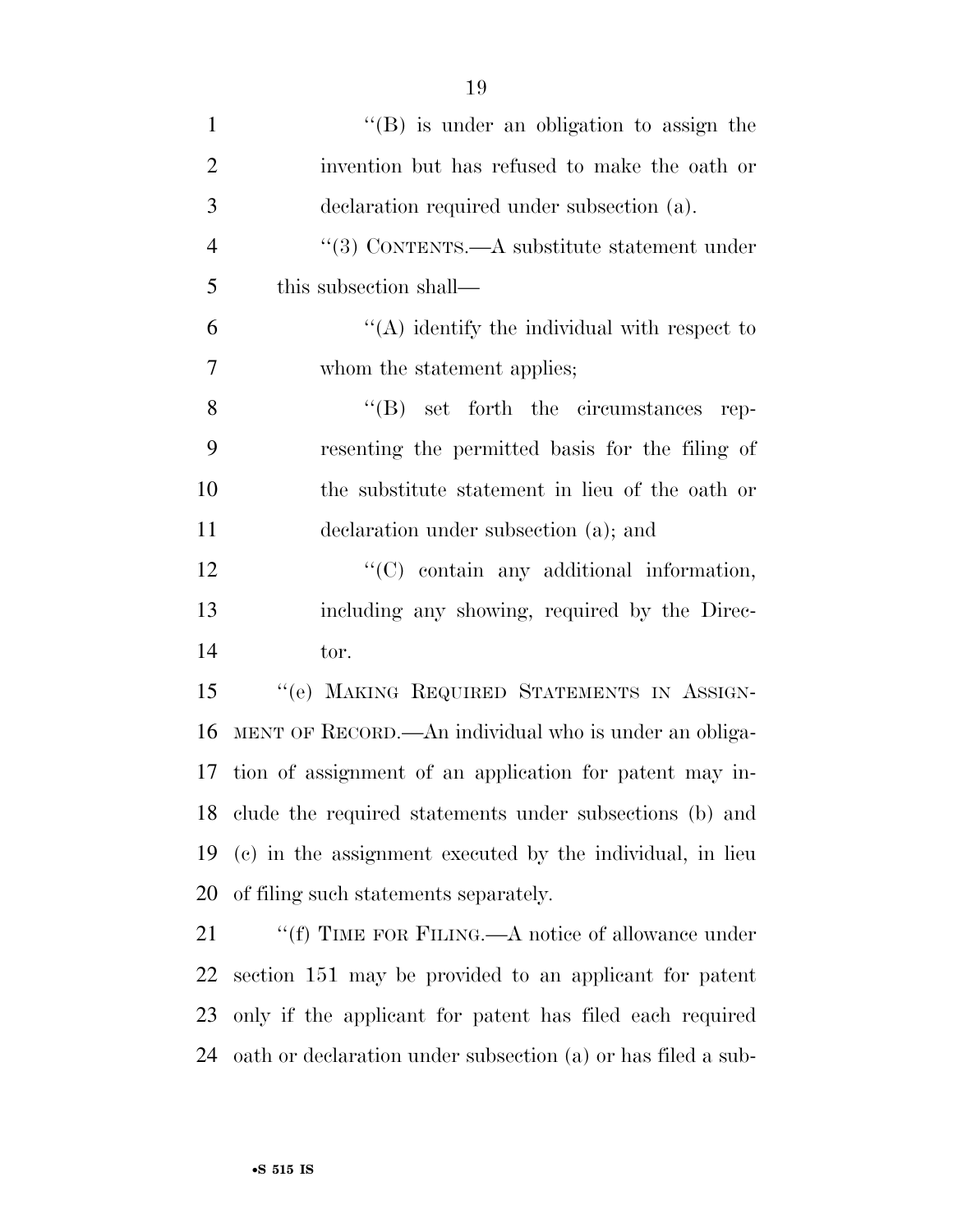stitute statement under subsection (d) or recorded an as-signment meeting the requirements of subsection (e).

 ''(g) EARLIER-FILED APPLICATION CONTAINING RE- QUIRED STATEMENTS OR SUBSTITUTE STATEMENT.— The requirements under this section shall not apply to an individual with respect to an application for patent in which the individual is named as the inventor or a joint inventor and that claims the benefit under section 120 or 365(c) of the filing of an earlier-filed application, if—

 $\mathcal{L}(1)$  an oath or declaration meeting the require- ments of subsection (a) was executed by the indi- vidual and was filed in connection with the earlier-filed application;

14  $(2)$  a substitute statement meeting the re- quirements of subsection (d) was filed in the earlier filed application with respect to the individual; or

 $\frac{17}{2}$  ''(3) an assignment meeting the requirements of subsection (e) was executed with respect to the earlier-filed application by the individual and was re- corded in connection with the earlier-filed applica-21 tion.

 ''(h) SUPPLEMENTAL AND CORRECTED STATE-MENTS; FILING ADDITIONAL STATEMENTS.—

24  $\frac{1}{2}$  (1) In GENERAL.—Any person making a state-ment required under this section may withdraw, re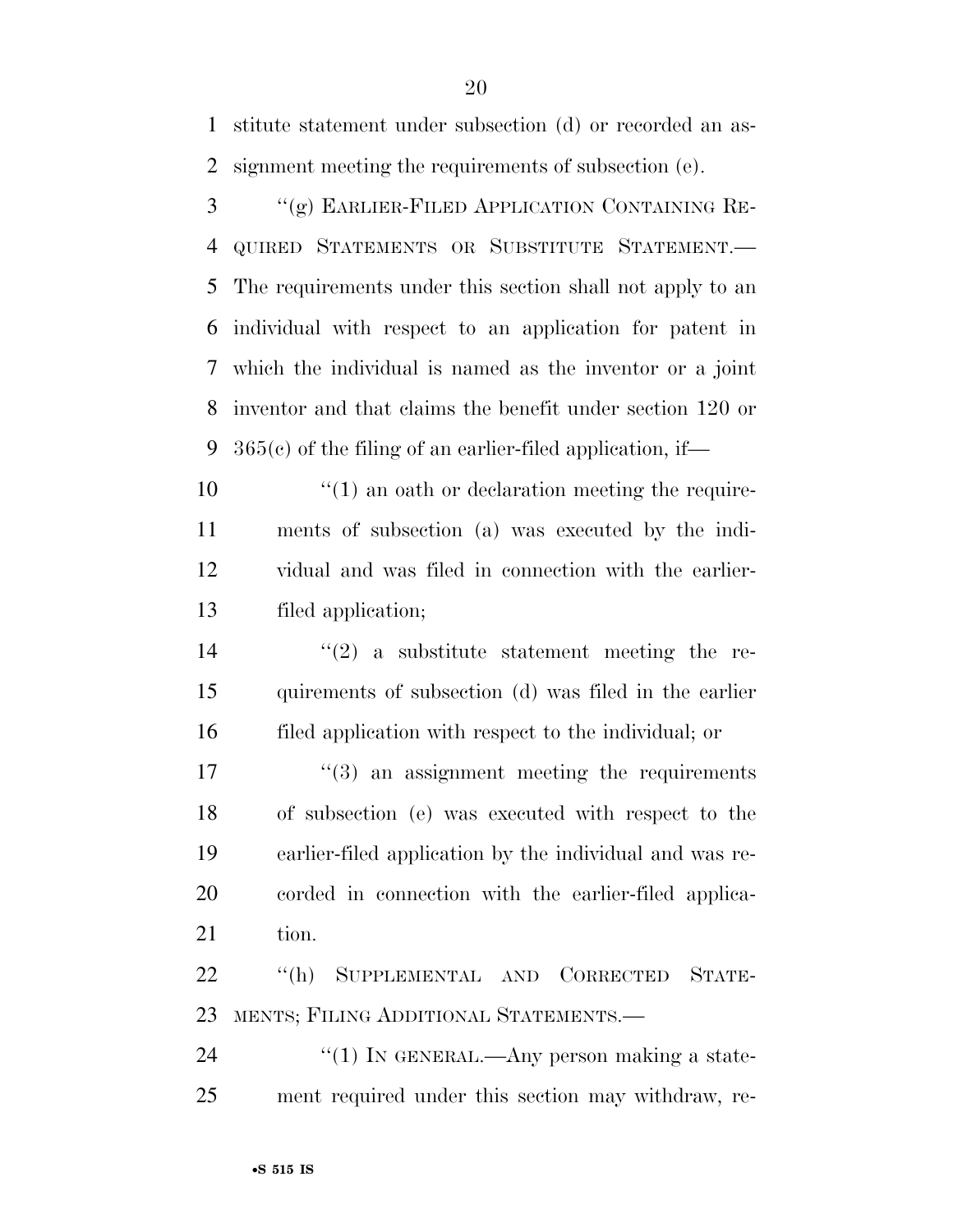place, or otherwise correct the statement at any time. If a change is made in the naming of the in- ventor requiring the filing of 1 or more additional statements under this section, the Director shall es- tablish regulations under which such additional statements may be filed.

7 "(2) SUPPLEMENTAL STATEMENTS NOT RE- QUIRED.—If an individual has executed an oath or declaration under subsection (a) or an assignment meeting the requirements of subsection (e) with re- spect to an application for patent, the Director may not thereafter require that individual to make any additional oath, declaration, or other statement equivalent to those required by this section in con- nection with the application for patent or any patent issuing thereon.

 ''(3) SAVINGS CLAUSE.—No patent shall be in- valid or unenforceable based upon the failure to comply with a requirement under this section if the failure is remedied as provided under paragraph (1). 21 "(i) ACKNOWLEDGMENT OF PENALTIES.—Any dec-laration or statement filed pursuant to this section shall

ment made in such declaration or statement is punishable

contain an acknowledgment that any willful false state-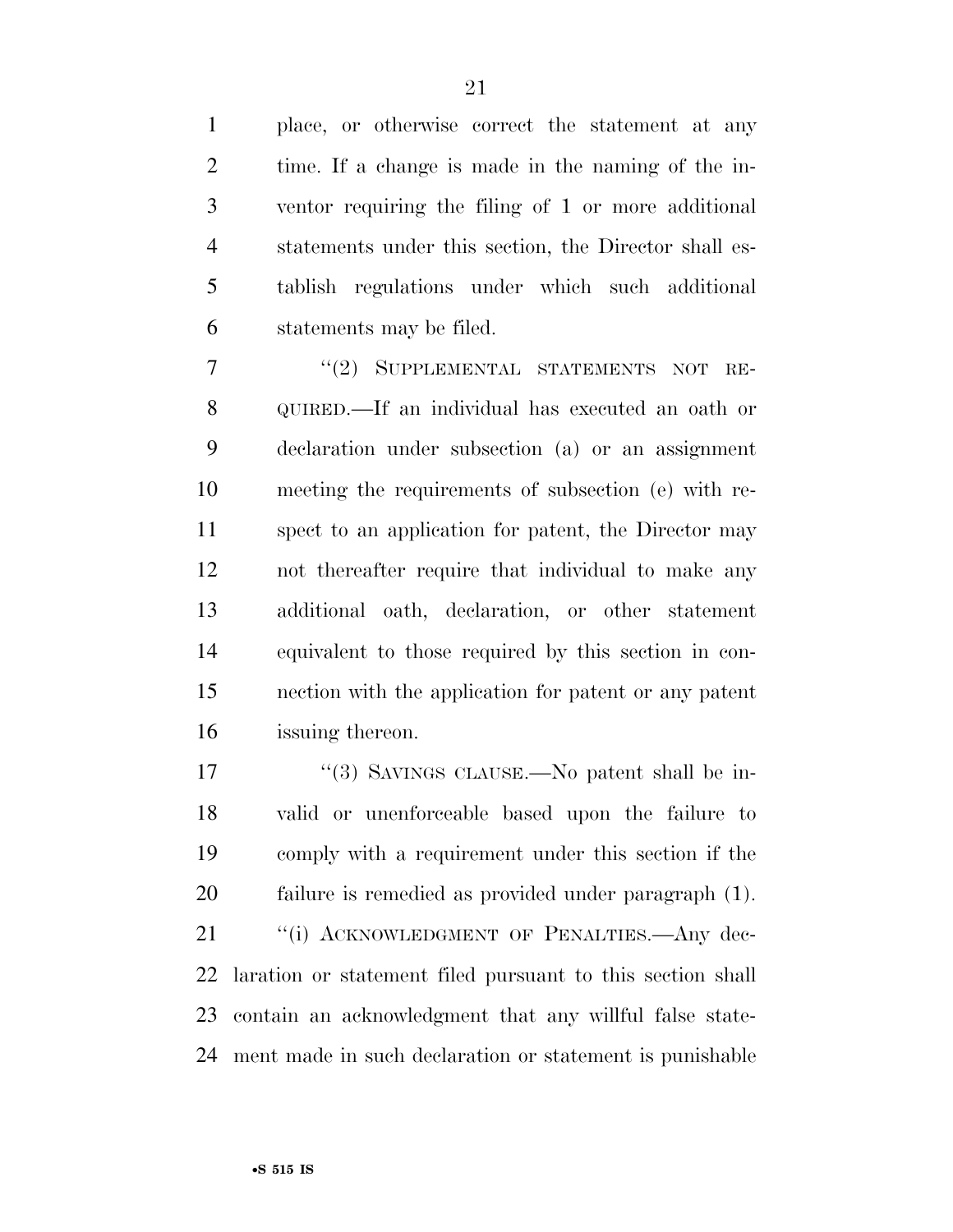| 1              | under section 1001 of title 18 by fine or imprisonment     |
|----------------|------------------------------------------------------------|
| $\overline{2}$ | of not more than 5 years, or both.".                       |
| 3              | (2) RELATIONSHIP TO DIVISIONAL APPLICA-                    |
| $\overline{4}$ | TIONS.—Section 121 of title 35, United States Code,        |
| 5              | is amended by striking "If a divisional application"       |
| 6              | and all that follows through "inventor.".                  |
| $\tau$         | (3) REQUIREMENTS FOR NONPROVISIONAL AP-                    |
| 8              | PLICATIONS.—Section $111(a)$ of title 35, United           |
| 9              | States Code, is amended—                                   |
| 10             | (A) in paragraph $(2)(C)$ , by striking "by                |
| 11             | the applicant" and inserting "or declaration";             |
| 12             | $(B)$ in the heading for paragraph $(3)$ , by              |
| 13             | striking "AND OATH"; and                                   |
| 14             | (C) by striking "and oath" each place it                   |
| 15             | appears.                                                   |
| 16             | (4) CONFORMING AMENDMENT.—The item re-                     |
| 17             | lating to section 115 in the table of sections for         |
| 18             | chapter 11 of title 35, United States Code, is             |
| 19             | amended to read as follows:                                |
|                | "115. Inventor's oath or declaration.".                    |
| 20             | (b) FILING BY OTHER THAN INVENTOR.-Section                 |
| 21             | 118 of title 35, United States Code, is amended to read    |
| 22             | as follows:                                                |
| 23             | "§118. Filing by other than inventor                       |
| 24             | "A person to whom the inventor has assigned or is          |
|                | 25 under an obligation to assign the invention may make an |
|                |                                                            |

#### •**S 515 IS**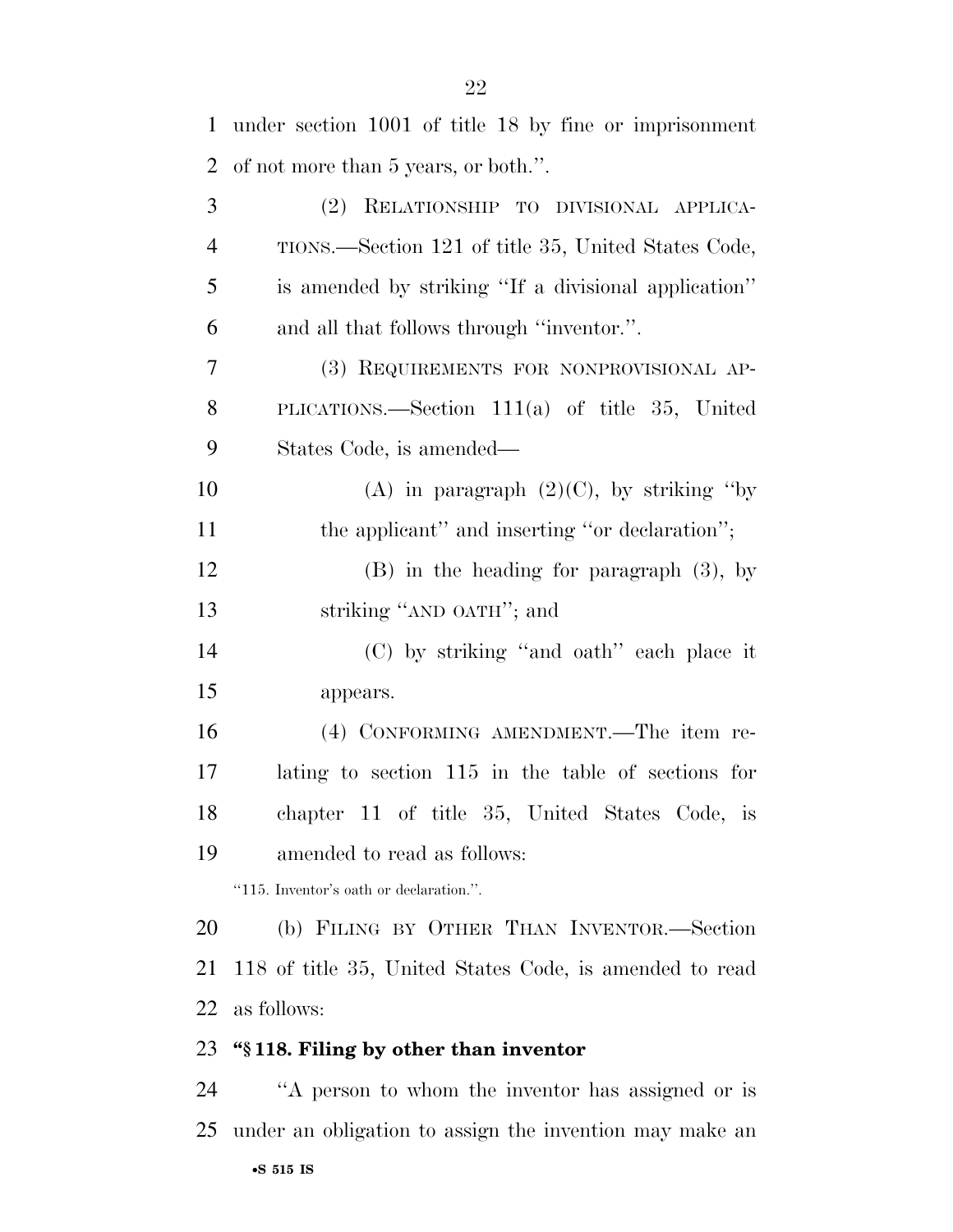application for patent. A person who otherwise shows suf- ficient proprietary interest in the matter may make an ap- plication for patent on behalf of and as agent for the in- ventor on proof of the pertinent facts and a showing that such action is appropriate to preserve the rights of the parties. If the Director grants a patent on an application filed under this section by a person other than the inven- tor, the patent shall be granted to the real party in inter- est and upon such notice to the inventor as the Director considers to be sufficient.''.

 (c) SPECIFICATION.—Section 112 of title 35, United States Code, is amended—

(1) in the first paragraph—

 (A) by striking ''The specification'' and in-15 serting "(a) IN GENERAL.—The specification"; and

 (B) by striking ''of carrying out his inven- tion'' and inserting ''or joint inventor of car-19 rying out the invention";

(2) in the second paragraph—

 (A) by striking ''The specifications'' and 22 inserting "(b) CONCLUSION.—The specifica-tions''; and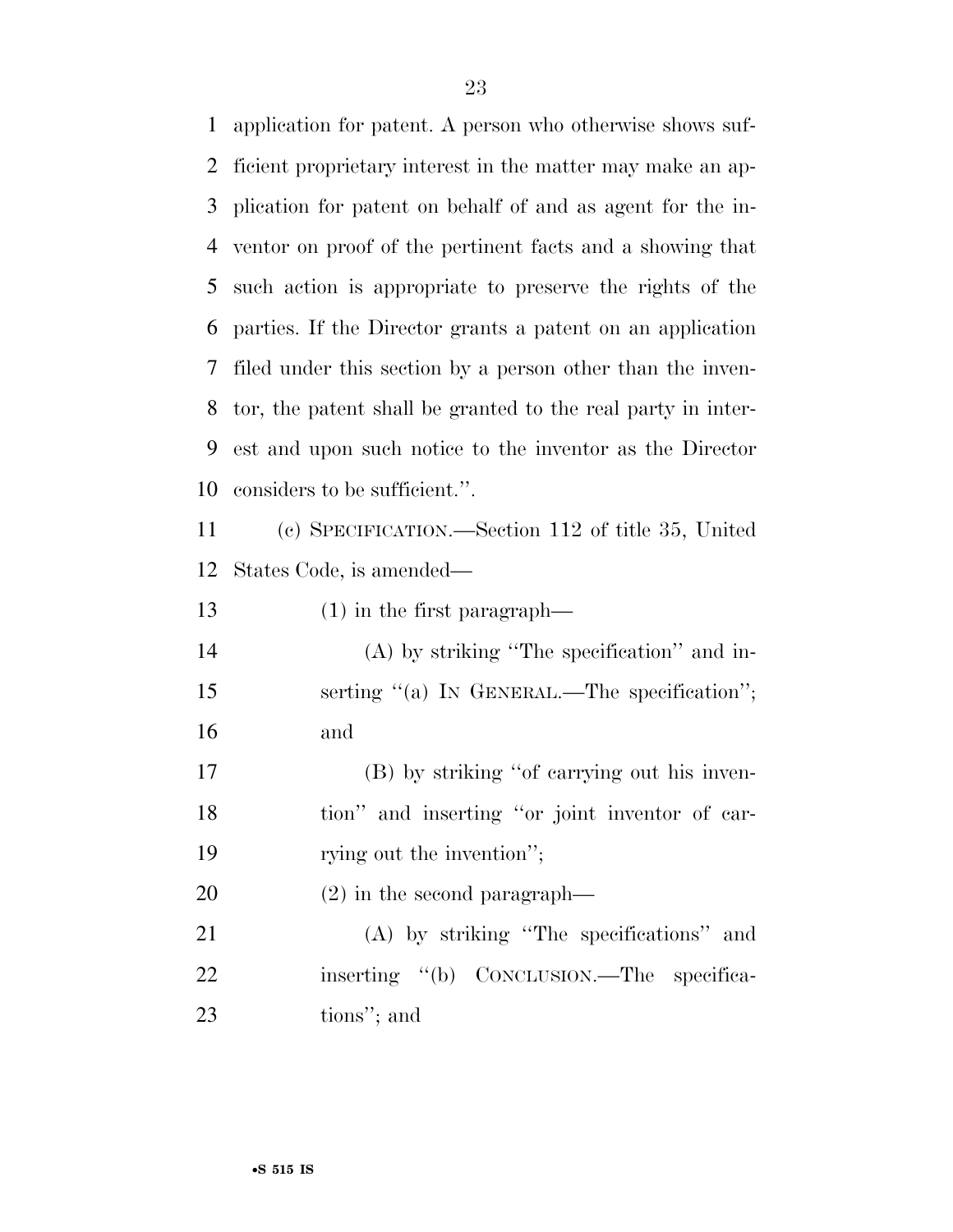| $\mathbf{1}$   | (B) by striking "applicant regards as his                   |
|----------------|-------------------------------------------------------------|
| $\overline{2}$ | invention" and inserting "inventor or a joint in-           |
| 3              | ventor regards as the invention";                           |
| $\overline{4}$ | (3) in the third paragraph, by striking "A                  |
| 5              | claim" and inserting "(c) FORM.—A claim";                   |
| 6              | $(4)$ in the fourth paragraph, by striking "Sub-            |
| 7              | ject to the following paragraph," and inserting "(d)        |
| 8              | REFERENCE IN DEPENDENT FORMS.-Subject to                    |
| 9              | subsection $(e)$ ,";                                        |
| 10             | $(5)$ in the fifth paragraph, by striking "A                |
| 11             | claim" and inserting "(e) REFERENCE IN MULTIPLE             |
| 12             | DEPENDENT FORM.—A claim"; and                               |
| 13             | $(6)$ in the last paragraph, by striking "An ele-           |
| 14             | ment" and inserting "(f) ELEMENT IN CLAIM FOR               |
| 15             | A COMBINATION.—An element".                                 |
| 16             | SEC. 4. RIGHT OF THE INVENTOR TO OBTAIN DAMAGES.            |
| 17             | (a) DAMAGES.—Section 284 of title 35, United                |
|                | 18 States Code, is amended to read as follows:              |
| 19             | "§284. Damages                                              |
| 20             | "(a) IN GENERAL.—Upon finding for the claimant              |
| 21             | the court shall award the claimant damages adequate to      |
| 22             | compensate for the infringement but in no event less than   |
| 23             | a reasonable royalty for the use made of the invention by   |
| 24             | the infringer, together with interest and costs as fixed by |
| 25             | the court, subject to the provisions of this section.       |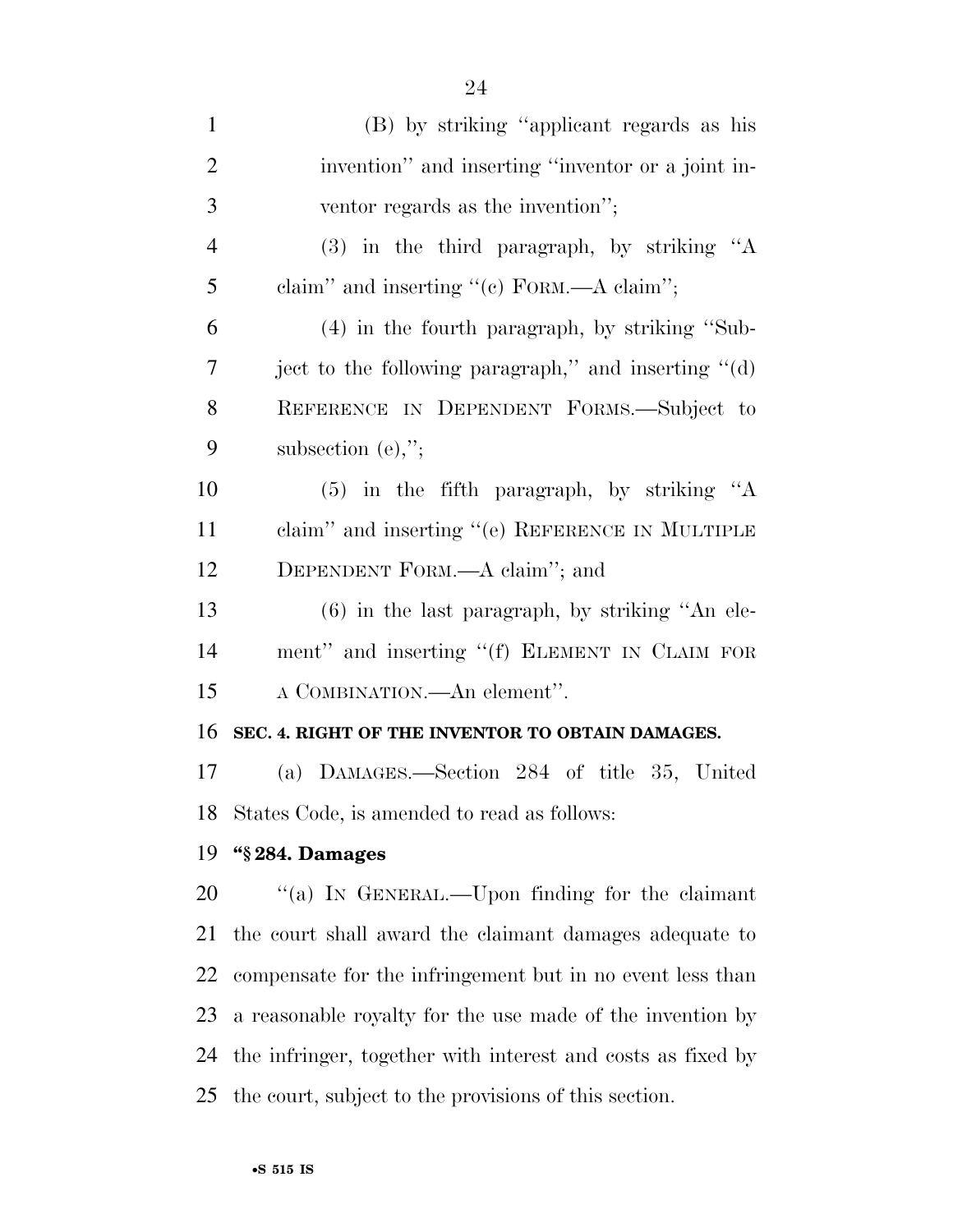''(b) DETERMINATION OF DAMAGES; EVIDENCE CON- SIDERED; PROCEDURE.—The court may receive expert testimony as an aid to the determination of damages or of what royalty would be reasonable under the cir- cumstances. The admissibility of such testimony shall be governed by the rules of evidence governing expert testi- mony. When the damages are not found by a jury, the court shall assess them.

9 "(c) STANDARD FOR CALCULATING REASONABLE ROYALTY.—

11 ''(1) IN GENERAL.—The court shall determine, based on the facts of the case and after adducing any further evidence the court deems necessary, which of the following methods shall be used by the court or the jury in calculating a reasonable royalty pursuant to subsection (a). The court shall also identify the factors that are relevant to the deter- mination of a reasonable royalty, and the court or jury, as the case may be, shall consider only those factors in making such determination.

21 "(A) ENTIRE MARKET VALUE.—Upon a showing to the satisfaction of the court that the claimed invention's specific contribution over the prior art is the predominant basis for mar-ket demand for an infringing product or proc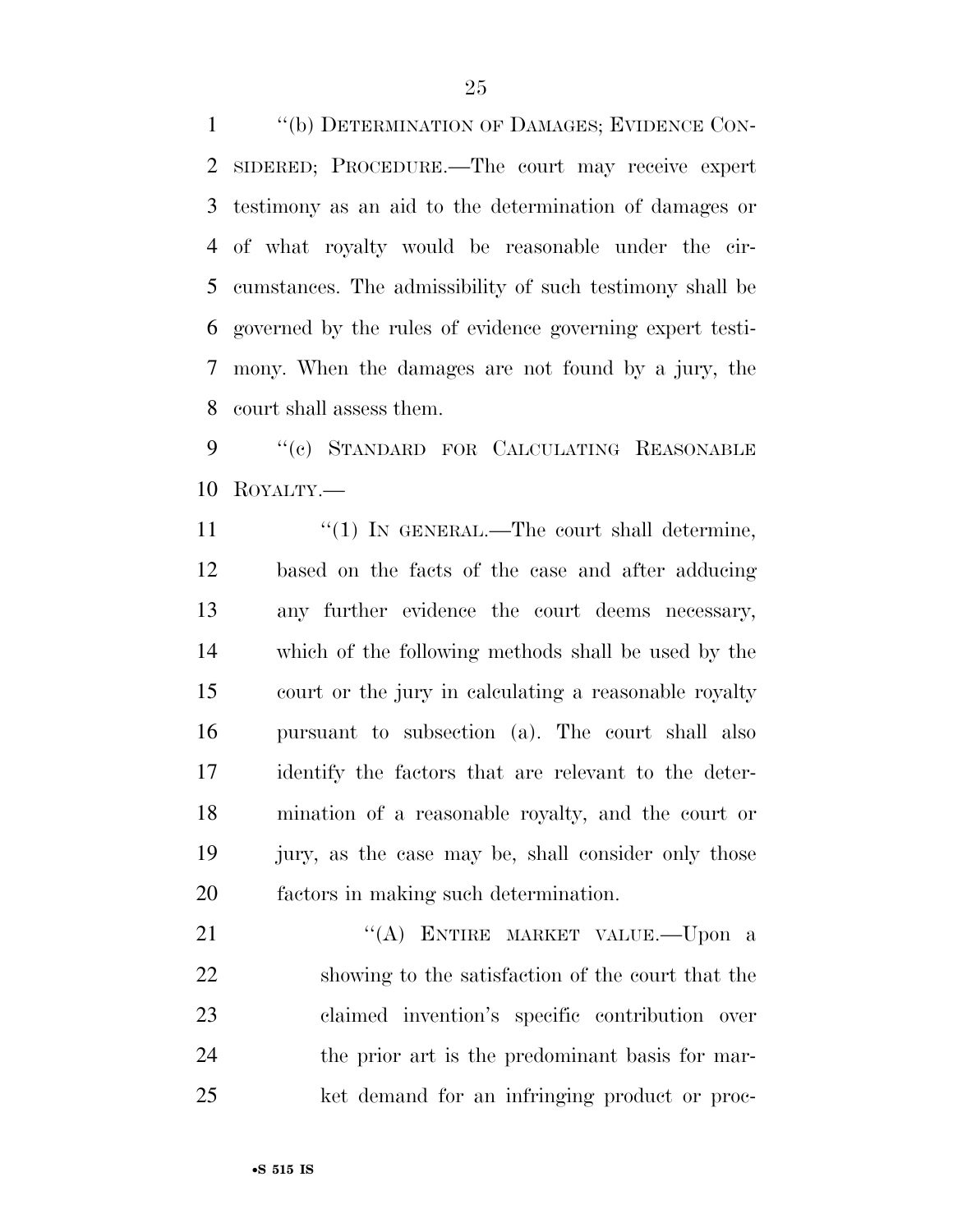ess, damages may be based upon the entire market value of that infringing product or proc-ess.

 ''(B) ESTABLISHED ROYALTY BASED ON MARKETPLACE LICENSING.—Upon a showing to the satisfaction of the court that the claimed in- vention has been the subject of a nonexclusive license for the use made of the invention by the infringer, to a number of persons sufficient to indicate a general marketplace recognition of the reasonableness of the licensing terms, if the license was secured prior to the filing of the case before the court, and the court determines that the infringer's use is of substantially the same scope, volume, and benefit of the rights granted under such license, damages may be determined on the basis of the terms of such li- cense. Upon a showing to the satisfaction of the court that the claimed invention has sufficiently similar noninfringing substitutes in the relevant market, which have themselves been the subject of such nonexclusive licenses, and the court de- termines that the infringer's use is of substan- tially the same scope, volume, and benefit of the rights granted under such licenses, damages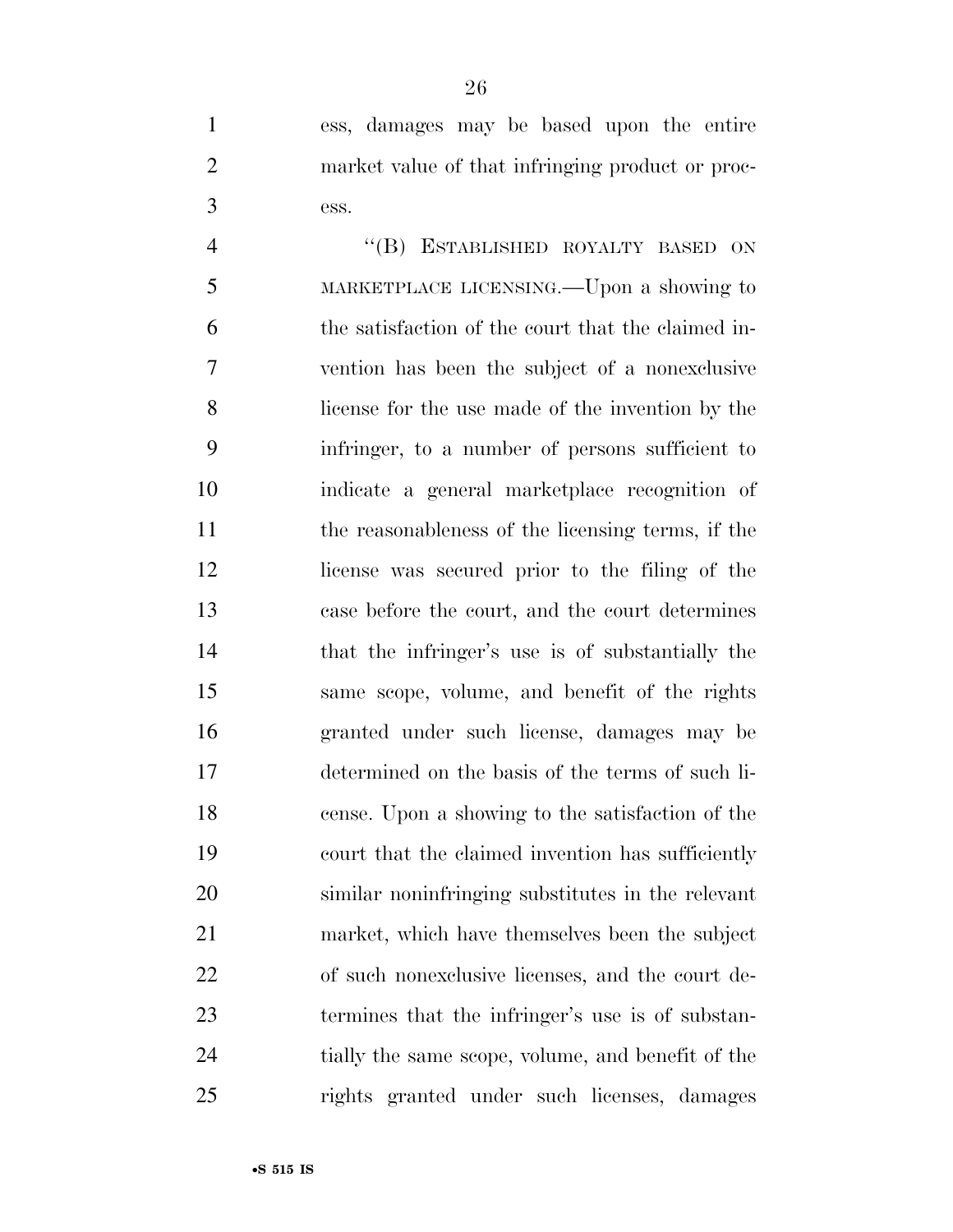may be determined on the basis of the terms of 2 such licenses.

3 "'(C) VALUATION CALCULATION.—Upon a determination by the court that the showings required under subparagraphs (A) and (B) have not been made, the court shall conduct an anal- ysis to ensure that a reasonable royalty is ap- plied only to the portion of the economic value of the infringing product or process properly at- tributable to the claimed invention's specific contribution over the prior art. In the case of a combination invention whose elements are present individually in the prior art, the con- tribution over the prior art may include the value of the additional function resulting from 16 the combination, as well as the enhanced value, if any, of some or all of the prior art elements as part of the combination, if the patentee dem-onstrates that value.

20 "(2) ADDITIONAL FACTORS.—Where the court determines it to be appropriate in determining a rea- sonable royalty under paragraph (1), the court may also consider, or direct the jury to consider, any other relevant factors under applicable law.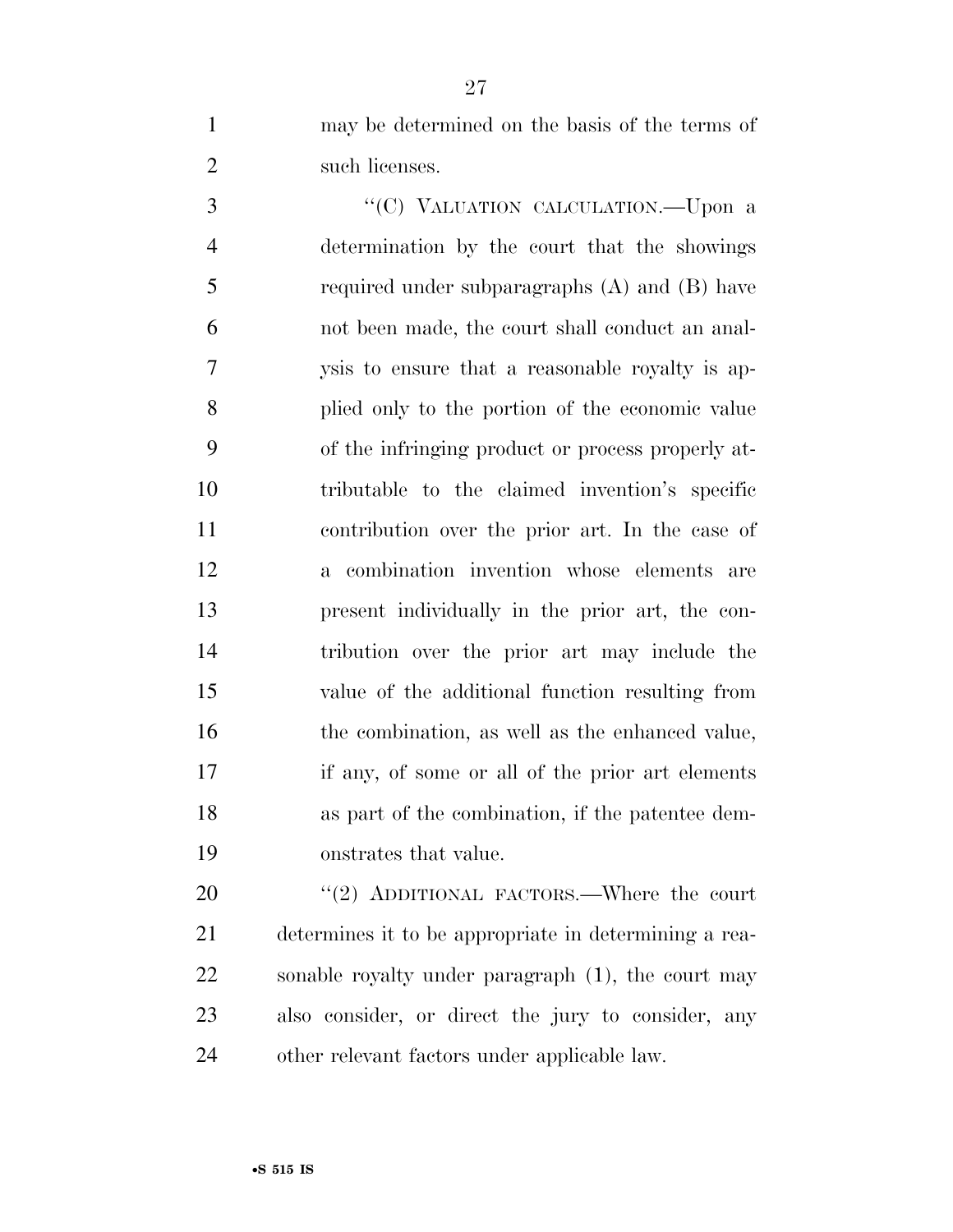1 "(d) INAPPLICABILITY TO OTHER DAMAGES ANAL- YSIS.—The methods for calculating a reasonable royalty described in subsection (c) shall have no application to the calculation of an award of damages that does not neces- sitate the determination of a reasonable royalty as a basis for monetary relief sought by the claimant.

''(e) WILLFUL INFRINGEMENT.—

8 "(1) INCREASED DAMAGES.—A court that has determined that an infringer has willfully infringed a patent or patents may increase damages up to 3 times the amount of the damages found or assessed under subsection (a), except that increased damages under this paragraph shall not apply to provisional rights under section 154(d).

15 "(2) PERMITTED GROUNDS FOR WILLFUL- NESS.—A court may find that an infringer has will- fully infringed a patent only if the patent owner pre- sents clear and convincing evidence that acting with objective recklessness—

20  $\text{``(A)}$  after receiving written notice from 21 the patentee—

22 ''(i) alleging acts of infringement in a manner sufficient to give the infringer an objectively reasonable apprehension of suit on such patent, and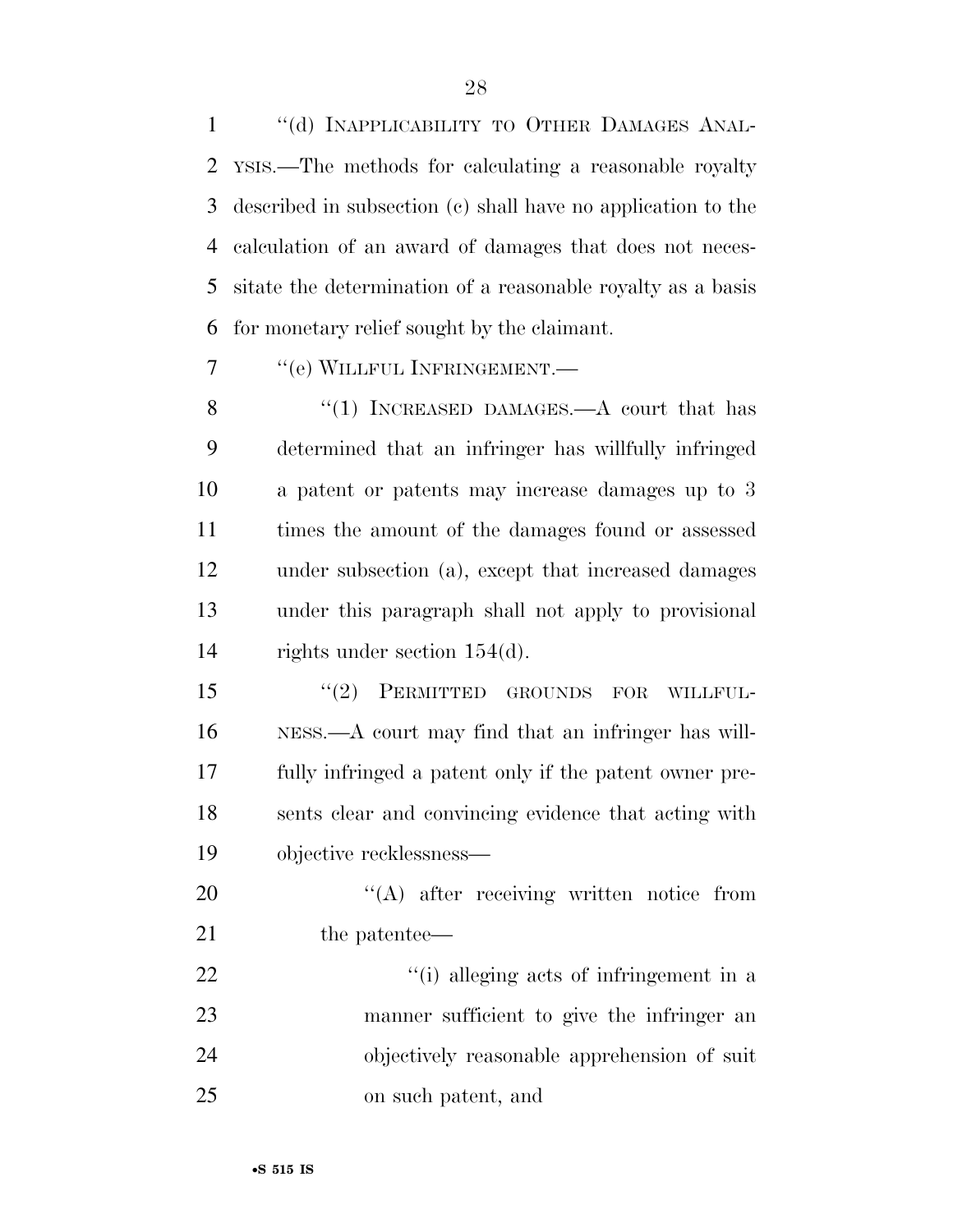| $\mathbf{1}$   | "(ii) identifying with particularity               |
|----------------|----------------------------------------------------|
| $\overline{2}$ | each claim of the patent, each product or          |
| 3              | process that the patent owner alleges in-          |
| $\overline{4}$ | fringes the patent, and the relationship of        |
| 5              | such product or process to such claim,             |
| 6              | the infringer, after a reasonable opportunity to   |
| 7              | investigate, thereafter performed 1 or more of     |
| 8              | the alleged acts of infringement;                  |
| 9              | "(B) the infringer intentionally copied the        |
| 10             | patented invention with knowledge that it was      |
| 11             | patented; or                                       |
| 12             | "(C) after having been found by a court to         |
| 13             | have infringed that patent, the infringer en-      |
| 14             | gaged in conduct that was not colorably dif-       |
| 15             | ferent from the conduct previously found to        |
| 16             | have infringed the patent, and which resulted in   |
| 17             | a separate finding of infringement of the same     |
| 18             | patent.                                            |
| 19             | "(3) LIMITATIONS ON WILLFULNESS.—                  |
| 20             | "(A) IN GENERAL.—A court may not find              |
| 21             | that an infringer has willfully infringed a patent |
| 22             | under paragraph $(2)$ for any period of time dur-  |
| 23             | ing which the infringer had an informed good       |
| 24             | faith belief that the patent was invalid or unen-  |
| 25             | forceable, or would not be infringed by the con-   |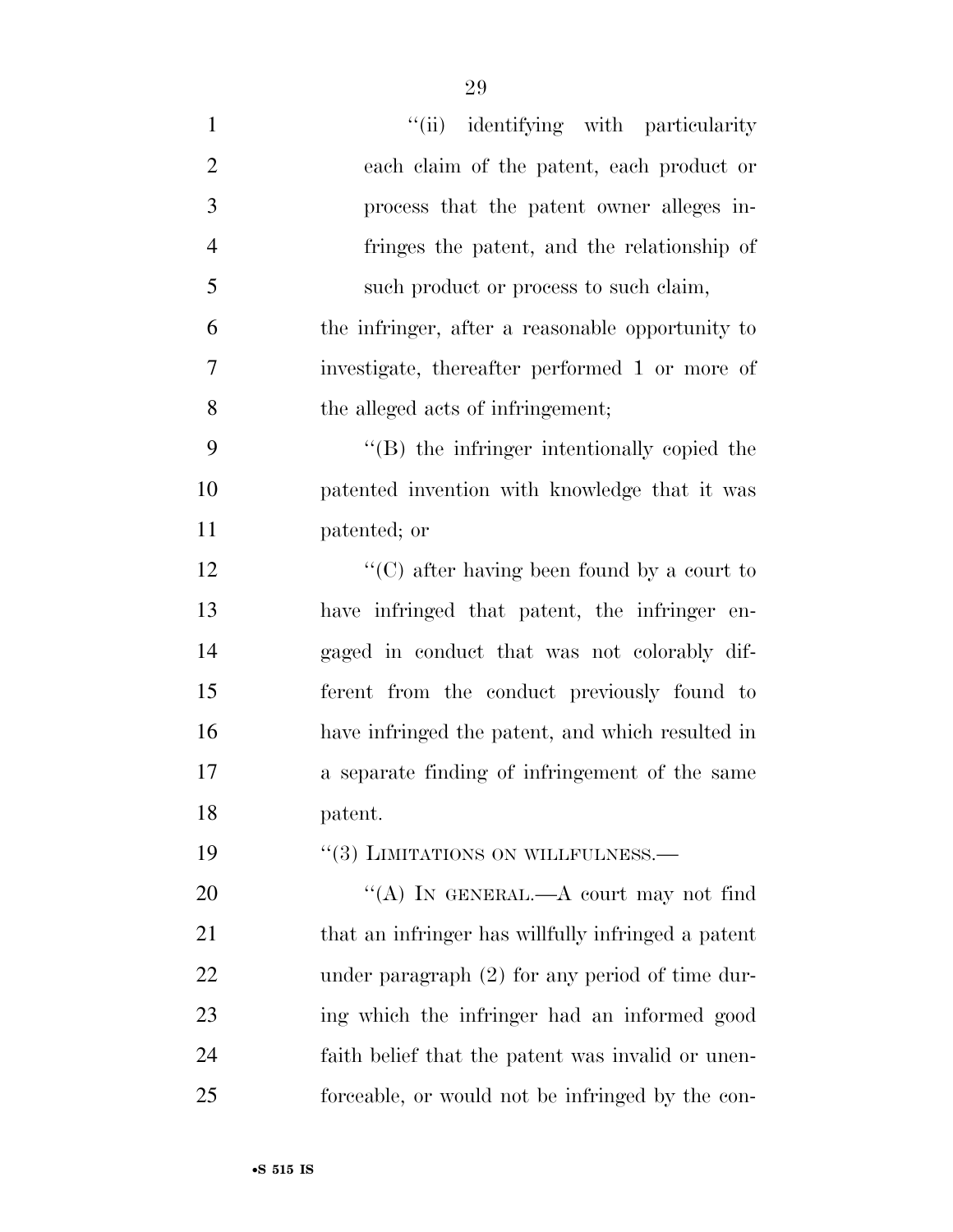| $\mathbf{1}$   | duct later shown to constitute infringement of        |
|----------------|-------------------------------------------------------|
| $\overline{2}$ | the patent.                                           |
| 3              | "(B) GOOD FAITH ESTABLISHED.—An in-                   |
| $\overline{4}$ | formed good faith belief within the meaning of        |
| 5              | subparagraph $(A)$ may be established by-             |
| 6              | "(i) reasonable reliance on advice of                 |
| $\overline{7}$ | counsel;                                              |
| 8              | $``(ii)$ evidence that the infringer                  |
| 9              | sought to modify its conduct to avoid in-             |
| 10             | fringement once it had discovered the pat-            |
| 11             | ent; or                                               |
| 12             | "(iii) other evidence a court may find                |
| 13             | sufficient to establish such good faith be-           |
| 14             | lief.                                                 |
| 15             | "(C) RELEVANCE OF NOT PRESENTING                      |
| 16             | CERTAIN EVIDENCE.—The decision of the in-             |
| 17             | fringer not to present evidence of advice of          |
| 18             | counsel is not relevant to a determination of         |
| 19             | willful infringement under paragraph (2).             |
| 20             | "(4) LIMITATION ON PLEADING.—Before the               |
| 21             | date on which a court determines that the patent in   |
| 22             | suit is not invalid, is enforceable, and has been in- |
| 23             | fringed by the infringer, a patentee may not plead    |
| 24             | and a court may not determine that an infringer has   |
| 25             | willfully infringed a patent. The court's determina-  |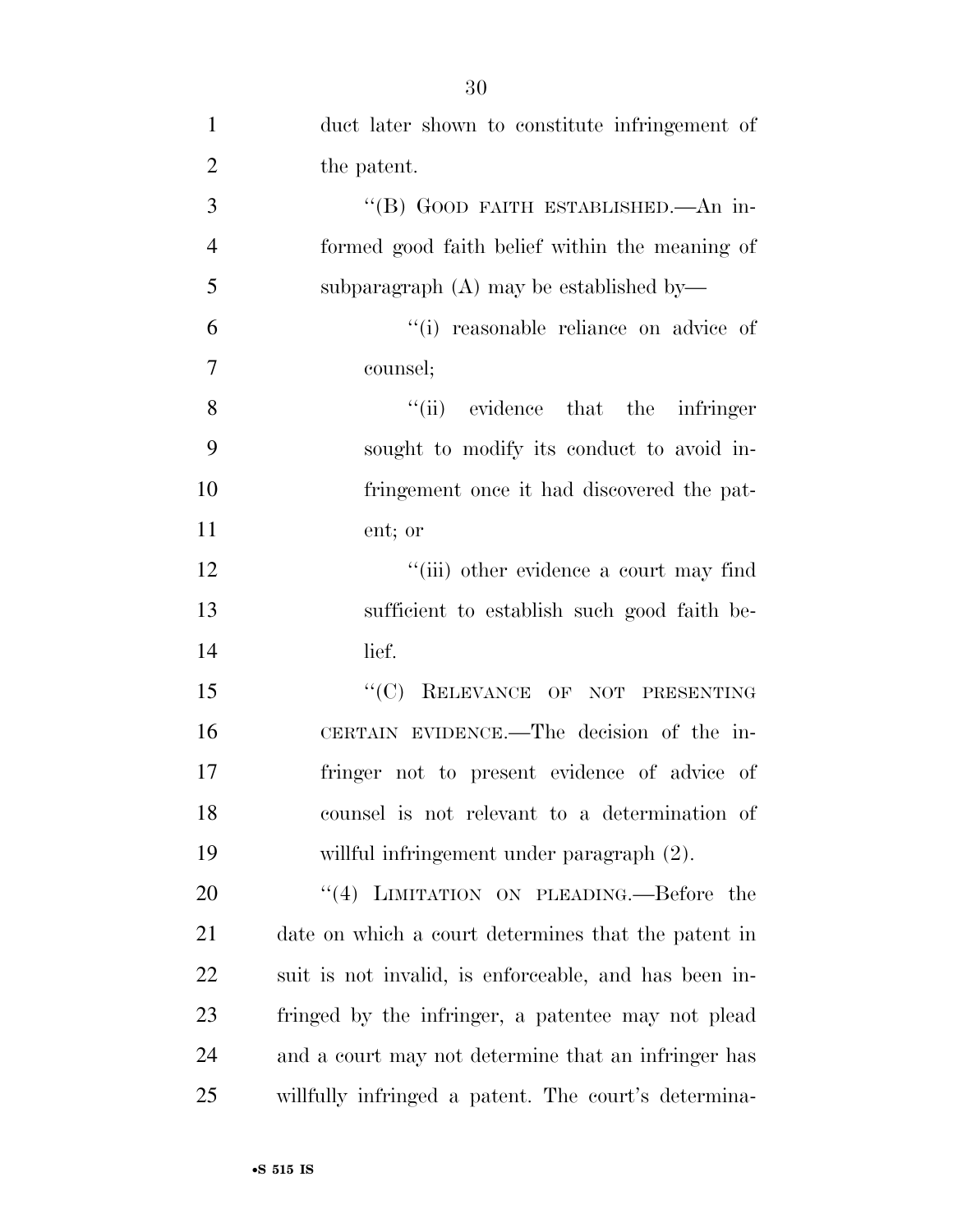tion of an infringer's willfulness shall be made with-out a jury.''.

(b) REPORT TO CONGRESSIONAL COMMITTEES.—

 (1) IN GENERAL.—Not later than 2 years after the date of enactment of this Act, the Director shall report to the Committee on the Judiciary of the Senate and the Committee on the Judiciary of the House of Representatives, the findings and rec- ommendations of the Director on the operation of prior user rights in selected countries in the indus- trialized world. The report shall include the fol-lowing:

 (A) A comparison between patent laws of the United States and the laws of other indus- trialized countries, including the European Union, Japan, Canada, and Australia.

 (B) An analysis of the effect of prior user rights on innovation rates in the selected coun-tries.

 (C) An analysis of the correlation, if any, between prior user rights and start-up enter- prises and the ability to attract venture capital 23 to start new companies.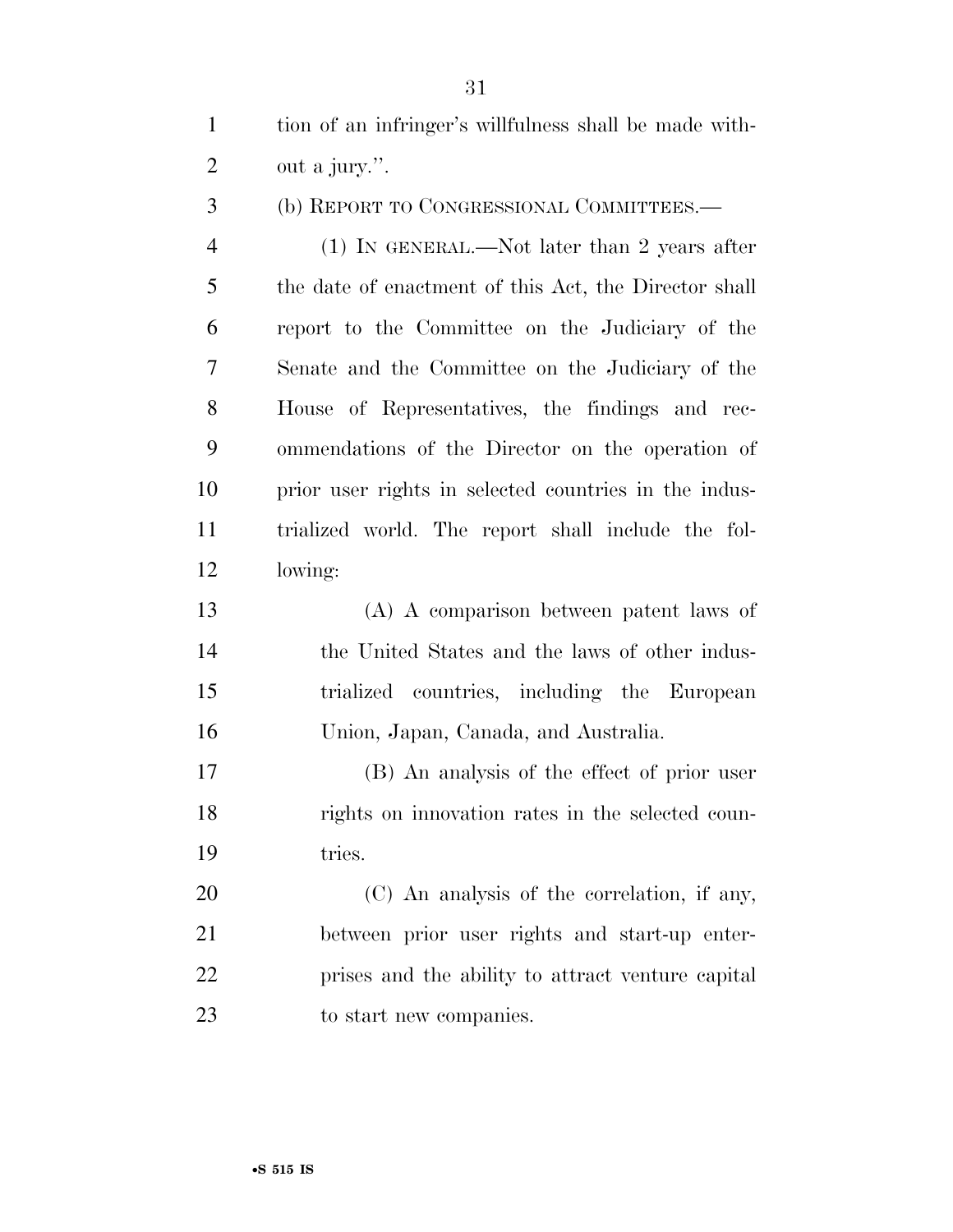| $\mathbf{1}$   | (D) An analysis of the effect of prior user            |
|----------------|--------------------------------------------------------|
| $\overline{2}$ | rights, if any, on small businesses, universities,     |
| 3              | and individual inventors.                              |
| $\overline{4}$ | (E) An analysis of legal and constitutional            |
| 5              | issues, if any, that arise from placing trade se-      |
| 6              | cret law in patent law.                                |
| 7              | (2) CONSULTATION WITH OTHER AGENCIES.-                 |
| 8              | In preparing the report required under paragraph       |
| 9              | (1), the Director shall consult with the Secretary of  |
| 10             | State and the Attorney General.                        |
| 11             | (c) DEFENSE TO INFRINGEMENT BASED ON EAR-              |
| 12             | LIER INVENTOR.—Section $273(b)(6)$ of title 35, United |
| 13             | States Code, is amended to read as follows:            |
| 14             | $``(6)$ PERSONAL DEFENSE.—The defense under            |
| 15             | this section may be asserted only by the person who    |
| 16             | performed or caused the performance of the acts        |
| 17             | necessary to establish the defense as well as any      |
| 18             | other entity that controls, is controlled by, or is    |
| 19             | under common control with such person and, except      |
| 20             | for any transfer to the patent owner, the right to as- |
| 21             | sert the defense shall not be licensed or assigned or  |
| 22             | transferred to another person except as an ancillary   |
| 23             | and subordinate part of a good faith assignment or     |
| 24             | transfer for other reasons of the entire enterprise or |
| 25             | line of business to which the defense relates. Not-    |

•**S 515 IS**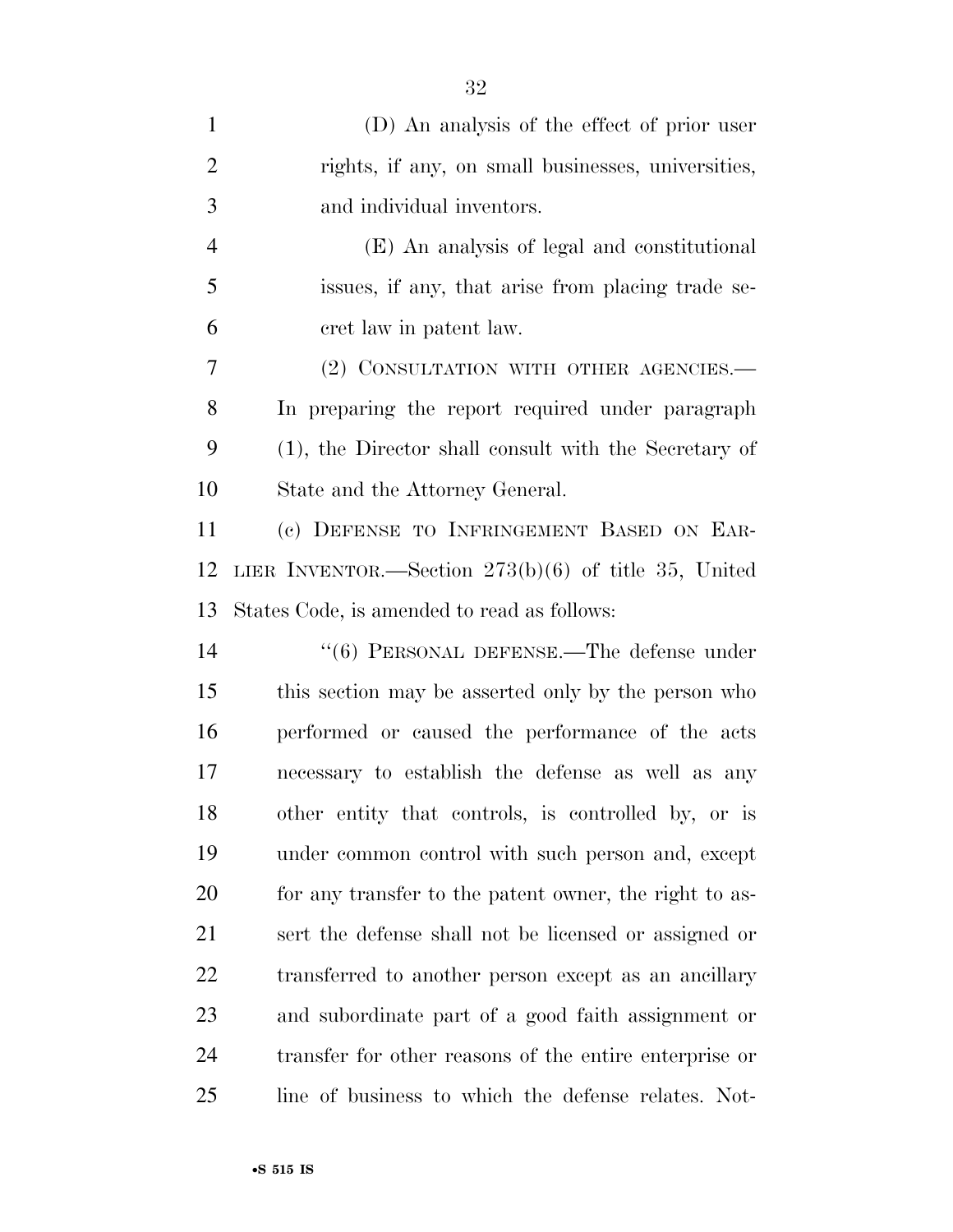withstanding the preceding sentence, any person may, on its own behalf, assert a defense based on the exhaustion of rights provided under paragraph (3), including any necessary elements thereof.''.

 (d) EFFECTIVE DATE.—The amendments made by this section shall apply to any civil action commenced on or after the date of enactment of this Act.

# **SEC. 5. POST-GRANT PROCEDURES AND OTHER QUALITY ENHANCEMENTS.**

 (a) CITATION OF PRIOR ART.—Section 301 of title 35, United States Code, is amended to read as follows: **''§ 301. Citation of prior art** 

 ''(a) IN GENERAL.—Any person at any time may cite to the Office in writing—

 ''(1) prior art consisting of patents, printed publications, or evidence that the claimed invention was in public use or sale in the United States more than 1 year prior to the date of the application for patent in the United States, which that person be- lieves to have a bearing on the patentability of any claim of a particular patent; or

  $\qquad$   $\qquad$   $\qquad$   $\qquad$   $\qquad$   $\qquad$   $\qquad$   $\qquad$   $\qquad$   $\qquad$   $\qquad$   $\qquad$   $\qquad$   $\qquad$   $\qquad$   $\qquad$   $\qquad$   $\qquad$   $\qquad$   $\qquad$   $\qquad$   $\qquad$   $\qquad$   $\qquad$   $\qquad$   $\qquad$   $\qquad$   $\qquad$   $\qquad$   $\qquad$   $\qquad$   $\qquad$   $\qquad$   $\qquad$   $\qquad$   $\qquad$  filed in a proceeding before a Federal court or the Patent and Trademark Office in which the patent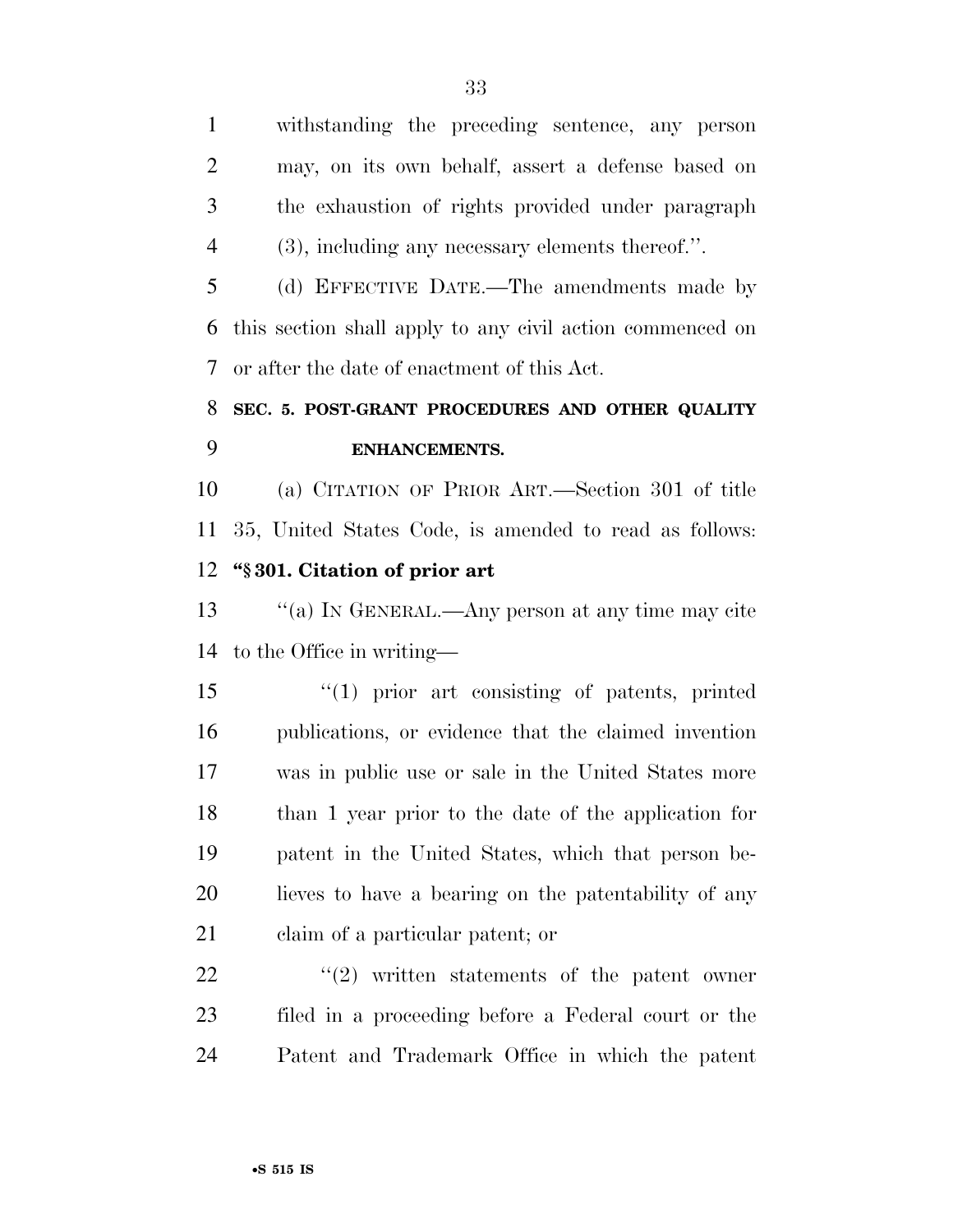owner takes a position on the scope of one or more patent claims.

 ''(b) SUBMISSIONS PART OF OFFICIAL FILE.—If the person citing prior art or written submissions under sub- section (a) explains in writing the pertinence and manner of applying the prior art or written submission to at least one claim of the patent, the citation of the prior art or documentary evidence (as the case may be) and the expla- nation thereof shall become a part of the official file of the patent.

11 "(c) PROCEDURES FOR WRITTEN STATEMENTS.—

12 "(1) SUBMISSION OF ADDITIONAL MATE- RIALS.—A party that submits written statements under subsection (a)(2) in a proceeding shall include any other documents, pleadings, or evidence from the proceeding that address the patent owner's statements or the claims addressed by the written statements.

19 "(2) LIMITATION ON USE OF STATEMENTS. Written statements submitted under subsection (a)(2) shall not be considered for any purpose other than to determine the proper meaning of the claims that are the subject of the request in a proceeding ordered pursuant to section 304 or 313. Any such written statements, and any materials submitted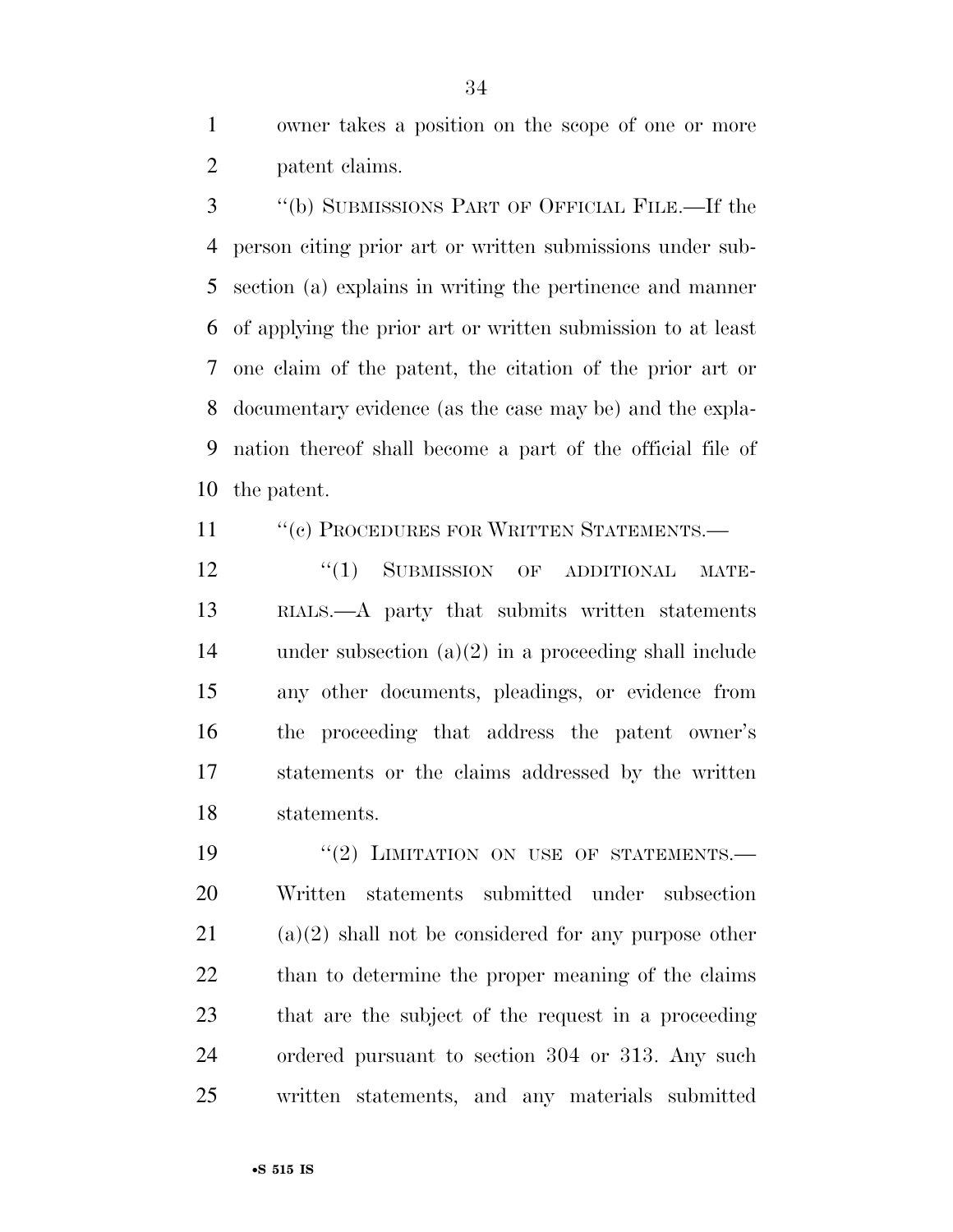under paragraph (1), that are subject to an applica- ble protective order shall be redacted to exclude in-formation subject to the order.

 ''(d) IDENTITY WITHHELD.—Upon the written re- quest of the person making the citation under subsection (a), the person's identity shall be excluded from the patent file and kept confidential.''.

 (b) REQUEST FOR REEXAMINATION.—The first sen- tence of section 302 of title 35, United States Code, is amended to read as follows: ''Any person at any time may file a request for reexamination by the Office of any claim on a patent on the basis of any prior art or documentary evidence cited under paragraph (1) or (3) of subsection (a) of section 301 of this title.''.

 (c) REEXAMINATION.—Section 303(a) of title 35, United States Code, is amended to read as follows:

 ''(a) Within three months following the filing of a re- quest for reexamination under section 302, the Director shall determine whether a substantial new question of pat- entability affecting any claim of the patent concerned is raised by the request, with or without consideration of other patents or printed publications. On the Director's own initiative, and at any time, the Director may deter- mine whether a substantial new question of patentability is raised by patents, publications, or other evidence discov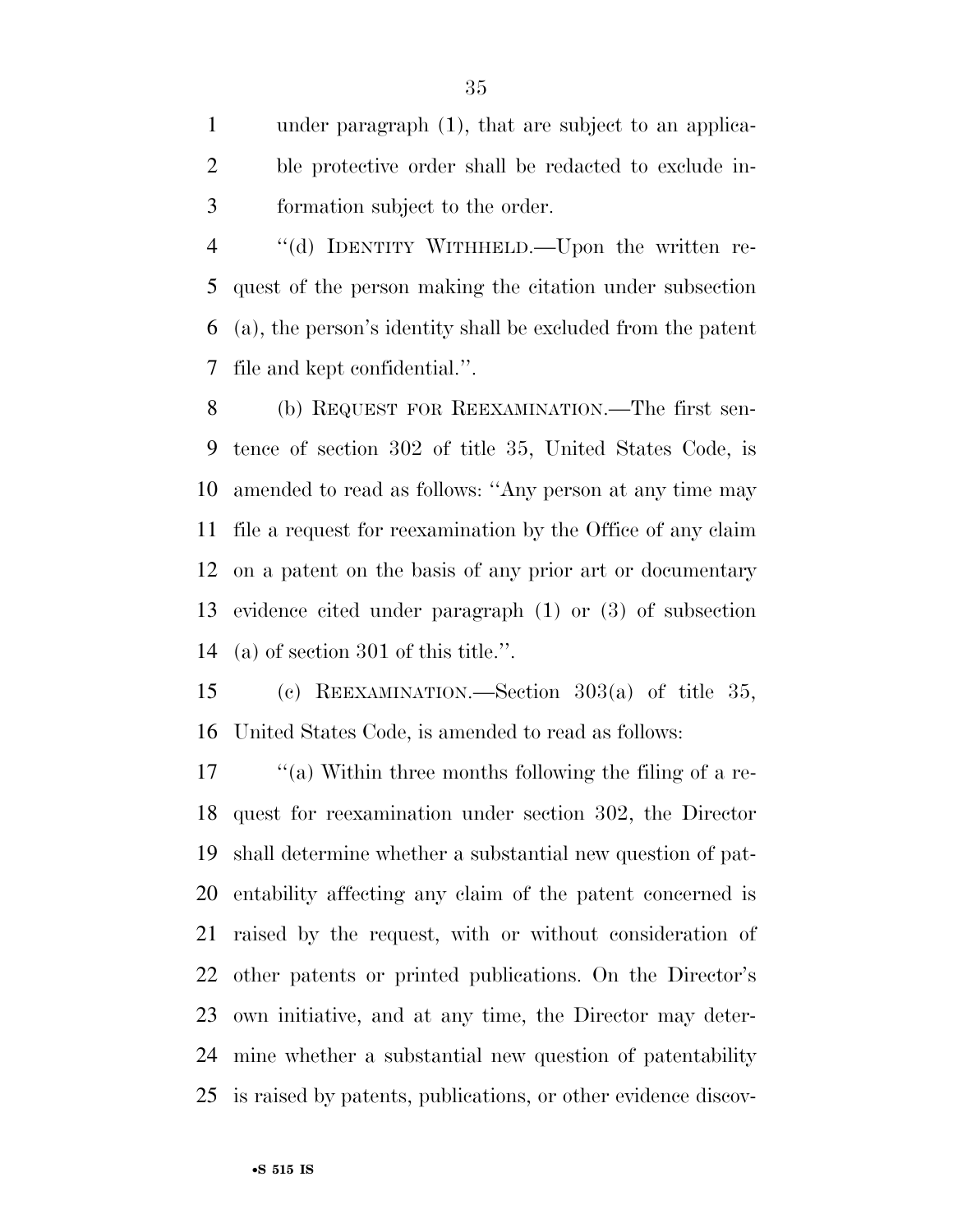ered by the Director, is cited under section 301, or is cited by any person other than the owner of the patent under section 302 or section 311. The existence of a substantial new question of patentability is not precluded by the fact that a patent, printed publication, or other evidence was previously considered by the Office.''.

 (d) REQUEST FOR INTER PARTES REEXAMINA- TION.—Section 311(a) of title 35, United States Code, is amended to read as follows:

 $\frac{10}{10}$  TN GENERAL.—Any third-party requester at any time may file a request for inter partes reexamination by the Office of a patent on the basis of any prior art or documentary evidence cited under paragraph (1) or (3) of subsection (a) of section 301 of this title.''.

 (e) CONDUCT OF INTER PARTES PROCEEDINGS.— Section 314 of title 35, United States Code, is amended—

 (1) in the first sentence of subsection (a), by striking ''conducted according to the procedures es- tablished for initial examination under the provisions of sections 132 and 133'' and inserting ''heard by an administrative patent judge in accordance with procedures which the Director shall establish'';

 (2) in subsection (b), by striking paragraph (2) and inserting the following: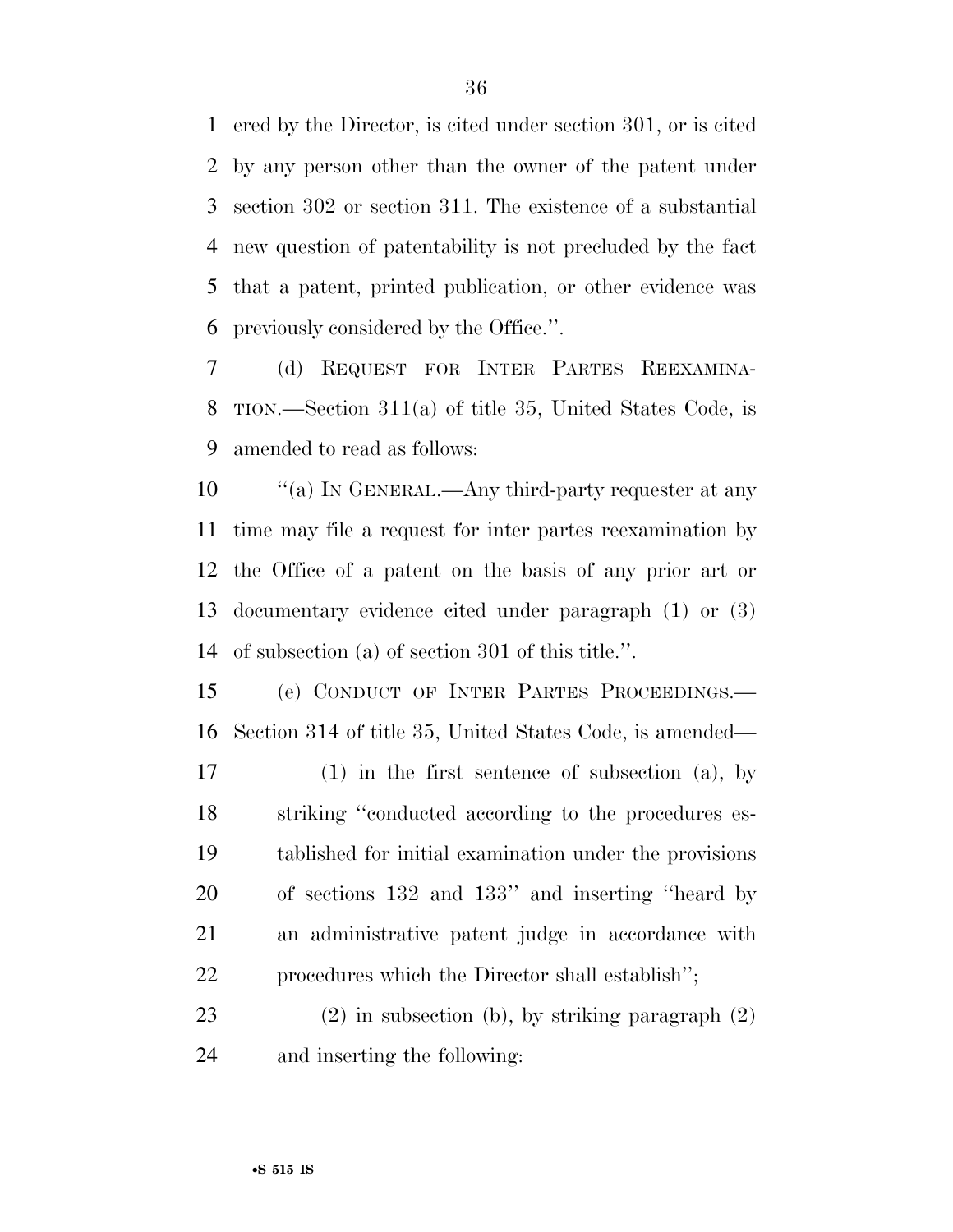''(2) The third-party requester shall have the oppor- tunity to file written comments on any action on the mer- its by the Office in the inter partes reexamination pro- ceeding, and on any response that the patent owner files to such an action, if those written comments are received by the Office within 60 days after the date of service on the third-party requester of the Office action or patent owner response, as the case may be.''; and

(3) by adding at the end the following:

 ''(d) ORAL HEARING.—At the request of a third- party requestor or the patent owner, the administrative patent judge shall conduct an oral hearing, unless the judge finds cause lacking for such hearing.''.

 (f) ESTOPPEL.—Section 315(c) of title 35, United States Code, is amended by striking ''or could have raised''.

 (g) REEXAMINATION PROHIBITED AFTER DISTRICT COURT DECISION.—Section 317(b) of title 35, United States Code, is amended—

 (1) in the subsection heading, by striking ''FINAL DECISION'' and inserting ''DISTRICT COURT DECISION''; and

 (2) by striking ''Once a final decision has been entered'' and inserting ''Once the judgment of the district court has been entered''.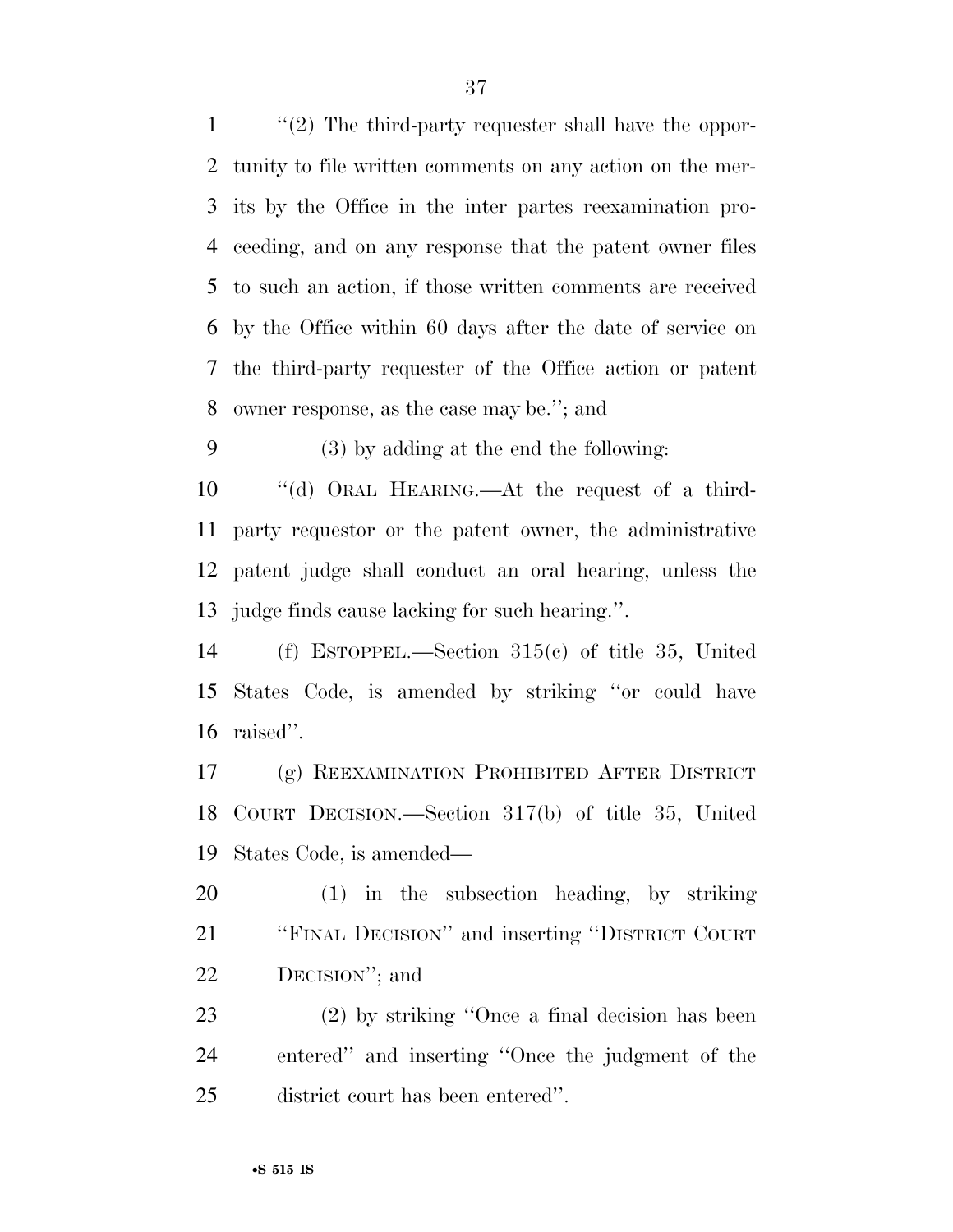1 (h) POST-GRANT OPPOSITION PROCEDURES.—

2 (1) IN GENERAL.—Part III of title 35, United

3 States Code, is amended by adding at the end the

4 following new chapter:

# 5 **''CHAPTER 32—POST-GRANT REVIEW**

# 6 **PROCEDURES**

#### ''Sec.

- ''321. Petition for post-grant review.
- ''322. Timing and bases of petition.
- ''323. Requirements of petition.
- ''324. Prohibited filings.
- ''325. Submission of additional information; showing of sufficient grounds.
- ''326. Conduct of post-grant review proceedings.
- ''327. Patent owner response.
- ''328. Proof and evidentiary standards.
- ''329. Amendment of the patent.
- ''330. Decision of the Board.
- ''331. Effect of decision.
- ''332. Settlement.
- ''333. Relationship to other pending proceedings.
- "334. Effect of decisions rendered in civil action on post-grant review proceedings.
- ''335. Effect of final decision on future proceedings.

''336. Appeal.

# 7 **''§ 321. Petition for post-grant review**

 ''Subject to sections 322, 324, 332, and 333, a per- son who is not the patent owner may file with the Office a petition for cancellation seeking to institute a post-grant review proceeding to cancel as unpatentable any claim of a patent on any ground that could be raised under para- graph (2) or (3) of section 282(b) (relating to invalidity of the patent or any claim). The Director shall establish, by regulation, fees to be paid by the person requesting the proceeding, in such amounts as the Director deter-mines to be reasonable.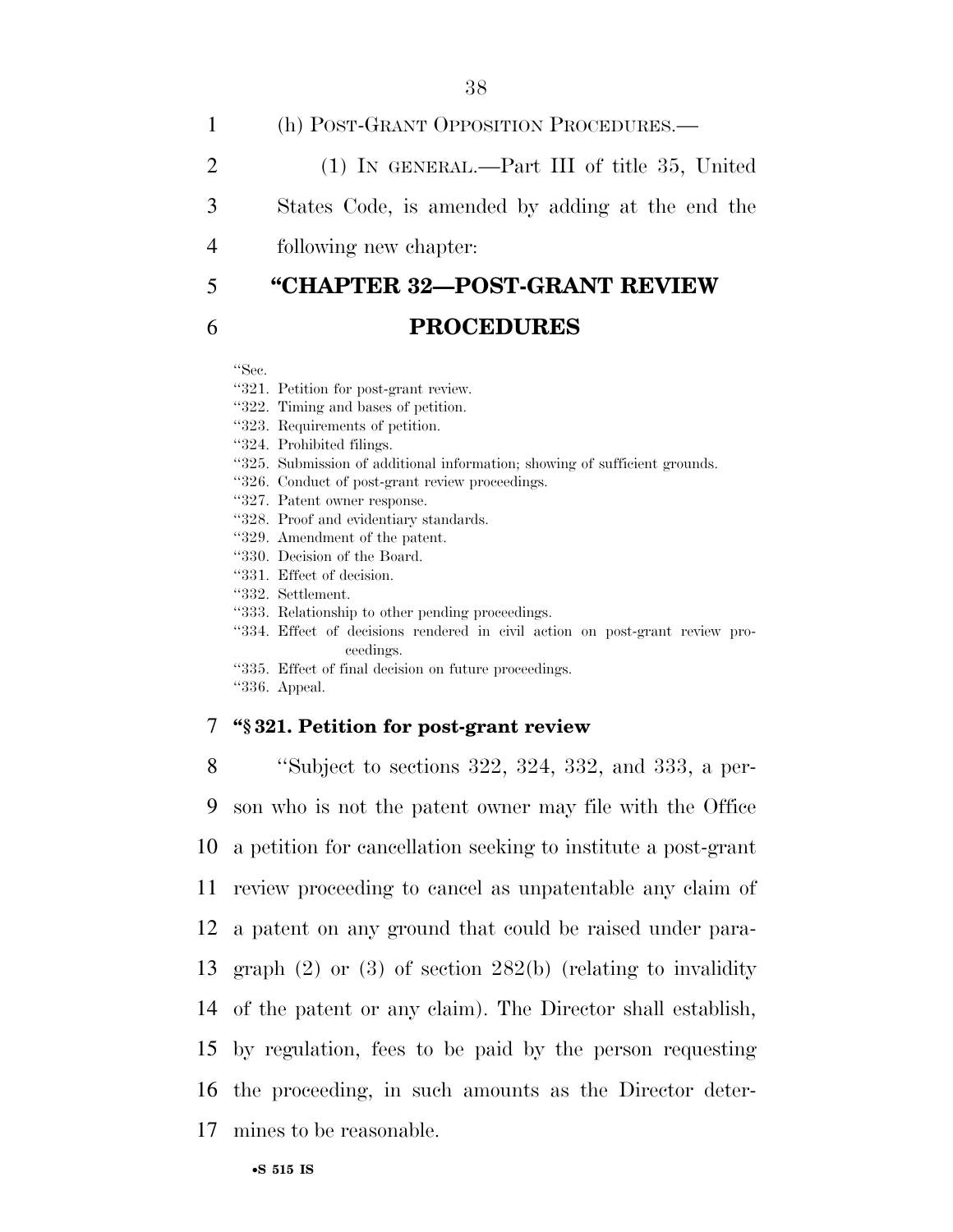#### **''§ 322. Timing and bases of petition**

 ''A post-grant proceeding may be instituted under this chapter pursuant to a cancellation petition filed under section 321 only if—

 ''(1) the petition is filed not later than 12 months after the issuance of the patent or a reissue patent, as the case may be; or

 $\frac{8}{2}$  <sup>(1</sup>(2) the patent owner consents in writing to the proceeding.

# **''§ 323. Requirements of petition**

 ''A cancellation petition filed under section 321 may be considered only if—

13 ''(1) the petition is accompanied by payment of the fee established by the Director under section 321;

 ''(2) the petition identifies the cancellation peti-tioner;

18 ''(3) for each claim sought to be canceled, the petition sets forth in writing the basis for cancella- tion and provides the evidence in support thereof, in- cluding copies of patents and printed publications, or written testimony of a witness attested to under oath or declaration by the witness, or any other in- formation that the Director may require by regula-tion; and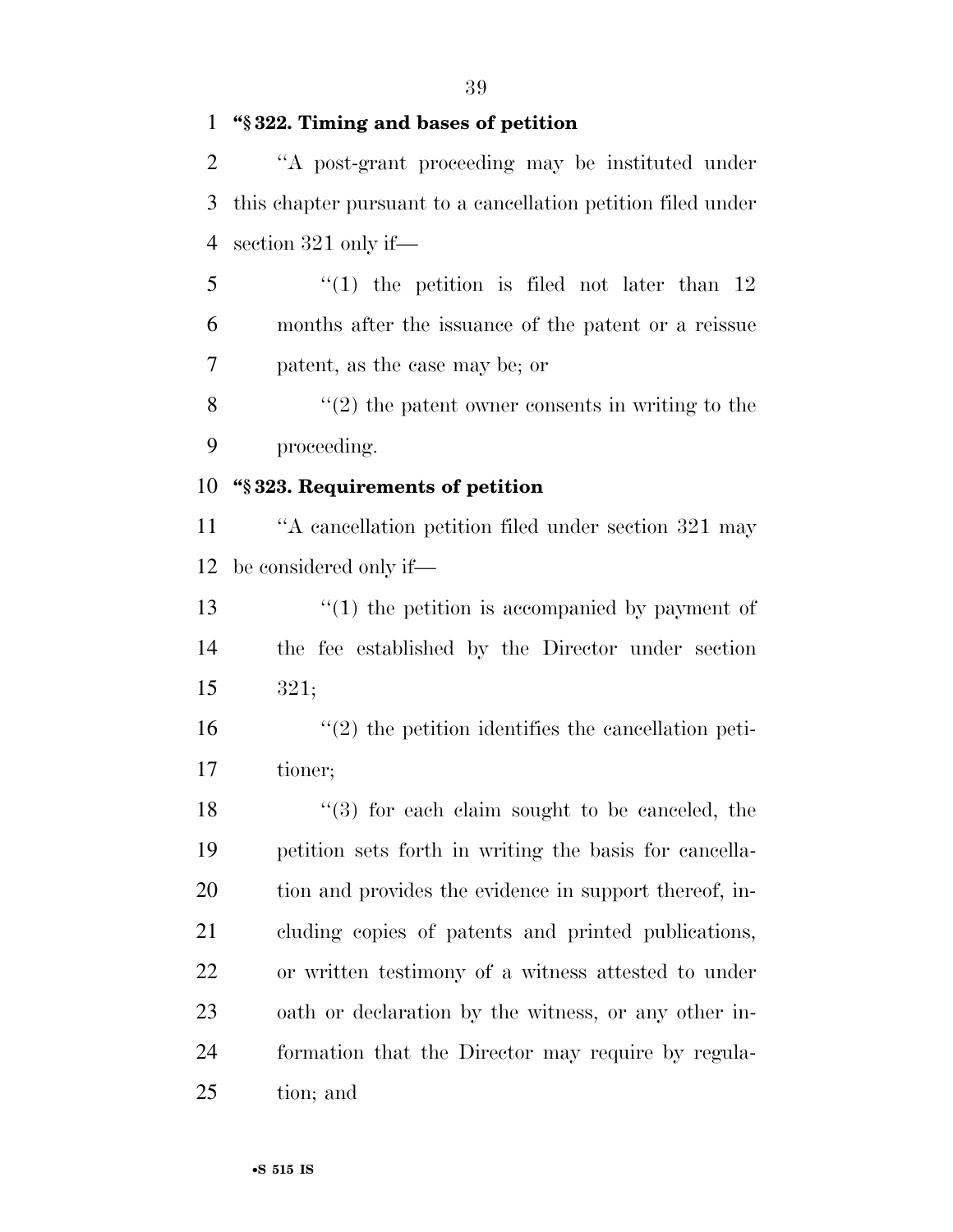1 ''(4) the petitioner provides copies of the peti- tion, including any evidence submitted with the peti- tion and any other information submitted under paragraph (3), to the patent owner or, if applicable, the designated representative of the patent owner.

#### **''§ 324. Prohibited filings**

 ''A post-grant review proceeding may not be insti- tuted under section 322 if the petition for cancellation re-questing the proceeding—

 ''(1) identifies the same cancellation petitioner and the same patent as a previous petition for can-cellation filed under such section; or

13  $(2)$  is based on the best mode requirement contained in section 112.

 **''§ 325. Submission of additional information; show-ing of sufficient grounds** 

 ''(a) IN GENERAL.—The cancellation petitioner shall file such additional information with respect to the peti- tion as the Director may require. For each petition sub- mitted under section 321, the Director shall determine if the written statement, and any evidence submitted with the request, establish that a substantial question of pat- entability exists for at least one claim in the patent. The Director may initiate a post-grant review proceeding if the Director determines that the information presented pro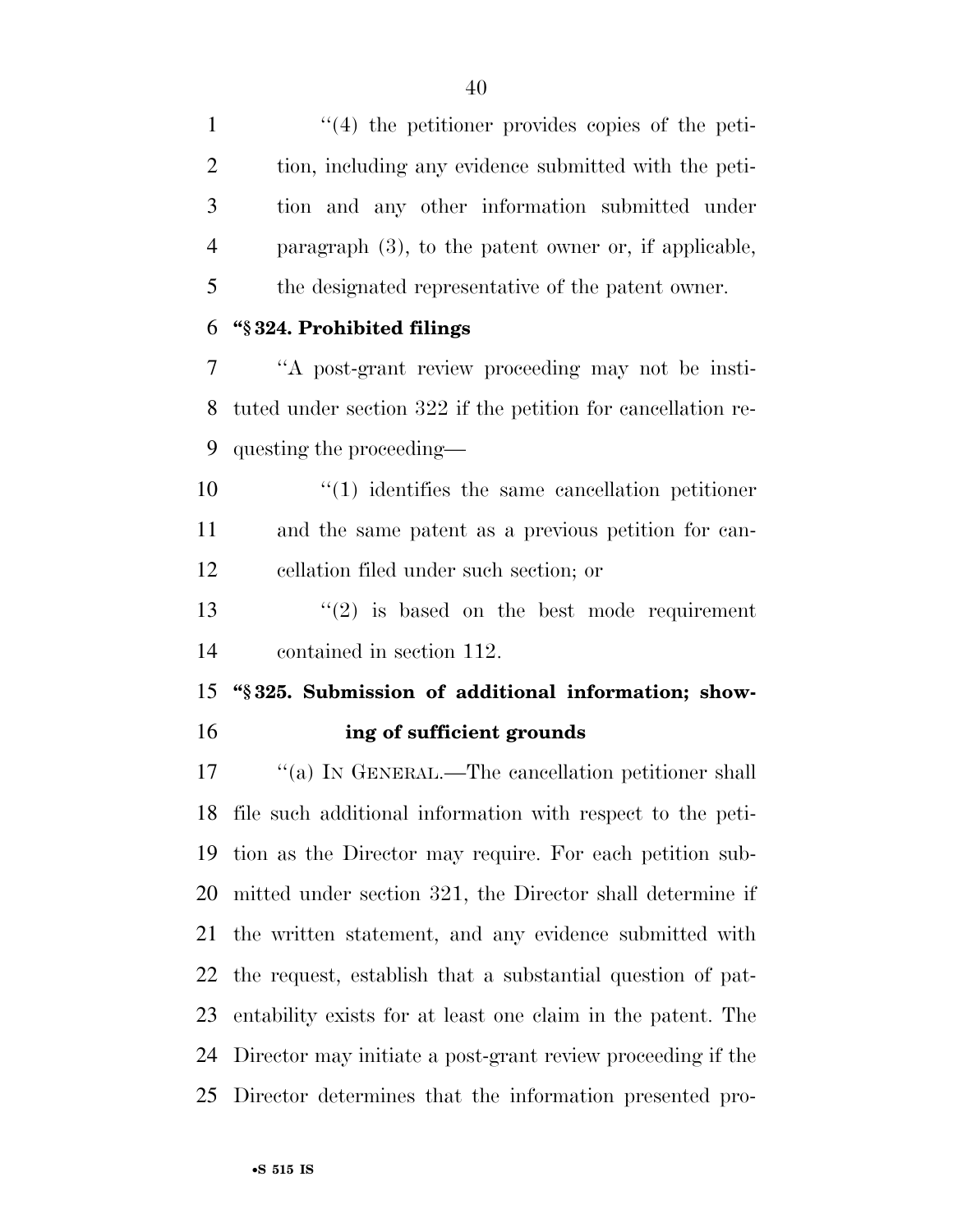vides sufficient grounds to believe that there is a substan- tial question of patentability concerning one or more claims of the patent at issue.

 ''(b) NOTIFICATION; DETERMINATIONS NOT RE- VIEWABLE.—The Director shall notify the patent owner and each petitioner in writing of the Director's determina- tion under subsection (a), including a determination to deny the petition. The Director shall make that determina- tion in writing not later than 60 days after receiving the petition. Any determination made by the Director under subsection (a), including whether or not to institute a post-grant review proceeding or to deny the petition, shall not be reviewable.

#### **''§ 326. Conduct of post-grant review proceedings**

 ''(a) IN GENERAL.—The Director shall prescribe reg-16 ulations, in accordance with section  $2(b)(2)$ —

17  $\frac{1}{2}$  (1) establishing and governing post-grant re- view proceedings under this chapter and their rela-tionship to other proceedings under this title;

20  $\frac{1}{2}$  establishing procedures for the submission of supplemental information after the petition for cancellation is filed; and

23  $(3)$  setting forth procedures for discovery of relevant evidence, including that such discovery shall be limited to evidence directly related to factual as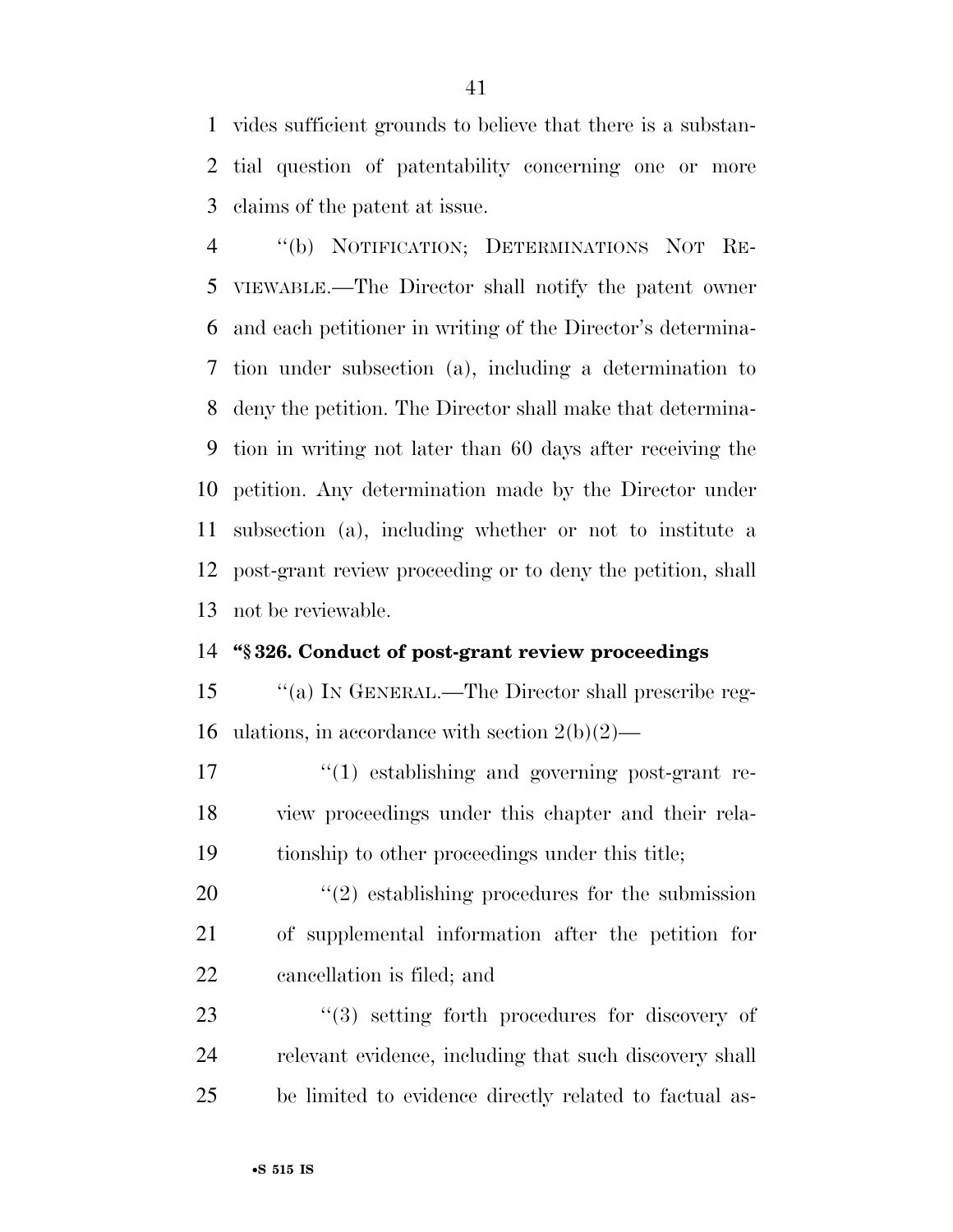sertions advanced by either party in the proceeding, and the procedures for obtaining such evidence shall be consistent with the purpose and nature of the proceeding.

 In carrying out paragraph (3), the Director shall bear in mind that discovery must be in the interests of justice. ''(b) POST-GRANT REGULATIONS.—Regulations 8 under subsection  $(a)(1)$ —

 ''(1) shall require that the final determination in a post-grant proceeding issue not later than one year after the date on which the post-grant review proceeding is instituted under this chapter, except that, for good cause shown, the Director may extend the 1-year period by not more than six months;

 ''(2) shall provide for discovery upon order of the Director;

 $\frac{1}{3}$  shall provide for publication of notice in the Federal Register of the filing of a petition for post-grant review under this chapter, for publication of the petition, and documents, orders, and decisions relating to the petition, on the website of the Patent and Trademark Office, and for filings under seal ex-empt from publication requirements;

24 ''(4) shall prescribe sanctions for abuse of dis-covery, abuse of process, or any other improper use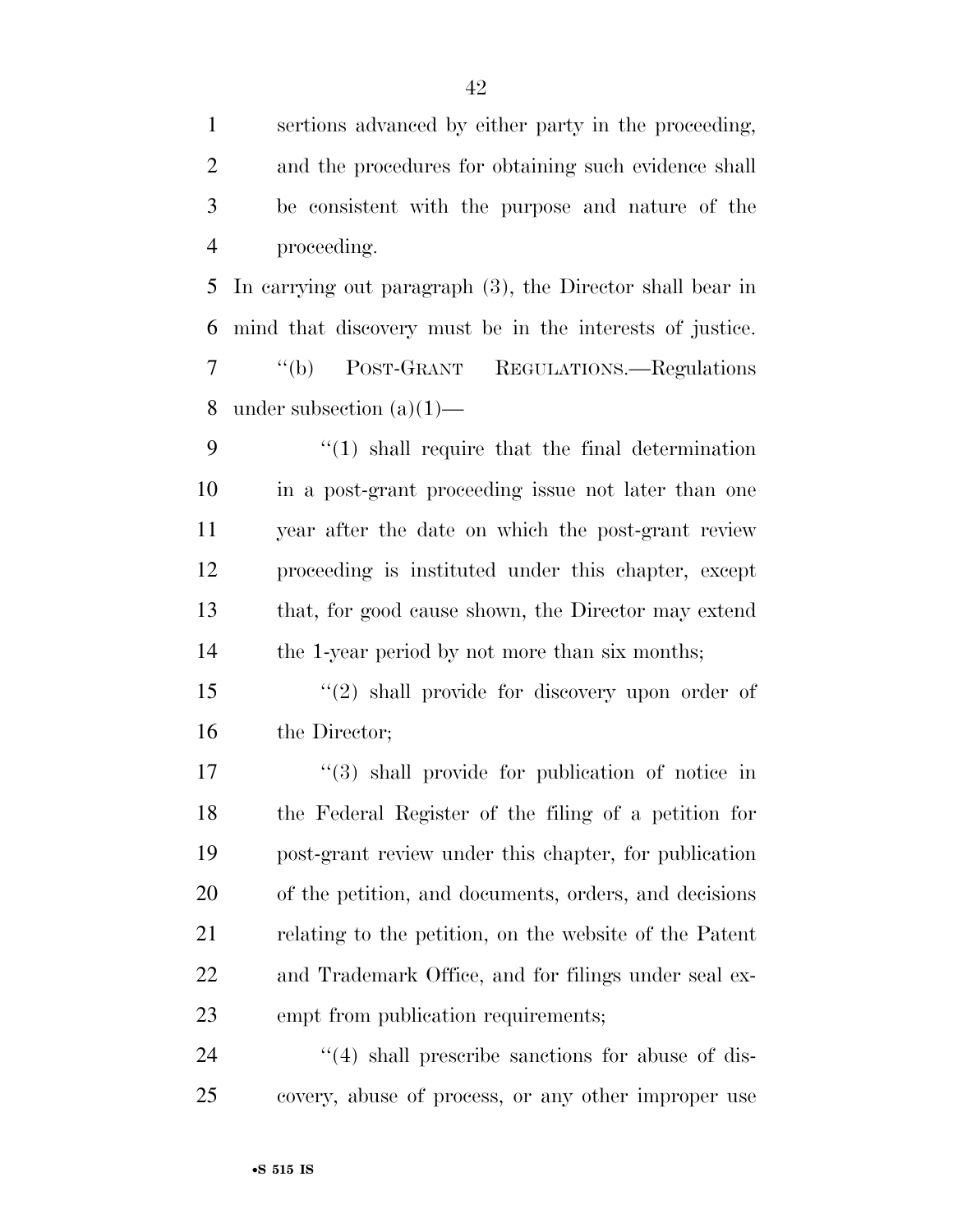of the proceeding, such as to harass or to cause un- necessary delay or unnecessary increase in the cost of the proceeding;

4  $(5)$  may provide for protective orders gov- erning the exchange and submission of confidential information; and

 $\frac{1}{6}$  shall ensure that any information sub- mitted by the patent owner in support of any amendment entered under section 329 is made avail- able to the public as part of the prosecution history of the patent.

 ''(c) CONSIDERATIONS.—In prescribing regulations under this section, the Director shall consider the effect on the economy, the integrity of the patent system, and the efficient administration of the Office.

 ''(d) CONDUCT OF PROCEEDING.—The Patent Trial and Appeal Board shall, in accordance with section 6(b), conduct each post-grant review proceeding authorized by the Director.

# **''§ 327. Patent owner response**

 ''After a post-grant proceeding under this chapter has been instituted with respect to a patent, the patent owner shall have the right to file, within a time period set by the Director, a response to the cancellation petition. The patent owner shall file with the response, through af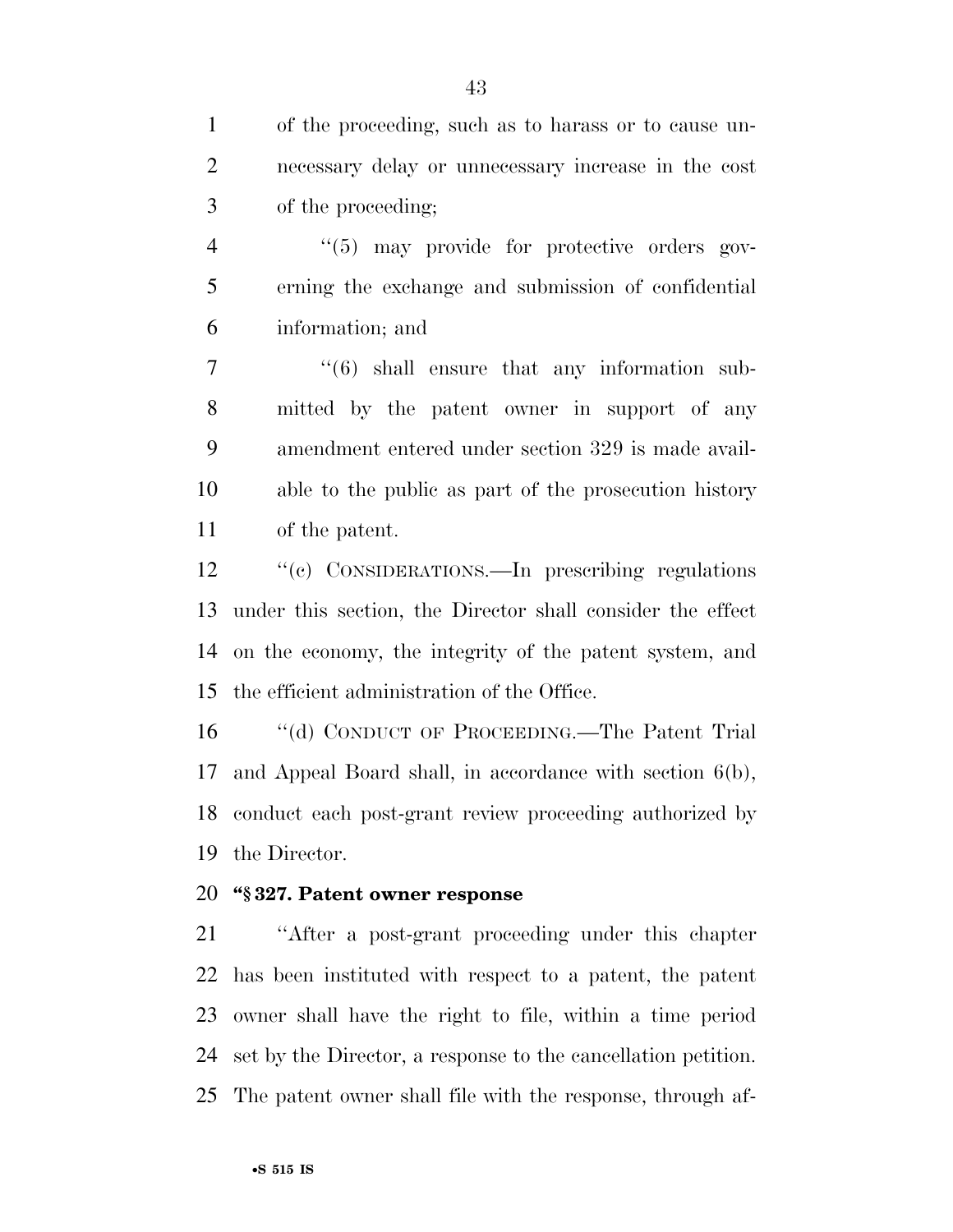fidavits or declarations, any additional factual evidence and expert opinions on which the patent owner relies in support of the response.

#### **''§ 328. Proof and evidentiary standards**

 ''(a) IN GENERAL.—The presumption of validity set forth in section 282 shall not apply in a challenge to any patent claim under this chapter.

 ''(b) BURDEN OF PROOF.—The party advancing a proposition under this chapter shall have the burden of proving that proposition by a preponderance of the evi-dence.

#### **''§ 329. Amendment of the patent**

 ''(a) IN GENERAL.—In response to a challenge in a petition for cancellation, the patent owner may file one motion to amend the patent in one or more of the fol-lowing ways:

17  $\frac{1}{2}$  (1) Cancel any challenged patent claim.

18 ''(2) For each challenged claim, propose a sub-stitute claim.

20  $\frac{1}{20}$  Amend the patent drawings or otherwise amend the patent other than the claims.

 ''(b) ADDITIONAL MOTIONS.—Additional motions to amend may be permitted only for good cause shown.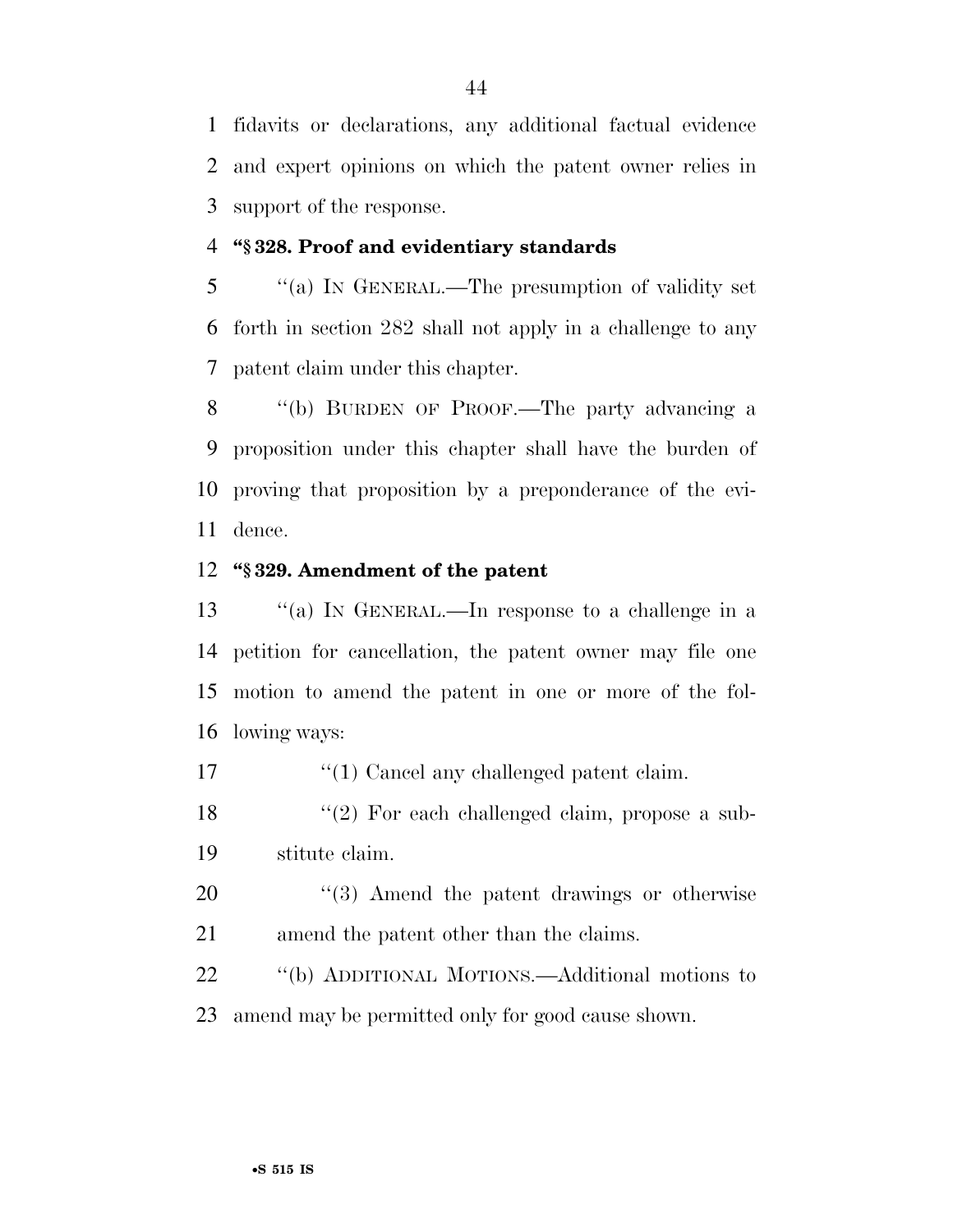''(c) SCOPE OF CLAIMS.—An amendment under this section may not enlarge the scope of the claims of the pat-ent or introduce new matter.

#### **''§ 330. Decision of the Board**

 ''If the post-grant review proceeding is instituted and not dismissed under this chapter, the Patent Trial and Appeal Board shall issue a final written decision address- ing the patentability of any patent claim challenged and any new claim added under section 329.

# **''§ 331. Effect of decision**

11 "(a) In GENERAL.—If the Patent Trial and Appeal Board issues a final decision under section 330 and the time for appeal has expired or any appeal proceeding has terminated, the Director shall issue and publish a certifi- cate canceling any claim of the patent finally determined to be unpatentable and incorporating in the patent by op- eration of the certificate any new claim determined to be patentable.

 ''(b) NEW CLAIMS.—Any new claim held to be pat- entable and incorporated into a patent in a post-grant re- view proceeding shall have the same effect as that speci- fied in section 252 for reissued patents on the right of any person who made, purchased, offered to sell, or used within the United States, or imported into the United States, anything patented by such new claim, or who made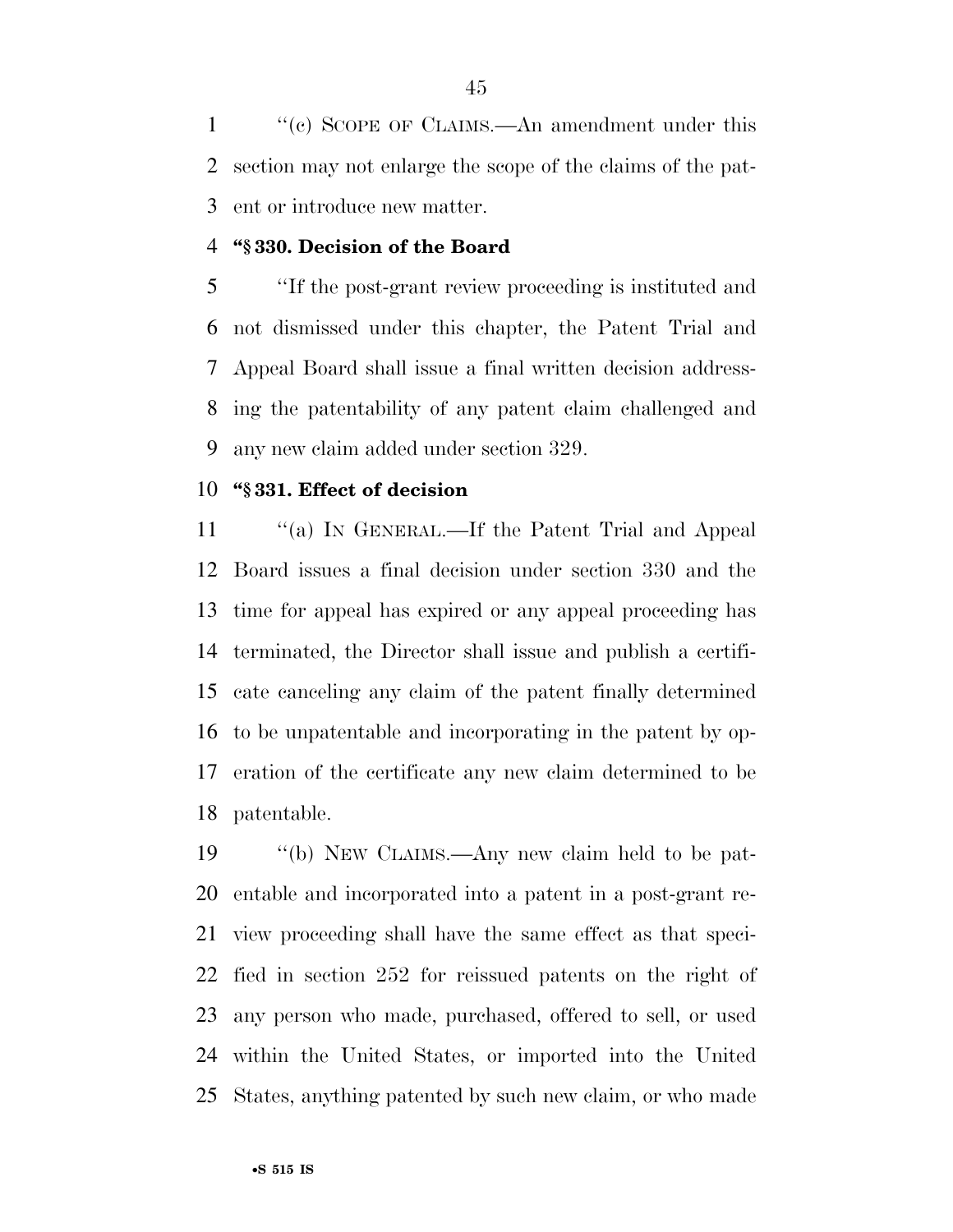substantial preparations therefor, before a certificate under subsection (a) of this section is issued.

### **''§ 332. Settlement**

 ''(a) IN GENERAL.—A post-grant review proceeding shall be terminated with respect to any petitioner upon the joint request of the petitioner and the patent owner, unless the Patent Trial and Appeal Board has issued a written decision before the request for termination is filed. If the post-grant review proceeding is terminated with re- spect to a petitioner under this paragraph, no estoppel shall apply to that petitioner. If no petitioner remains in the proceeding, the panel of administrative patent judges assigned to the proceeding shall terminate the proceeding.

 ''(b) AGREEMENT IN WRITING.—Any agreement or understanding between the patent owner and a petitioner, including any collateral agreements referred to in the agreement or understanding, that is made in connection with or in contemplation of the termination of a post-grant review proceeding, must be in writing. A post-grant review proceeding as between the parties to the agreement or un- derstanding may not be terminated until a copy of the agreement or understanding, including any such collateral agreements, has been filed in the Office. If any party filing such an agreement or understanding requests, the agree-ment or understanding shall be kept separate from the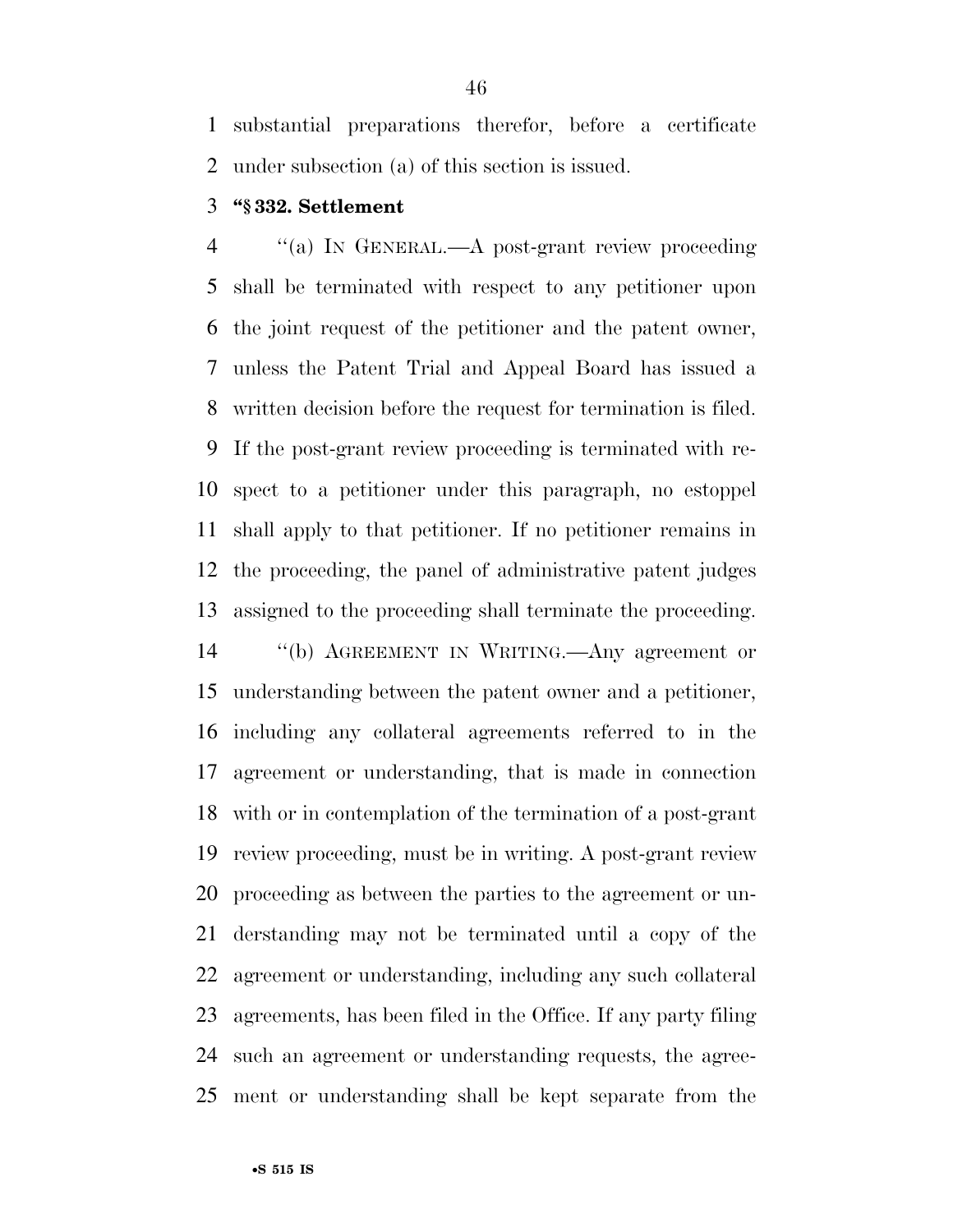file of the post-grant review proceeding, and shall be made available only to Government agencies on written request, or to any person on a showing of good cause.

#### **''§ 333. Relationship to other proceedings**

 ''(a) IN GENERAL.—Notwithstanding subsection 135(a), sections 251 and 252, and chapter 30, the Direc- tor may determine the manner in which any reexamination proceeding, reissue proceeding, interference proceeding (commenced with respect to an application for patent filed before the effective date provided in section 3(k) of the Patent Reform Act of 2009), derivation proceeding, or post-grant review proceeding, that is pending during a post-grant review proceeding, may proceed, including pro- viding for stay, transfer, consolidation, or termination of any such proceeding.

 ''(b) STAYS.—The Director may stay a post-grant re- view proceeding if a pending civil action for infringement of a patent addresses the same or substantially the same questions of patentability raised against the patent in a petition for the post-grant review proceeding.

21 "(c) EFFECT OF COMMENCEMENT OF PRO- CEEDING.—The commencement of a post-grant review proceeding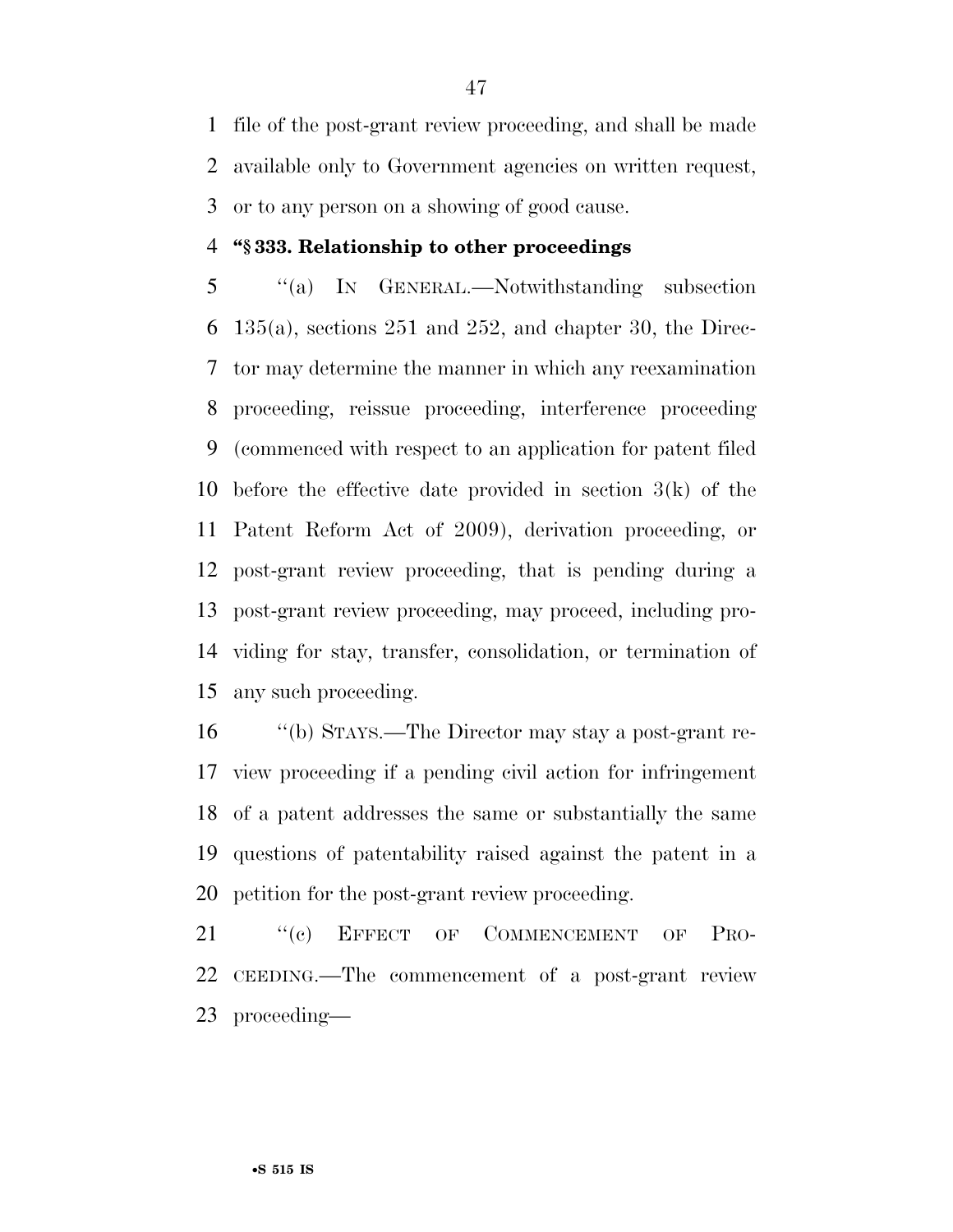1  $\frac{1}{1}$   $\frac{1}{2}$   $\frac{1}{2}$  shall not limit in any way the right of the patent owner to commence an action for infringe-ment of the patent; and

 $\frac{4}{2}$  ''(2) shall not be cited as evidence relating to the validity of any claim of the patent in any pro- ceeding before a court or the International Trade Commission concerning the patent.

# **''§ 334. Effect of decisions rendered in civil action on post-grant review proceedings**

 ''If a final decision is entered against a party in a civil action arising in whole or in part under section 1338 of title 28 establishing that the party has not sustained its burden of proving the invalidity of any patent claim— 14 ''(1) that party to the civil action and the privies of that party may not thereafter request a post-grant review proceeding on that patent claim on the basis of any grounds, under the provisions of section 321, which that party or the privies of that party raised or could have raised; and

 ''(2) the Director may not thereafter maintain a post-grant review proceeding that was requested, before the final decision was so entered, by that party or the privies of that party on the basis of such grounds.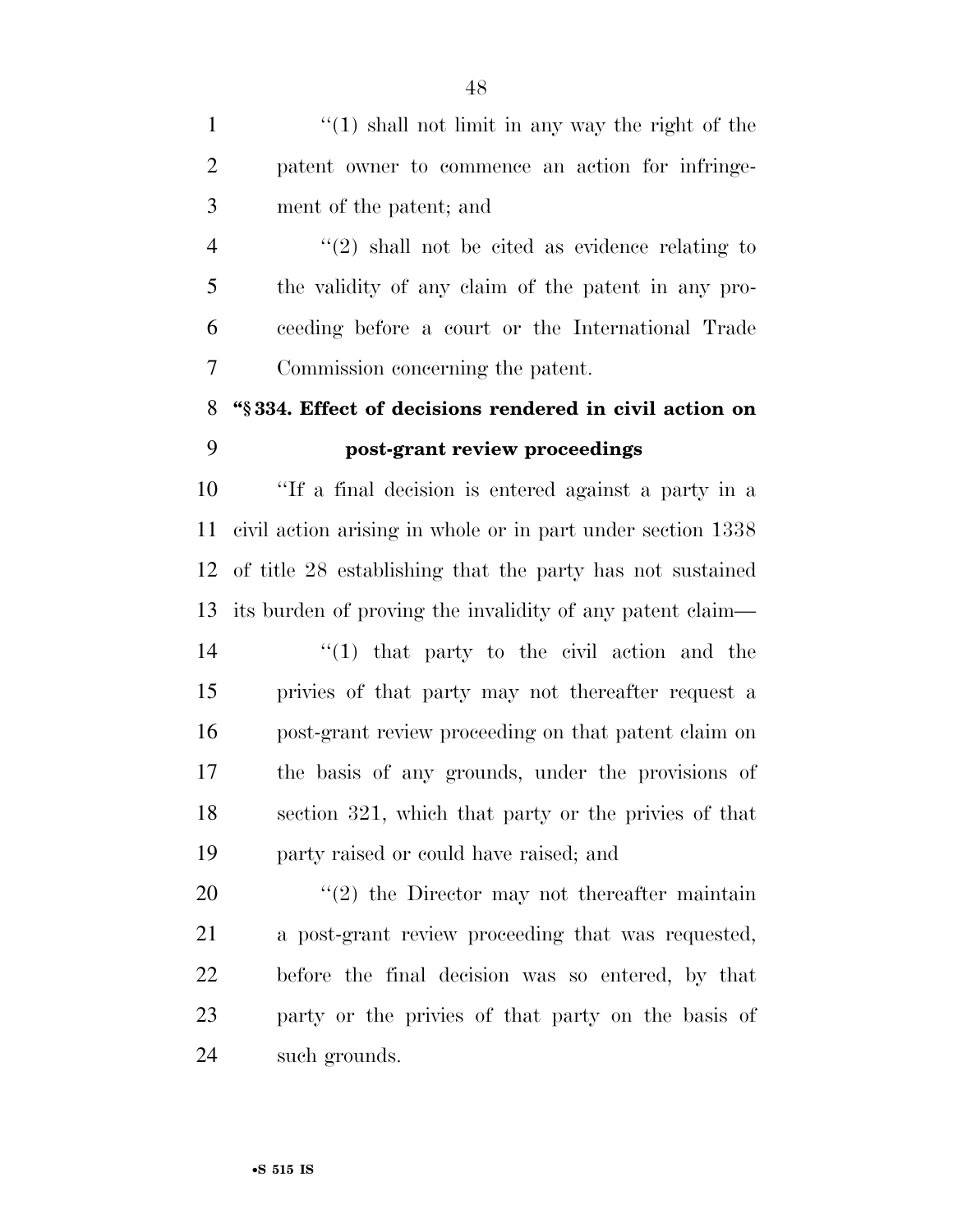''If a final decision under section 330 is favorable to the patentability of any original or new claim of the patent challenged by the cancellation petitioner, the cancellation petitioner may not thereafter, based on any ground that the cancellation petitioner raised during the post-grant re-view proceeding—

8  $\frac{u}{1}$  request or pursue a reexamination of such claim under chapter 31;

10  $\frac{1}{2}$  request or pursue a derivation proceeding 11 with respect to such claim;

12  $\frac{u(3)}{2}$  request or pursue a post-grant review pro- ceeding under this chapter with respect to such claim;

 ''(4) assert the invalidity of any such claim in any civil action arising in whole or in part under sec-tion 1338 of title 28; or

18 ''(5) assert the invalidity of any such claim in defense to an action brought under section 337 of the Tariff Act of 1930 (19 U.S.C. 1337).

# **''§ 336. Appeal**

 ''A party dissatisfied with the final determination of the Patent Trial and Appeal Board in a post-grant pro- ceeding under this chapter may appeal the determination under sections 141 through 144. Any party to the post-

**''§ 335. Effect of final decision on future proceedings**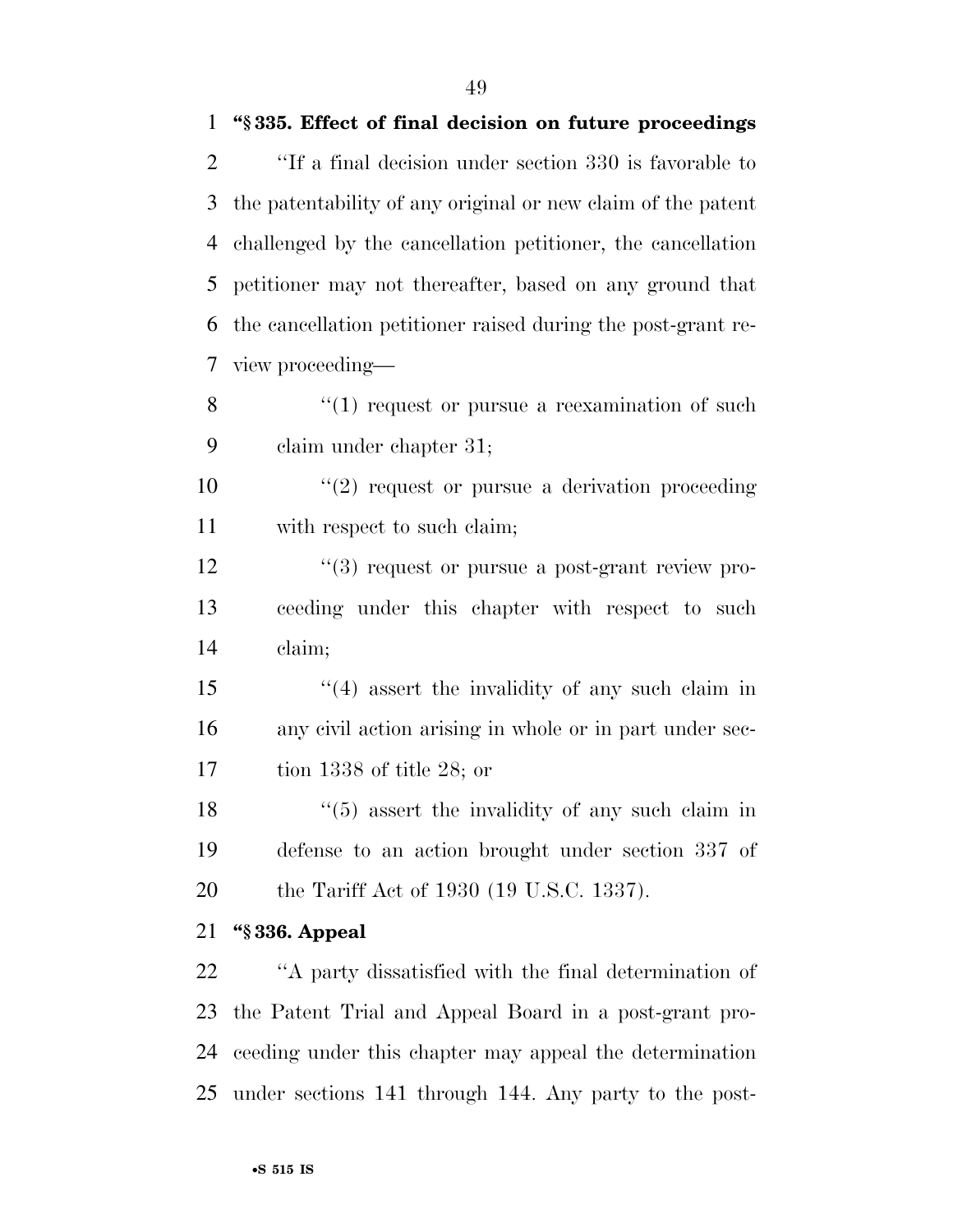grant proceeding shall have the right to be a party to the appeal.''.

 (i) CONFORMING AMENDMENT.—The table of chap- ters for part III of title 35, United States Code, is amend-ed by adding at the end the following:

**''32. Post-Grant Review Proceedings** ......................................... **321''.** 

 (j) REPEAL.—Section 4607 of the Intellectual Prop- erty and Communications Omnibus Reform Act of 1999, 8 as enacted by section  $1000(a)(9)$  of Public Law  $106-113$ , is repealed.

(k) EFFECTIVE DATES.—

 (1) IN GENERAL.—The amendments and repeal made by this section shall take effect at the end of the 1-year period beginning on the date of the enact-ment of this Act.

 (2) APPLICABILITY TO EX PARTE AND INTER PARTES PROCEEDINGS.—Notwithstanding any other provision of law, sections 301 and 311 through 318 of title 35, United States Code, as amended by this section, shall apply to any patent that issues before, on, or after the effective date under paragraph (1) from an original application filed on any date.

 (3) APPLICABILITY TO POST-GRANT PRO- CEEDINGS.—The amendments made by subsections (h) and (i) shall apply to patents issued on or after the effective date under paragraph (1).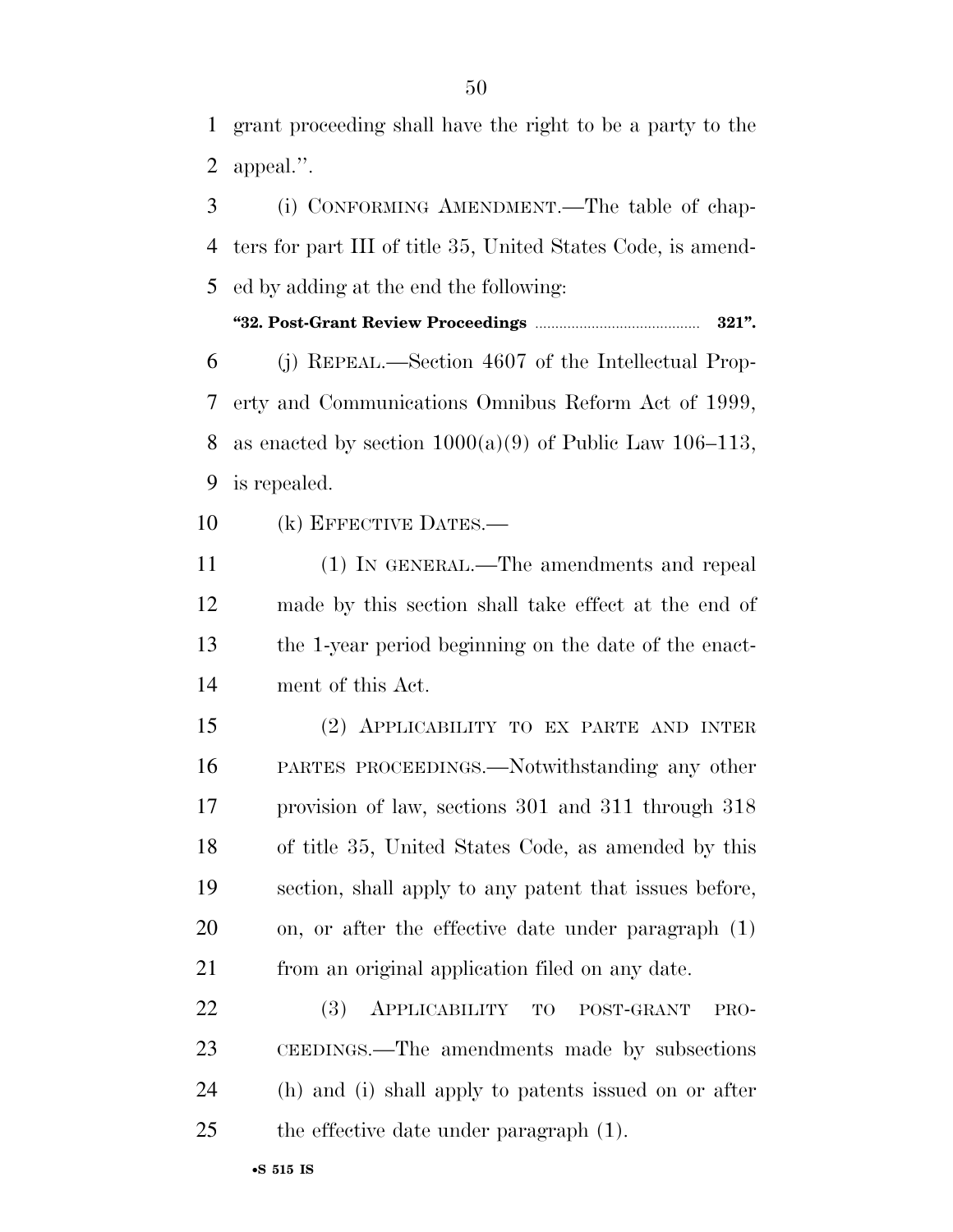(l) REGULATIONS.—The Under Secretary of Com- merce for Intellectual Property and Director of the United States Patent and Trademark Office (in this subsection referred to as the ''Director'') shall, not later than the date that is 1 year after the date of the enactment of this Act, issue regulations to carry out chapter 32 of title 35, United States Code, as added by subsection (h) of this section.

#### **SEC. 6. DEFINITIONS; PATENT TRIAL AND APPEAL BOARD.**

 (a) DEFINITIONS.—Section 100 of title 35, United States Code, (as amended by section 2 of this Act) is fur-ther amended—

 (1) in subsection (e), by striking ''or inter partes reexamination under section 311''; and

(2) by adding at the end the following:

16 "(k) The term 'cancellation petitioner' means the real party in interest requesting cancellation of any claim of a patent under chapter 31 of this title and the privies of the real party in interest.''.

 (b) PATENT TRIAL AND APPEAL BOARD.—Section 6 of title 35, United States Code, is amended to read as follows:

#### **''§ 6. Patent Trial and Appeal Board**

 ''(a) ESTABLISHMENT AND COMPOSITION.—There shall be in the Office a Patent Trial and Appeal Board.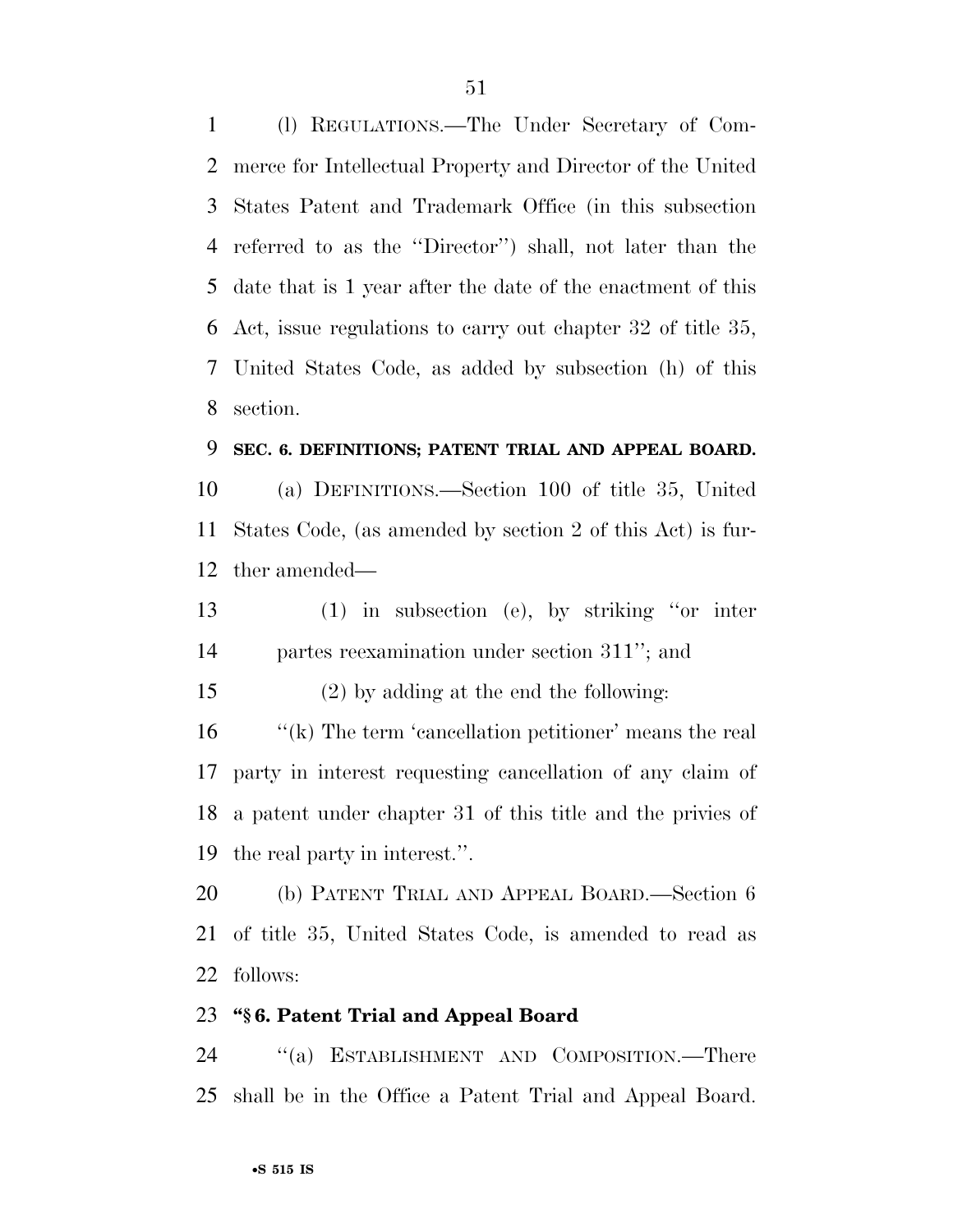The Director, the Deputy Director, the Commissioner for Patents, the Commissioner for Trademarks, and the ad- ministrative patent judges shall constitute the Patent Trial and Appeal Board. The administrative patent judges shall be persons of competent legal knowledge and sci- entific ability who are appointed by the Secretary of Com- merce. Any reference in any Federal law, Executive order, rule, regulation, or delegation of authority, or any docu- ment of or pertaining to the Board of Patent Appeals and Interferences is deemed to refer to the Patent Trial and Appeal Board.

 ''(b) DUTIES.—The Patent Trial and Appeal Board shall—

14  $\frac{1}{2}$  (1) on written appeal of an applicant, review adverse decisions of examiners upon application for patents;

 $\frac{17}{2}$  ''(2) on written appeal of a patent owner, re- view adverse decisions of examiners upon patents in reexamination proceedings under chapter 30;

20  $(3)$  conduct derivation proceedings under sub-21 section  $135(a)$ ; and

22  $\frac{4}{4}$  conduct post-grant opposition proceedings under chapter 32.

 Each appeal and derivation proceeding shall be heard by at least 3 members of the Patent Trial and Appeal Board,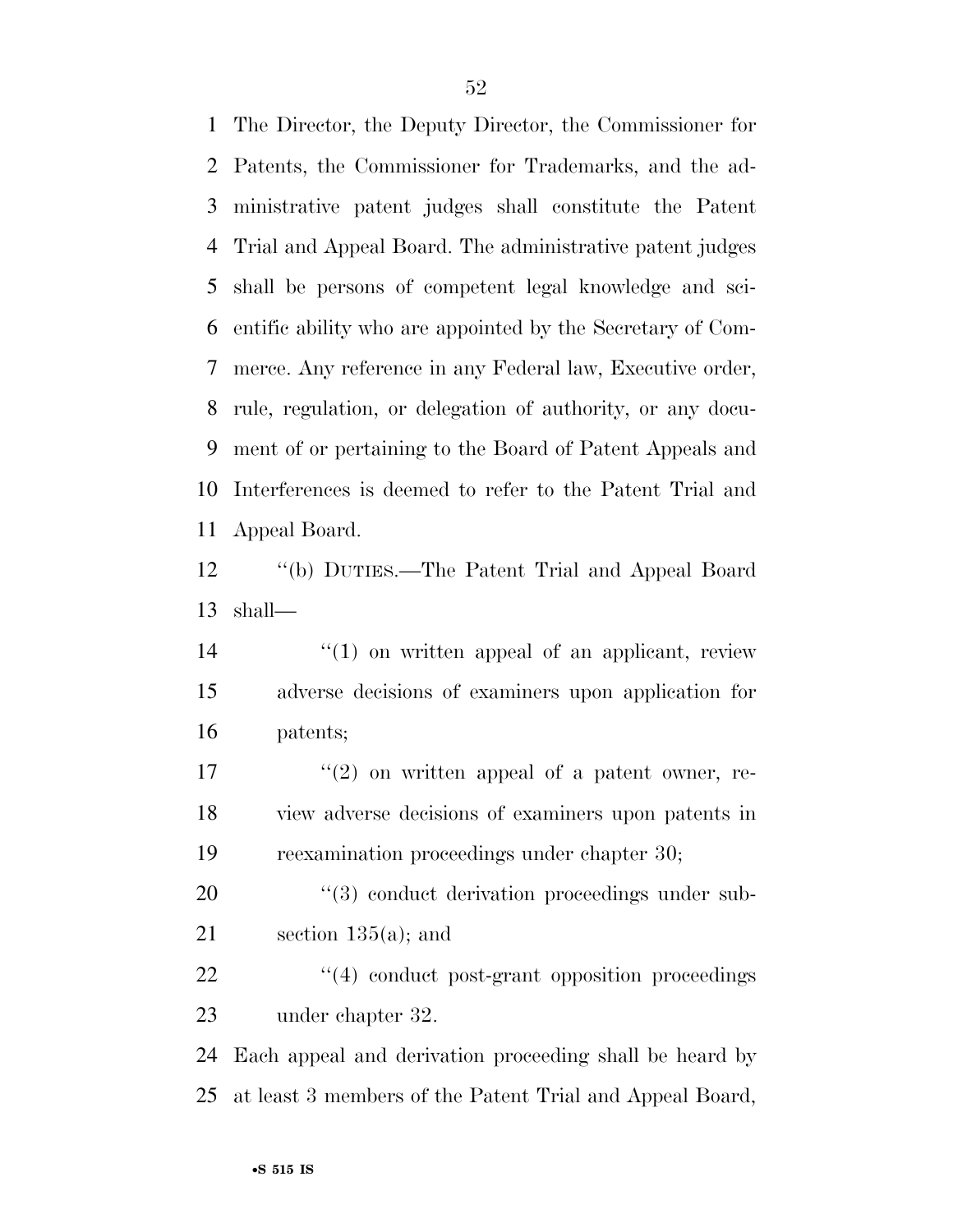who shall be designated by the Director. Only the Patent Trial and Appeal Board may grant rehearings. The Direc- tor shall assign each post-grant review proceeding to a panel of 3 administrative patent judges. Once assigned, each such panel of administrative patent judges shall have the responsibilities under chapter 32 in connection with post-grant review proceedings.''.

# **SEC. 7. PREISSUANCE SUBMISSIONS BY THIRD PARTIES.**

 Section 122 of title 35, United States Code, is amended by adding at the end the following:

 ''(e) PREISSUANCE SUBMISSIONS BY THIRD PAR-TIES.—

13 "(1) IN GENERAL.—Any person may submit for consideration and inclusion in the record of a patent application, any patent, published patent application, or other publication of potential relevance to the ex- amination of the application, if such submission is made in writing before the earlier of—

19 ''(A) the date a notice of allowance under section 151 is mailed in the application for pat-ent; or

 $^{(1)}$   $^{(1)}$  either—

23 ''(i) 6 months after the date on which the application for patent is published under section 122, or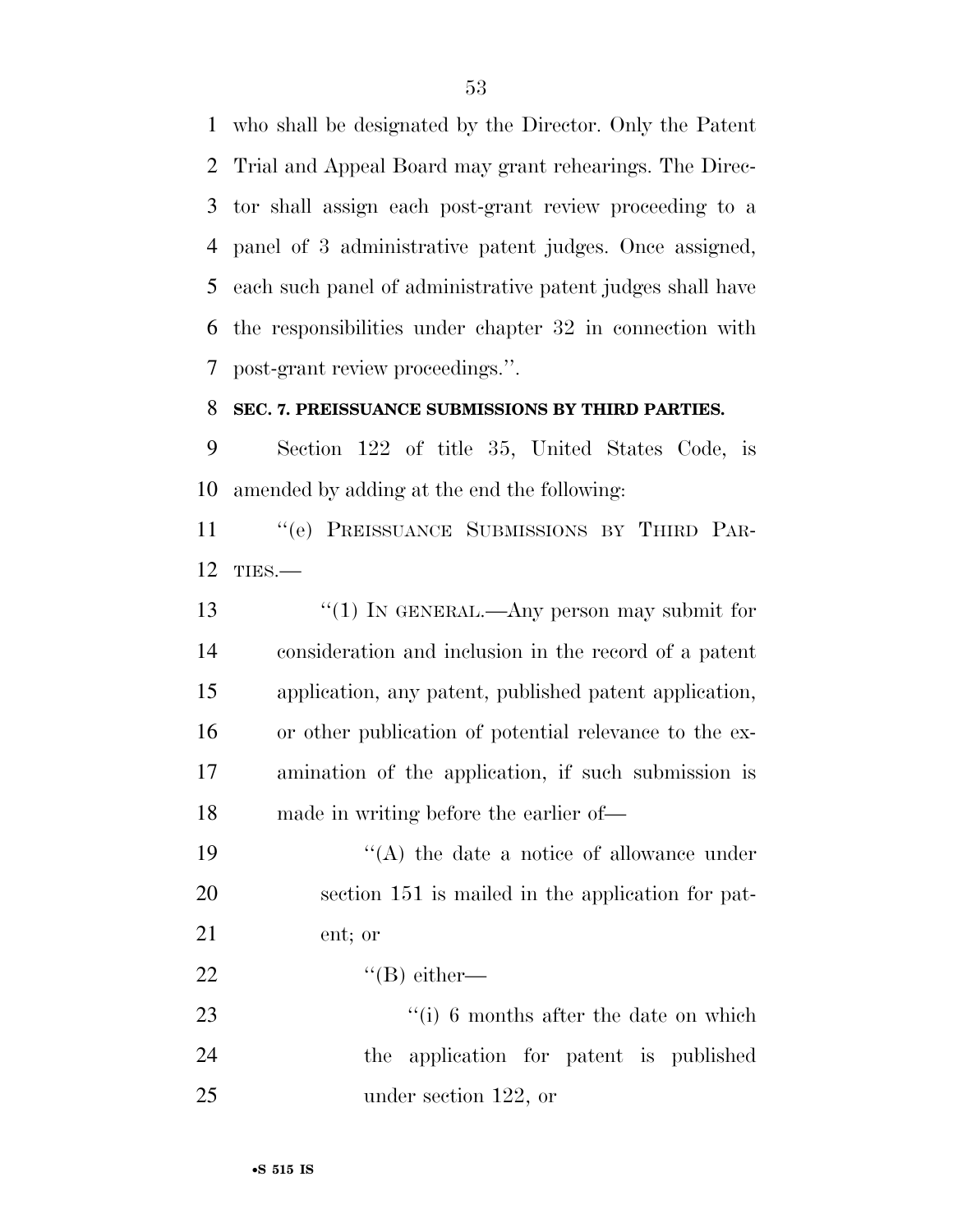| $\mathbf{1}$   | "(ii) the date of the first rejection                       |
|----------------|-------------------------------------------------------------|
| $\overline{2}$ | under section 132 of any claim by the ex-                   |
| 3              | aminer during the examination of the ap-                    |
| $\overline{4}$ | plication for patent,                                       |
| 5              | whichever occurs later.                                     |
| 6              | " $(2)$ OTHER REQUIREMENTS.—Any submission                  |
| $\overline{7}$ | under paragraph $(1)$ shall—                                |
| 8              | $\lq\lq$ set forth a concise description of the             |
| 9              | asserted relevance of each submitted document;              |
| 10             | $\lq\lq$ be accompanied by such fee as the                  |
| 11             | Director may prescribe; and                                 |
| 12             | $\lq\lq$ include a statement by the person                  |
| 13             | making such submission affirming that the sub-              |
| 14             | mission was made in compliance with this sec-               |
| 15             | tion.".                                                     |
| 16             | SEC. 8. VENUE AND JURISDICTION.                             |
| 17             | (a) VENUE FOR PATENT CASES.—Section 1400 of                 |
| 18             | title 28, United States Code, is amended by striking sub-   |
| 19             | section (b) and inserting the following:                    |
| 20             | "(b) Notwithstanding section 1391 of this title, in         |
| 21             | any civil action arising under any Act of Congress relating |
| 22             | to patents, a party shall not manufacture venue by assign-  |
| 23             | ment, incorporation, or otherwise to invoke the venue of    |
| 24             | a specific district court.                                  |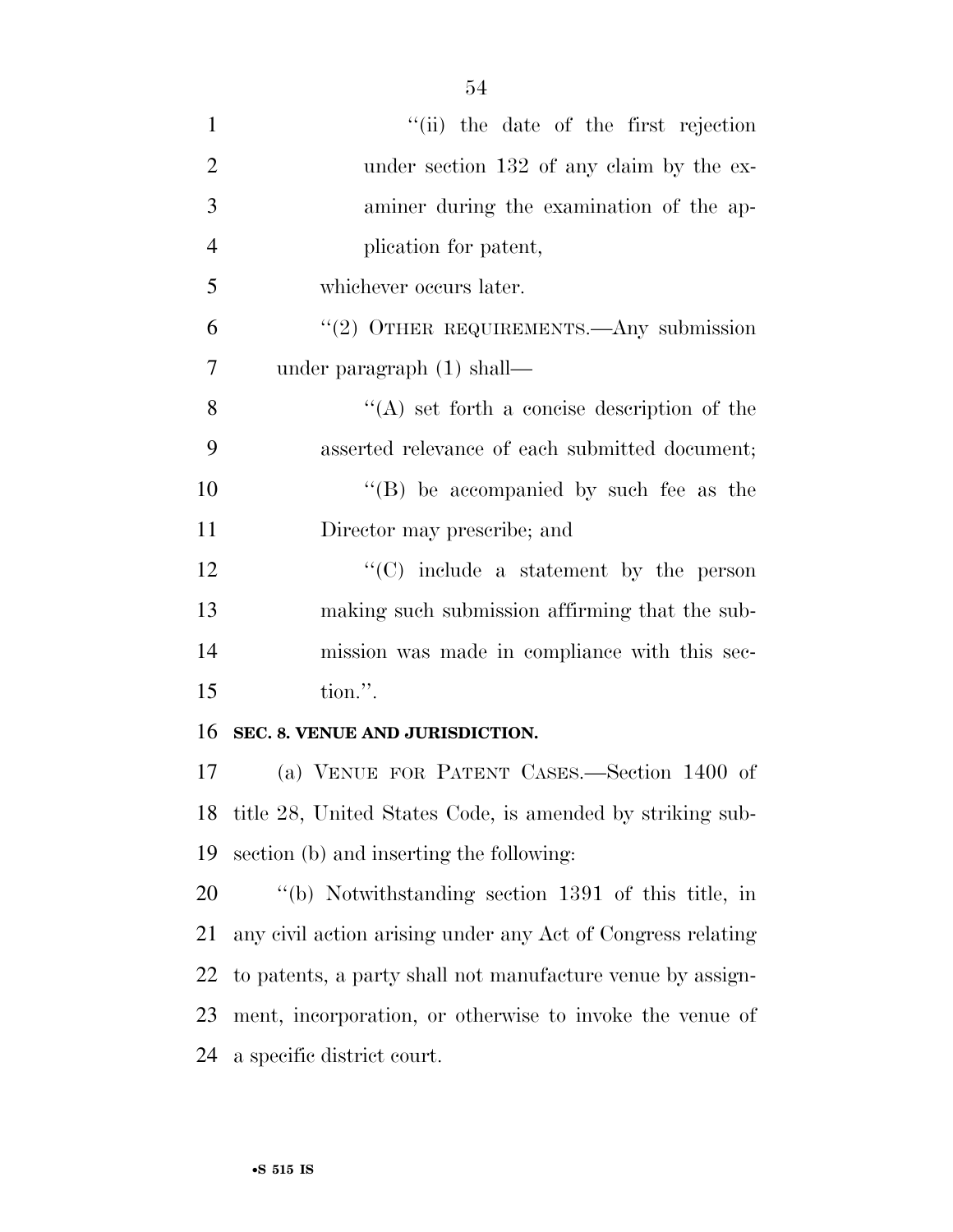''(c) Notwithstanding section 1391 of this title, any civil action for patent infringement or any action for de- claratory judgment may be brought only in a judicial dis-4 trict—

5 ''(1) where the defendant has its principal place of business or in the location or place in which the defendant is incorporated or formed, or, for foreign corporations with a United States subsidiary, where the defendant's primary United States subsidiary has its principal place of business or is incorporated or formed;

 $'$ (2) where the defendant has committed sub-13 stantial acts of infringement and has a regular and 14 established physical facility that the defendant con-15 trols and that constitutes a substantial portion of 16 the operations of the defendant;

 $\frac{17}{2}$  ''(3) where the primary plaintiff resides, if the 18 primary plaintiff in the action is—

19  $"({\rm A})$  an institution of higher education as 20 defined under section 101(a) of the Higher 21 Education Act of 1965 (20 U.S.C. 1001(a)); or 22 ''(B) a nonprofit organization that— 23  $\frac{1}{2}$  (i) qualifies for treatment under sec-24 tion 501(c)(3) of the Internal Revenue 25 Code  $(26 \text{ U.S.C. } 501 \text{ (e)}(3));$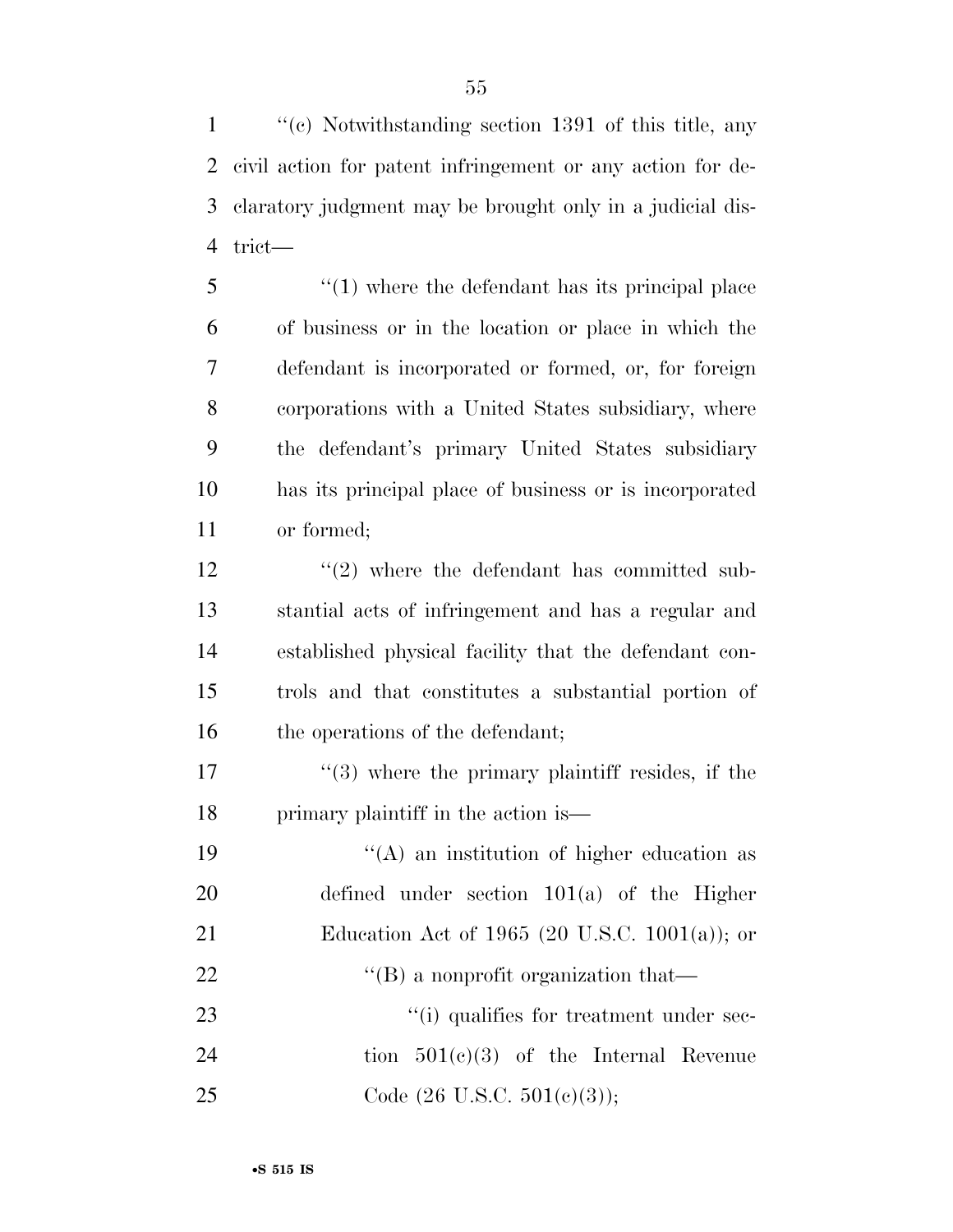| $\mathbf{1}$   | "(ii) is exempt from taxation under                      |
|----------------|----------------------------------------------------------|
| $\overline{2}$ | section $501(a)$ of such Code; and                       |
| 3              | "(iii) serves as the patent and licens-                  |
| $\overline{4}$ | ing organization for an institution of high-             |
| 5              | er education as defined under section                    |
| 6              | $101(a)$ of the Higher Education Act of                  |
| $\overline{7}$ | 1965 (20 U.S.C. 1001(a)); or                             |
| 8              | $(4)$ where the plaintiff resides, if the sole           |
| 9              | plaintiff in the action is an individual inventor who    |
| 10             | is a natural person and who qualifies at the time        |
| 11             | such action is filed as a micro-entity pursuant to       |
| 12             | section 123 of title 35.                                 |
| 13             | "(d) If a plaintiff brings a civil action for patent in- |
| 14             | fringement or declaratory judgment relief under sub-     |
| 15             | section (c), then the defendant may request the district |
|                |                                                          |

where, in the court's determination—

18 ''(1) any of the parties has substantial evidence or witnesses that otherwise would present consider- able evidentiary burdens to the defendant if such transfer were not granted;

court to transfer that action to another district or division

22 ''(2) such transfer would not cause undue hard-ship to the plaintiff; and

24  $(3)$  venue would be otherwise appropriate under section 1391 of this title.''.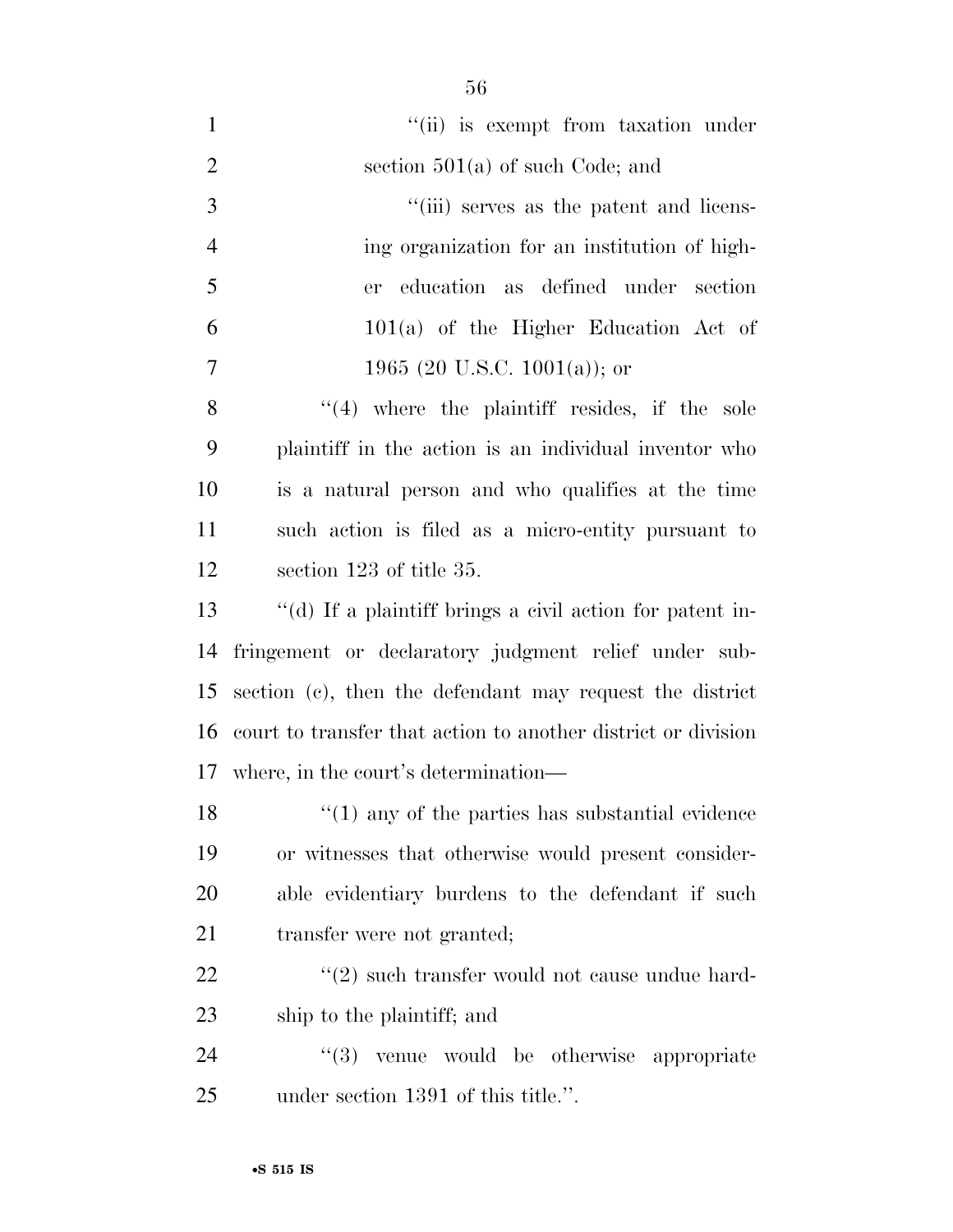(b) INTERLOCUTORY APPEALS.—Subsection (c)(2) of section 1292 of title 28, United States Code, is amended by adding at the end the following:

4 ''(3) of an appeal from an interlocutory order or decree determining construction of claims in a civil action for patent infringement under section 271 of title 35.

 Application for an appeal under paragraph (3) shall be made to the court within 10 days after entry of the order or decree. The district court shall have dis- cretion whether to approve the application and, if so, whether to stay proceedings in the district court dur-ing the pendency of such appeal.''.

 (c) TECHNICAL AMENDMENTS RELATING TO VENUE.—Sections 32, 145, 146, 154(b)(4)(A), and 293 of title 35, United States Code, and section 21(b)(4) of the Act entitled ''An Act to provide for the registration and protection of trademarks used in commerce, to carry out the provisions of certain international conventions, and for other purposes'', approved July 5, 1946 (com- monly referred to as the ''Trademark Act of 1946'' or the ''Lanham Act''; 15 U.S.C. 1071(b)(4)), are each amended by striking ''United States District Court for the District of Columbia'' each place that term appears and inserting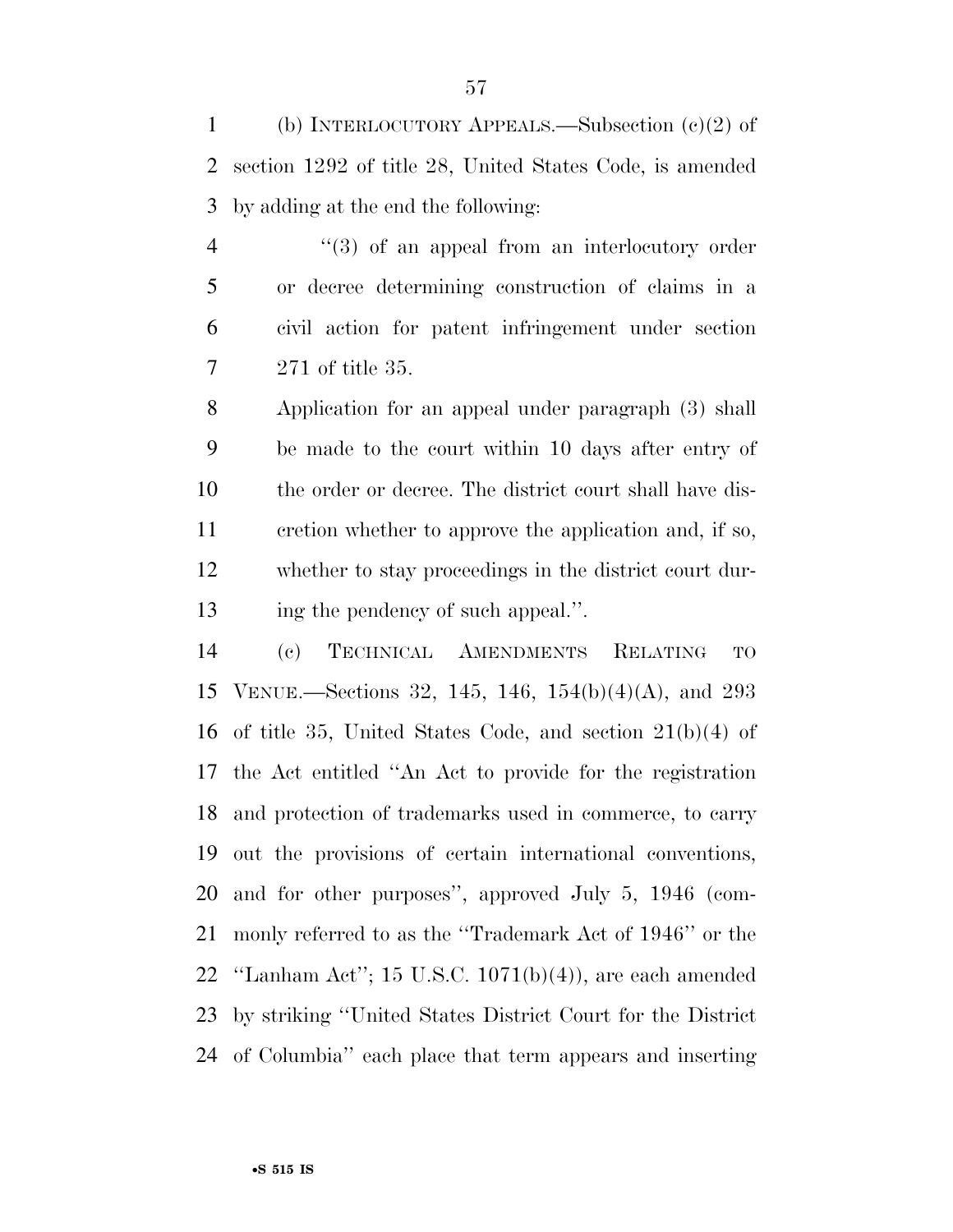''United States District Court for the Eastern District of Virginia''.

# **SEC. 9. PATENT AND TRADEMARK OFFICE REGULATORY AUTHORITY.**

(a) FEE SETTING.—

 (1) IN GENERAL.—The Director shall have au- thority to set or adjust by rule any fee established or charged by the Office under sections 41 and 376 of title 35, United States Code or under section 31 of the Trademark Act of 1946 (15 U.S.C. 1113) for the filing or processing of any submission to, and for all other services performed by or materials fur- nished by, the Office, provided that such fee amounts are set to reasonably compensate the Office for the services performed.

 (2) REDUCTION OF FEES IN CERTAIN FISCAL YEARS.—In any fiscal year, the Director—

 (A) shall consult with the Patent Public Advisory Committee and the Trademark Public Advisory Committee on the advisability of re- ducing any fees described in paragraph (1); and (B) after that consultation may reduce such fees.

 (3) ROLE OF THE PUBLIC ADVISORY COM-MITTEE.—The Director shall—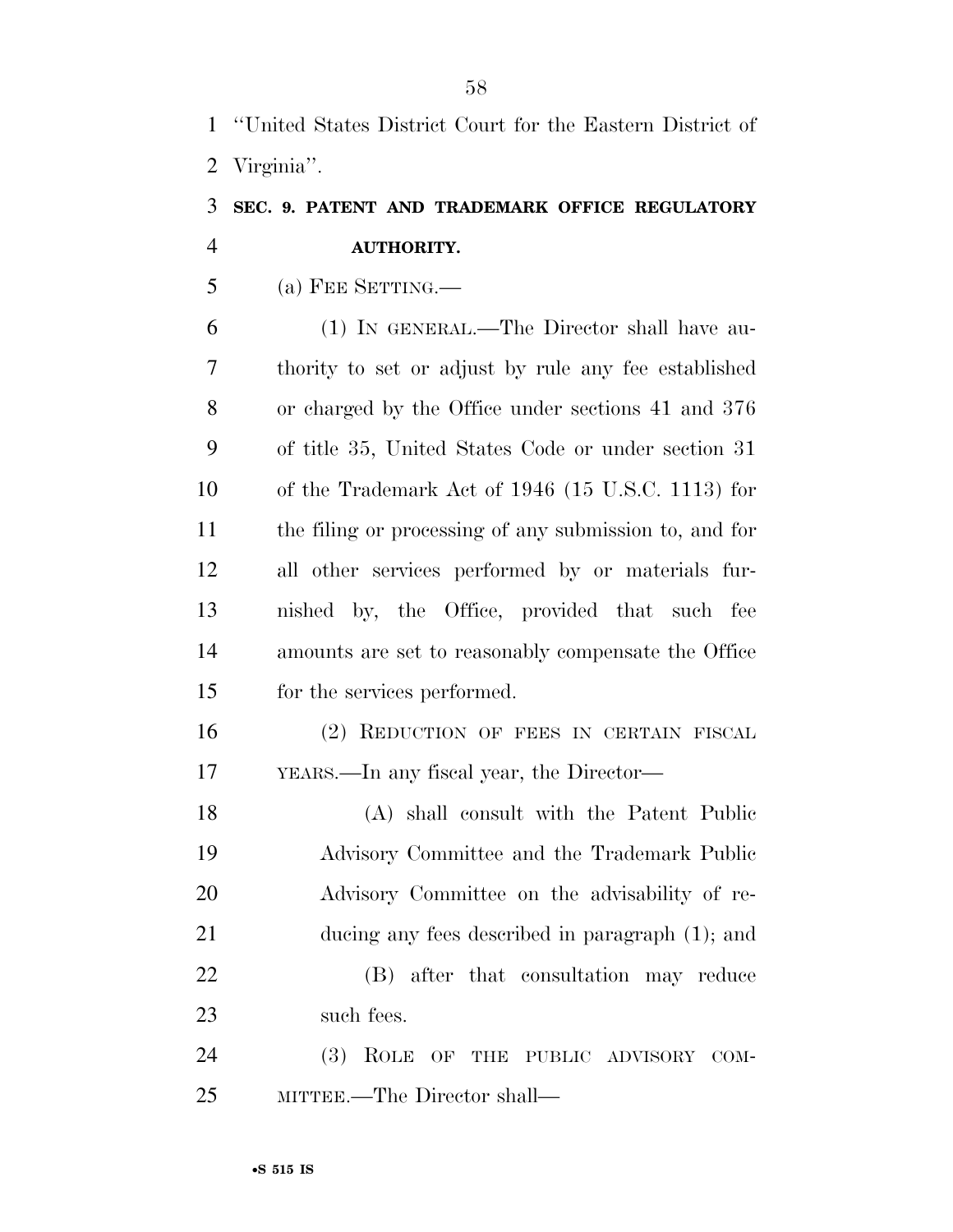| $\mathbf{1}$   | (A) submit to the Patent or Trademark            |
|----------------|--------------------------------------------------|
| $\overline{2}$ | Public Advisory Committee, or both, as appro-    |
| 3              | priate, any proposed fee under paragraph (1)     |
| $\overline{4}$ | not less than 45 days before publishing any      |
| 5              | proposed fee in the Federal Register;            |
| 6              | (B) provide the relevant advisory com-           |
| $\overline{7}$ | mittee described in subparagraph $(A)$ a 30-day  |
| 8              | period following the submission of any proposed  |
| 9              | fee, on which to deliberate, consider, and com-  |
| 10             | ment on such proposal, and require that—         |
| 11             | (i) during such 30-day period, the rel-          |
| 12             | evant advisory committee hold a public           |
| 13             | hearing related to such proposal; and            |
| 14             | (ii) the Director shall assist the rel-          |
| 15             | evant advisory committee in carrying out         |
| 16             | such public hearing, including by offering       |
| 17             | the use of Office resources to notify and        |
| 18             | promote the hearing to the public and in-        |
|                |                                                  |
| 19             | terested stakeholders;                           |
| 20             | (C) require the relevant advisory com-           |
| 21             | mittee to make available to the public a written |
| 22             | report detailing the comments, advice, and rec-  |
| 23             | ommendations of the committee regarding any      |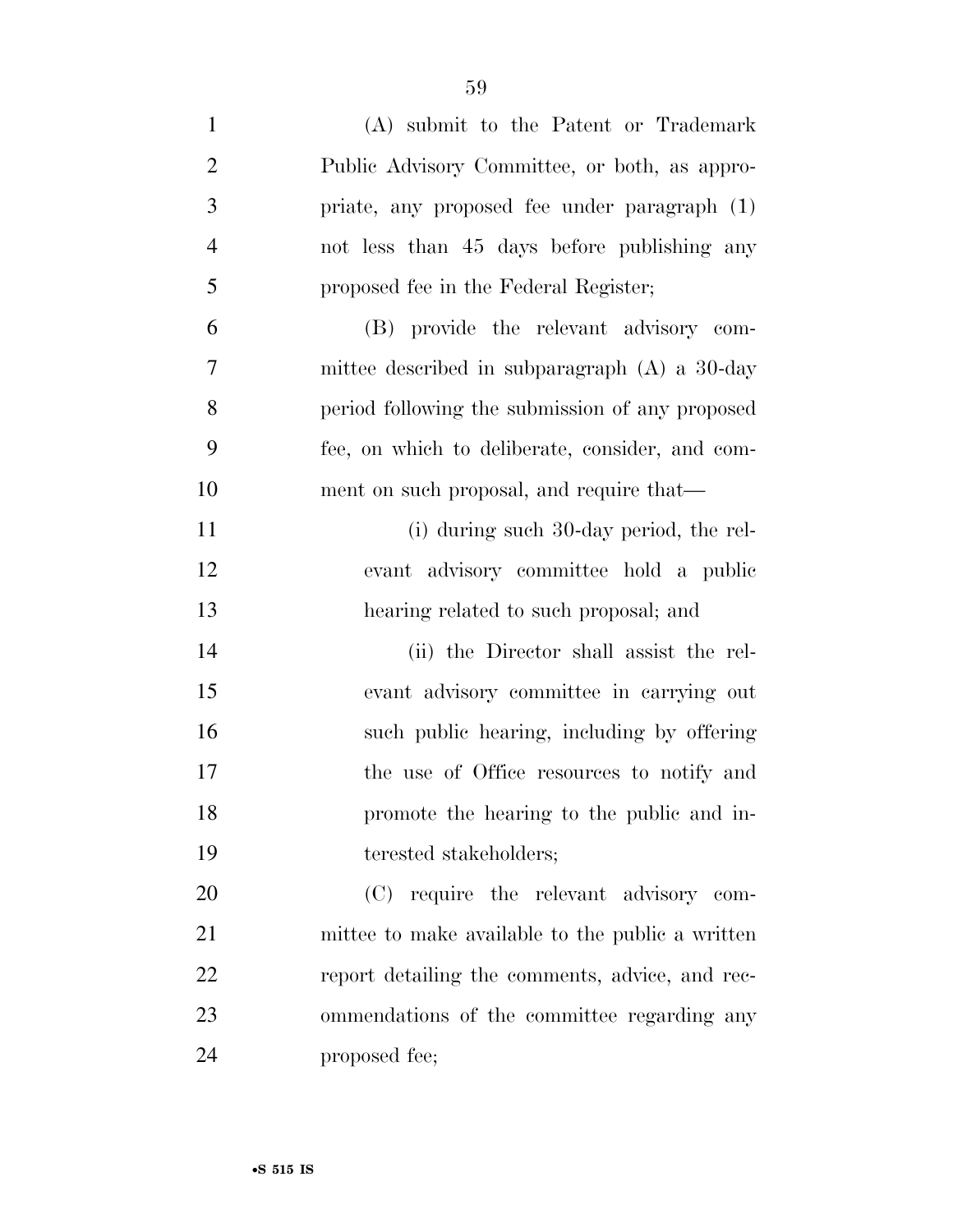| $\mathbf{1}$   | (D) consider and analyze any comments,          |
|----------------|-------------------------------------------------|
| $\overline{2}$ | advice, or recommendations received from the    |
| 3              | relevant advisory committee before setting or   |
| $\overline{4}$ | adjusting any fee; and                          |
| 5              | (E) notify, through the Chair and Ranking       |
| 6              | Member of the Senate and House Judiciary        |
| 7              | Committees, the Congress of any final decision  |
| 8              | regarding proposed fees.                        |
| 9              | (4) PUBLICATION IN THE FEDERAL<br>REG-          |
| 10             | ISTER.-                                         |
| 11             | (A) IN GENERAL.—Any rules prescribed            |
| 12             | under this subsection shall be published in the |
| 13             | Federal Register.                               |
| 14             | (B) RATIONALE.—Any proposal for a               |
| 15             | change in fees under this section shall—        |
| 16             | (i) be published in the Federal Reg-            |
| 17             | ister; and                                      |
| 18             | (ii) include, in such publication, the          |
| 19             | specific rationale and purpose for the pro-     |
| 20             | posal, including the possible expectations      |
| 21             | or benefits resulting from the proposed         |
| 22             | change.                                         |
| 23             | (C) PUBLIC COMMENT PERIOD.—Following            |
| 24             | the publication of any proposed fee in the Fed- |
| 25             | eral Register pursuant to subparagraph (A), the |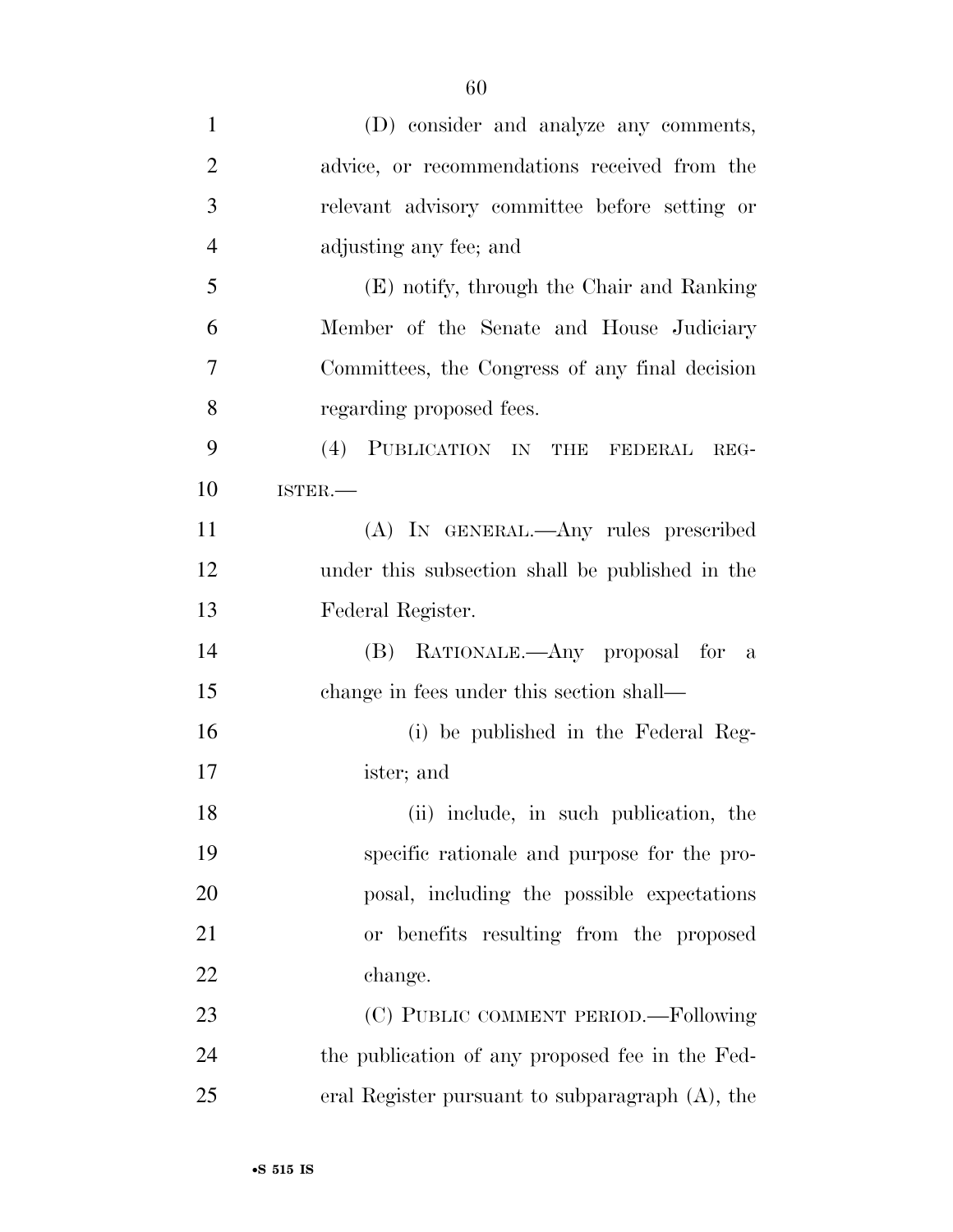| $\mathbf{1}$   | Director shall seek public comment for a period            |
|----------------|------------------------------------------------------------|
| $\overline{2}$ | of not less than 45 days.                                  |
| 3              | (5) CONGRESSIONAL COMMENT PERIOD.-Fol-                     |
| $\overline{4}$ | the notification described in paragraph<br>lowing          |
| 5              | $(3)(E)$ , Congress shall have not more than 45 days       |
| 6              | to consider and comment on any proposed fee under          |
| 7              | paragraph (1). No proposed fee shall be effective          |
| 8              | prior to the end of such 45-day comment period.            |
| 9              | (6) RULE OF CONSTRUCTION.—No rules pre-                    |
| 10             | scribed under this subsection may diminish—                |
| 11             | (A) an applicant's rights under this title or              |
| 12             | the Trademark Act of 1946; or                              |
| 13             | (B) any rights under a ratified treaty.                    |
| 14             | (b) FEES FOR PATENT SERVICES.—Division B of                |
| 15             | Public Law 108–447 is amended in title VIII of the De-     |
| 16             | partments of Commerce, Justice and State, the Judiciary,   |
| 17             | and Related Agencies Appropriations Act, 2005, in section  |
| 18             | $801(a)$ by striking "During fiscal years 2005, 2006 and   |
| 19             | 2007", and inserting "Until such time as the Director sets |
| 20             | or adjusts the fees otherwise,".                           |
| 21             | (c) ADJUSTMENT OF TRADEMARK FEES.-Division                 |
| 22             | B of Public Law 108–447 is amended in title VIII of the    |
| 23             | Departments of Commerce, Justice and State, the Judici-    |
| 24             | ary and Related Agencies Appropriations Act, 2005, in      |
| 25             | section $802(a)$ by striking "During fiscal years $2005$ , |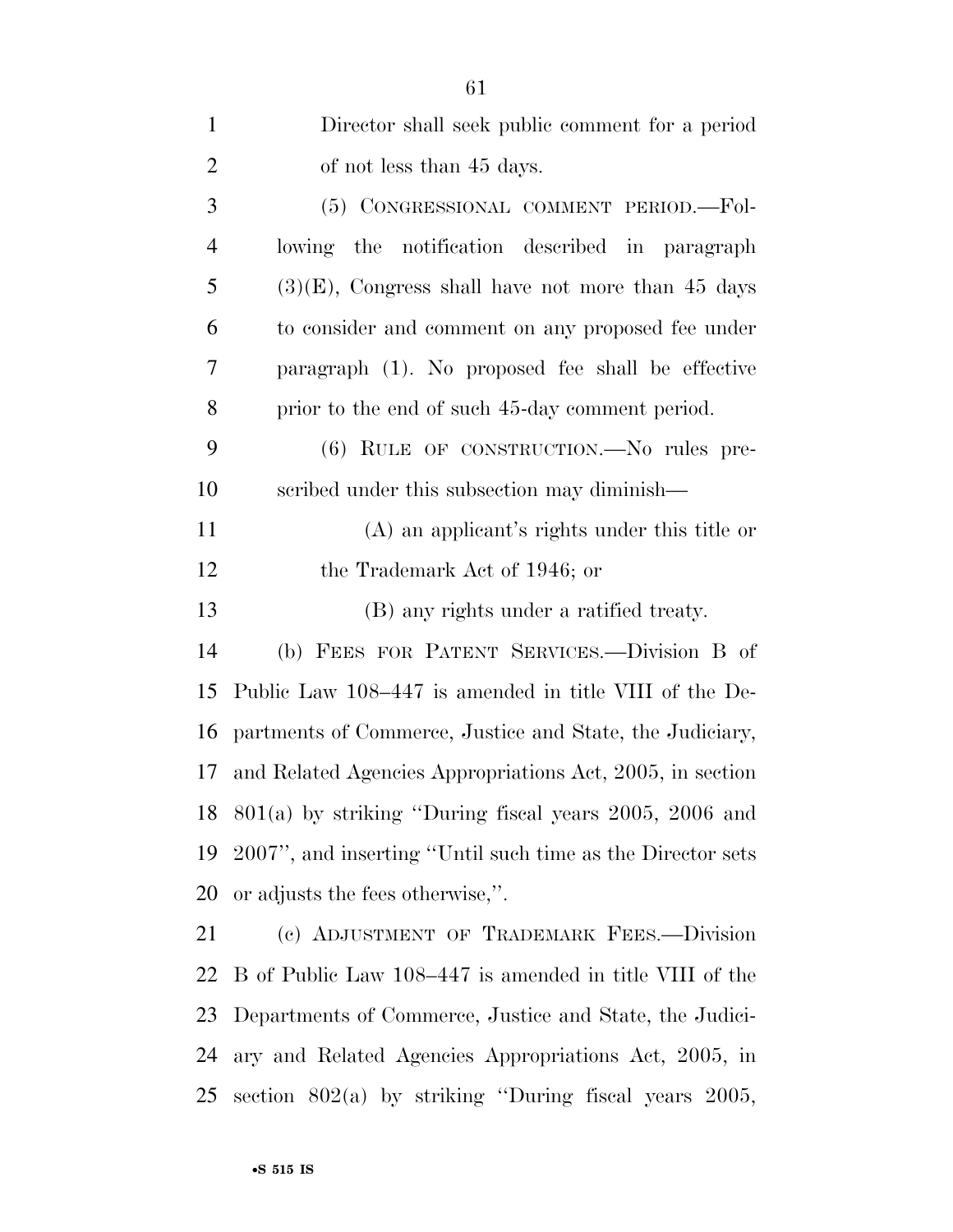2006 and 2007'', and inserting ''Until such time as the Director sets or adjusts the fees otherwise,''.

 (d) EFFECTIVE DATE, APPLICABILITY, AND TRANSI- TIONAL PROVISION.—Division B of Public Law 108–447 is amended in title VIII of the Departments of Commerce, Justice and State, the Judiciary and Related Agencies Ap- propriations Act, 2005, in section 803(a) by striking ''and shall apply only with respect to the remaining portion of fiscal year 2005, 2006 and 2007.''.

 (e) RULE OF CONSTRUCTION.—Nothing in this sec- tion shall be construed to affect any other provision of Di- vision B of Public Law 108–447, including section 801(c) of title VII of the Departments of Commerce, Justice and State, the Judiciary and Related Agencies Appropriations Act, 2005.

(f) DEFINITIONS.—In this section:

 (1) DIRECTOR.—The term ''Director'' means the Director of the United States Patent and Trade-mark Office.

20 (2) OFFICE.—The term "Office" means the United States Patent and Trademark Office.

22 (3) TRADEMARK ACT OF 1946.—The term ''Trademark Act of 1946'' means an Act entitled ''Act to provide for the registration and protection of trademarks used in commerce, to carry out the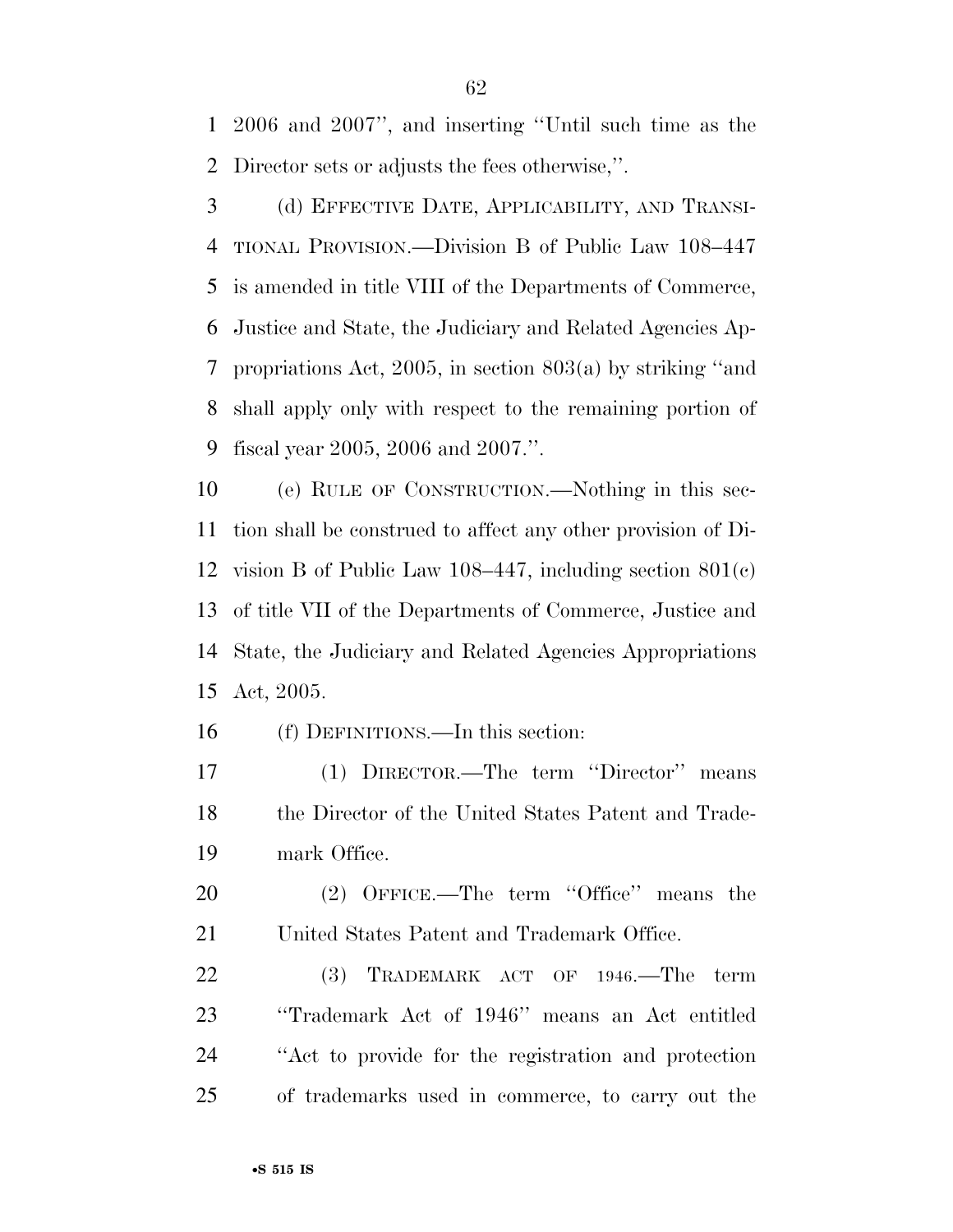provisions of certain international conventions, and for other purposes'', approved July 5, 1946 (15 U.S.C. 1051 et seq.) (commonly referred to as the Trademark Act of 1946 or the Lanham Act).

**SEC. 10. RESIDENCY OF FEDERAL CIRCUIT JUDGES.** 

 (a) RESIDENCY.—The second sentence of section 44(c) of title 28, United States Code, is repealed.

 (b) FACILITIES.—Section 44 of title 28, United States Code, is amended by adding at the end the fol-lowing:

 ''(e)(1) The Director of the Administrative Office of the United States Courts shall provide—

 $\langle (A)$  a judge of the Federal judicial circuit who lives within 50 miles of the District of Columbia with appropriate facilities and administrative sup-16 port services in the District of the District of Colum-bia; and

18 ''(B) a judge of the Federal judicial circuit who does not live within 50 miles of the District of Co- lumbia with appropriate facilities and administrative support services—

22  $\frac{1}{1}$  in the district and division in which 23 that judge resides; or

24  $(ii)$  if appropriate facilities are not avail-able in the district and division in which that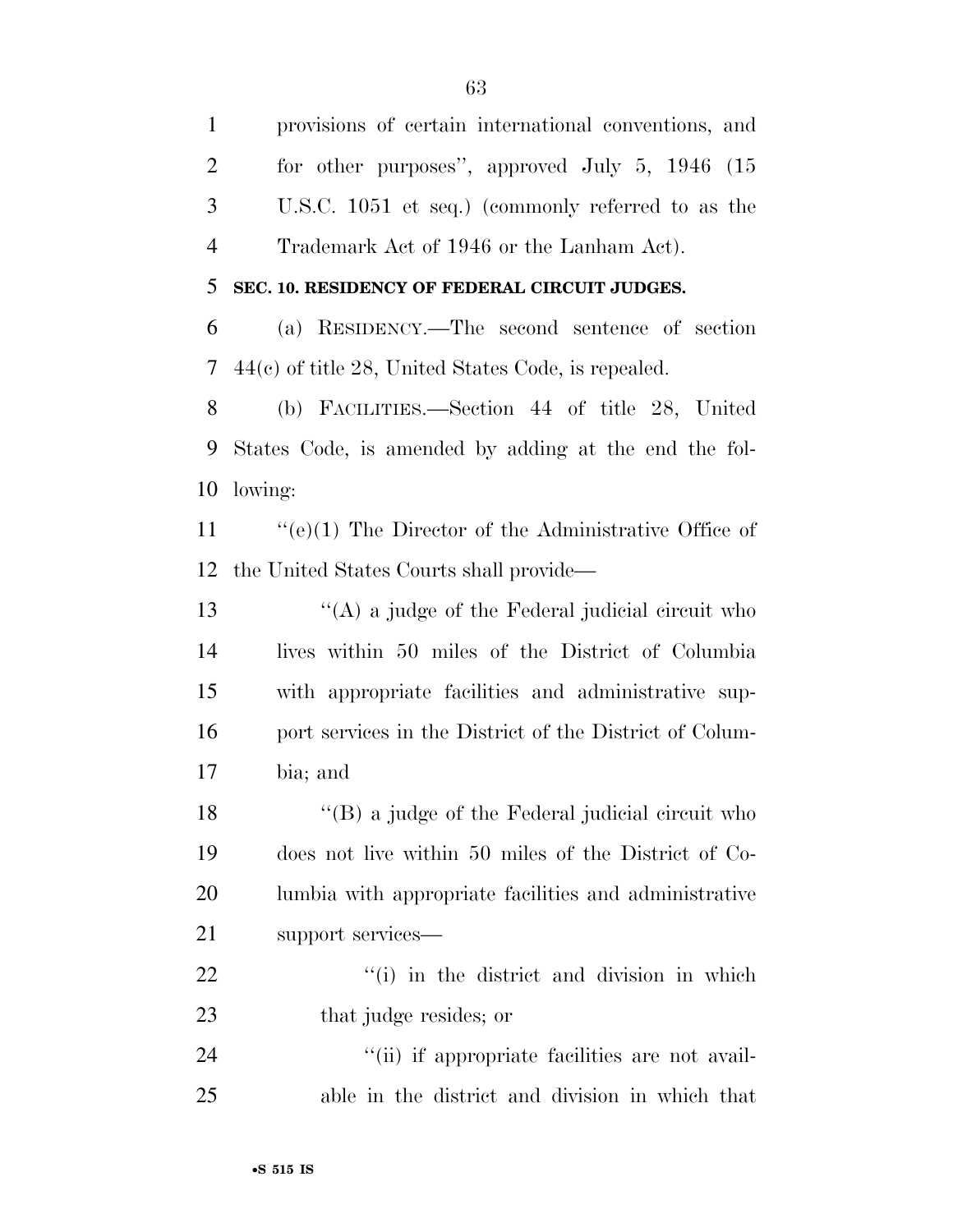judge resides, in the district and division closest to the residence of that judge in which such fa- cilities are available, as determined by the Di-rector.

 ''(2) Nothing in this subsection may be construed to authorize or require the construction of new facilities.''. **SEC. 11. MICRO-ENTITY DEFINED.** 

 Chapter 11 of title 35, United States Code, is amend-ed by adding at the end the following new section:

#### **''§ 123. Micro-entity defined**

 ''(a) IN GENERAL.—For purposes of this title, the term 'micro-entity' means an applicant who makes a cer-tification under either subsections (b) or (c).

 ''(b) UNASSIGNED APPLICATION.—For an unas- signed application, each applicant shall certify that the ap-plicant—

17  $\frac{1}{2}$  (1) qualifies as a small entity, as defined in regulations issued by the Director;

19  $(2)$  has not been named on 5 or more pre-viously filed patent applications;

21 "(3) has not assigned, granted, or conveyed, and is not under an obligation by contract or law to assign, grant, or convey, a license or any other own-ership interest in the particular application; and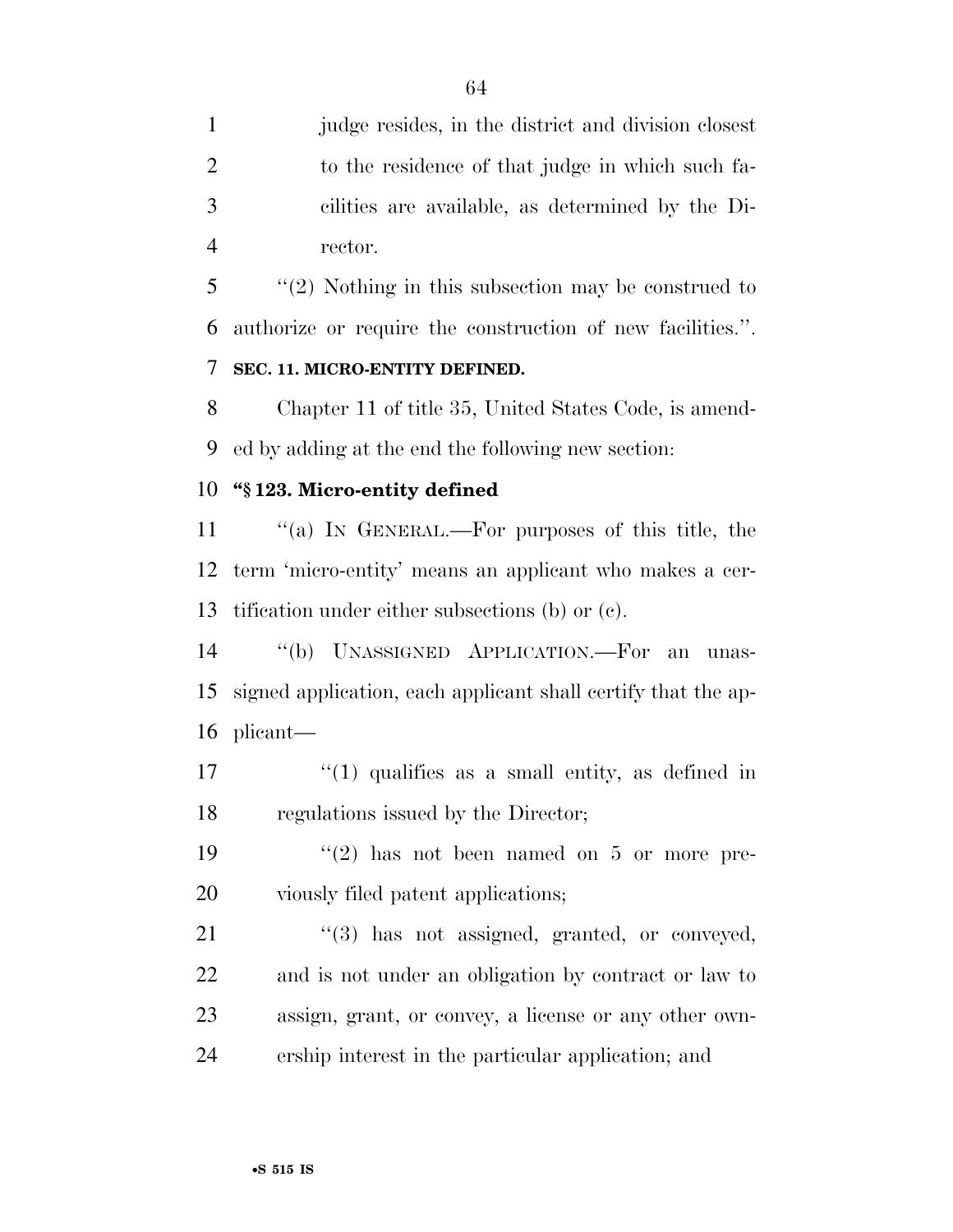| $\mathbf{1}$   | $\lq(4)$ does not have a gross income, as defined            |
|----------------|--------------------------------------------------------------|
| $\overline{2}$ | in section $61(a)$ of the Internal Revenue Code $(26)$       |
| 3              | U.S.C. $61(a)$ , exceeding 2.5 times the average gross       |
| 4              | income, as reported by the Department of Labor, in           |
| 5              | the calendar year immediately preceding the cal-             |
| 6              | endar year in which the examination fee is being             |
| $\overline{7}$ | paid.                                                        |
| 8              | "(c) ASSIGNED APPLICATION.—For an assigned ap-               |
| 9              | plication, each applicant shall certify that the applicant—  |
| 10             | $\lq(1)$ qualifies as a small entity, as defined in          |
| 11             | regulations issued by the Director, and meets the re-        |
| 12             | quirements of subsection $(b)(4)$ ;                          |
| 13             | $\lq(2)$ has not been named on 5 or more pre-                |
| 14             | viously filed patent applications; and                       |
| 15             | "(3) has assigned, granted, conveyed, or is                  |
| 16             | under an obligation by contract or law to assign,            |
| 17             | grant, or convey, a license or other ownership inter-        |
| 18             | est in the particular application to an entity that has      |
| 19             | 5 or fewer employees and that such entity has a              |
| 20             | gross income, as defined in section $61(a)$ of the In-       |
| 21             | ternal Revenue Code $(26 \text{ U.S.C. } 61(a))$ , that does |
| 22             | not exceed 2.5 times the average gross income, as            |
| 23             | reported by the Department of Labor, in the cal-             |
| 24             | endar year immediately preceding the calendar year           |
| 25             | in which the examination fee is being paid.                  |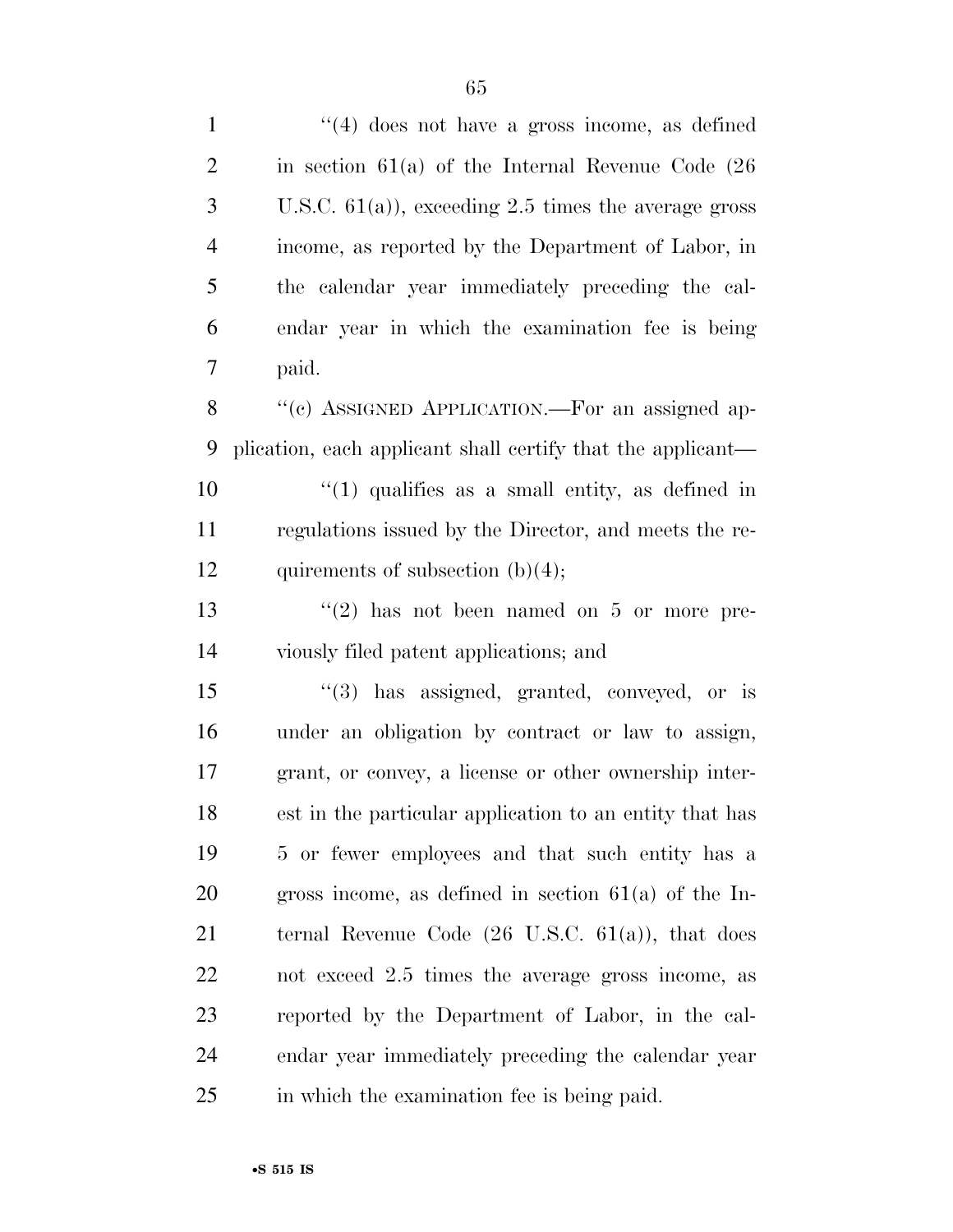''(d) INCOME LEVEL ADJUSTMENT.—The gross in- come levels established under subsections (b) and (c) shall be adjusted by the Director on October 1, 2009, and every year thereafter, to reflect any fluctuations occurring dur- ing the previous 12 months in the Consumer Price Index, as determined by the Secretary of Labor.''.

#### **SEC. 12. TECHNICAL AMENDMENTS.**

 (a) JOINT INVENTIONS.—Section 116 of title 35, United States Code, is amended—

 (1) in the first paragraph, by striking 11 ''When'' and inserting "(a) JOINT INVEN-12 TIONS.—When";

 (2) in the second paragraph, by striking 14 "If a joint inventor" and inserting "(b) OMIT-TED INVENTOR.—If a joint inventor''; and

 (3) in the third paragraph, by striking 17 'Whenever'' and inserting "(c) CORRECTION OF ERRORS IN APPLICATION.—Whenever''.

 (b) FILING OF APPLICATION IN FOREIGN COUN- TRY.—Section 184 of title 35, United States Code, is amended—

 (1) in the first paragraph, by striking ''Except 23 when" and inserting "(a) FILING IN FOREIGN COUNTRY.—Except when'';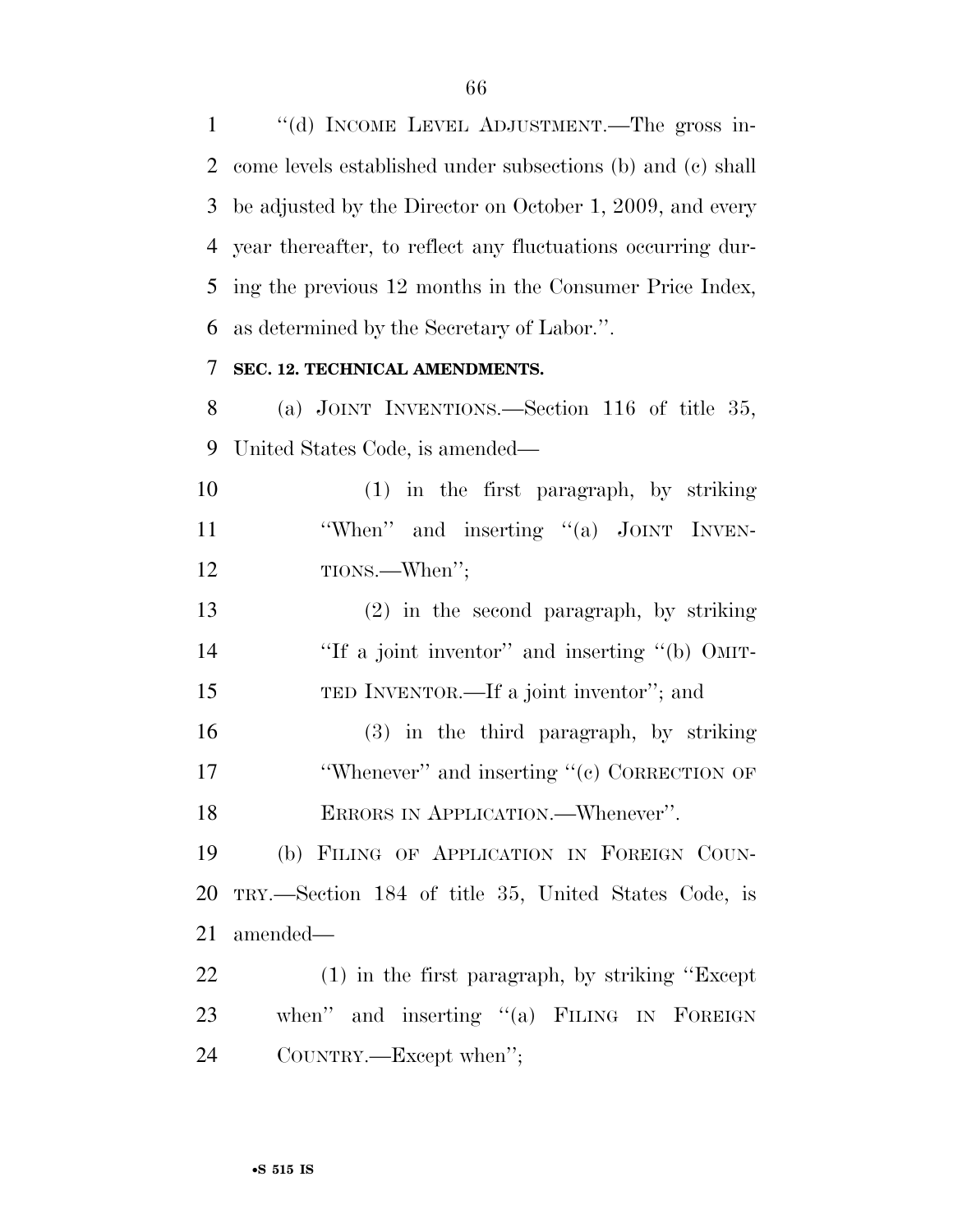| $\mathbf{1}$   | $(2)$ in the second paragraph, by striking "The  |
|----------------|--------------------------------------------------|
| $\overline{2}$ | term" and inserting "(b) APPLICATION.—The        |
| 3              | term"; and                                       |
| $\overline{4}$ | (3) in the third paragraph, by striking "The     |
| 5              | scope" and inserting "(c) SUBSEQUENT MODIFICA-   |
| 6              | TIONS, AMENDMENTS, AND SUPPLEMENTS.-The          |
| 7              | scope".                                          |
| 8              | (c) REISSUE OF DEFECTIVE PATENTS.—Section 251    |
| 9              | of title 35, United States Code, is amended—     |
| 10             | $(1)$ in the first paragraph, by striking "When- |
| 11             | ever" and inserting "(a) IN GENERAL.—Whenever";  |
| 12             | $(2)$ in the second paragraph, by striking "The  |
| 13             | Director" and inserting "(b) MULTIPLE REISSUED   |
| 14             | PATENTS.—The Director";                          |
| 15             | (3) in the third paragraph, by striking "The     |
| 16             | provision" and inserting "(c) APPLICABILITY OF   |
| 17             | THIS TITLE.—The provisions"; and                 |
| 18             | $(4)$ in the last paragraph, by striking "No re- |
| 19             | issued patent" and inserting "(d) REISSUE PATENT |
| 20             | ENLARGING SCOPE OF CLAIMS.-No reissued pat-      |
| 21             | ent".                                            |
| 22             | (d) EFFECT OF REISSUE.—Section 253 of title 35,  |
| 23             | United States Code, is amended—                  |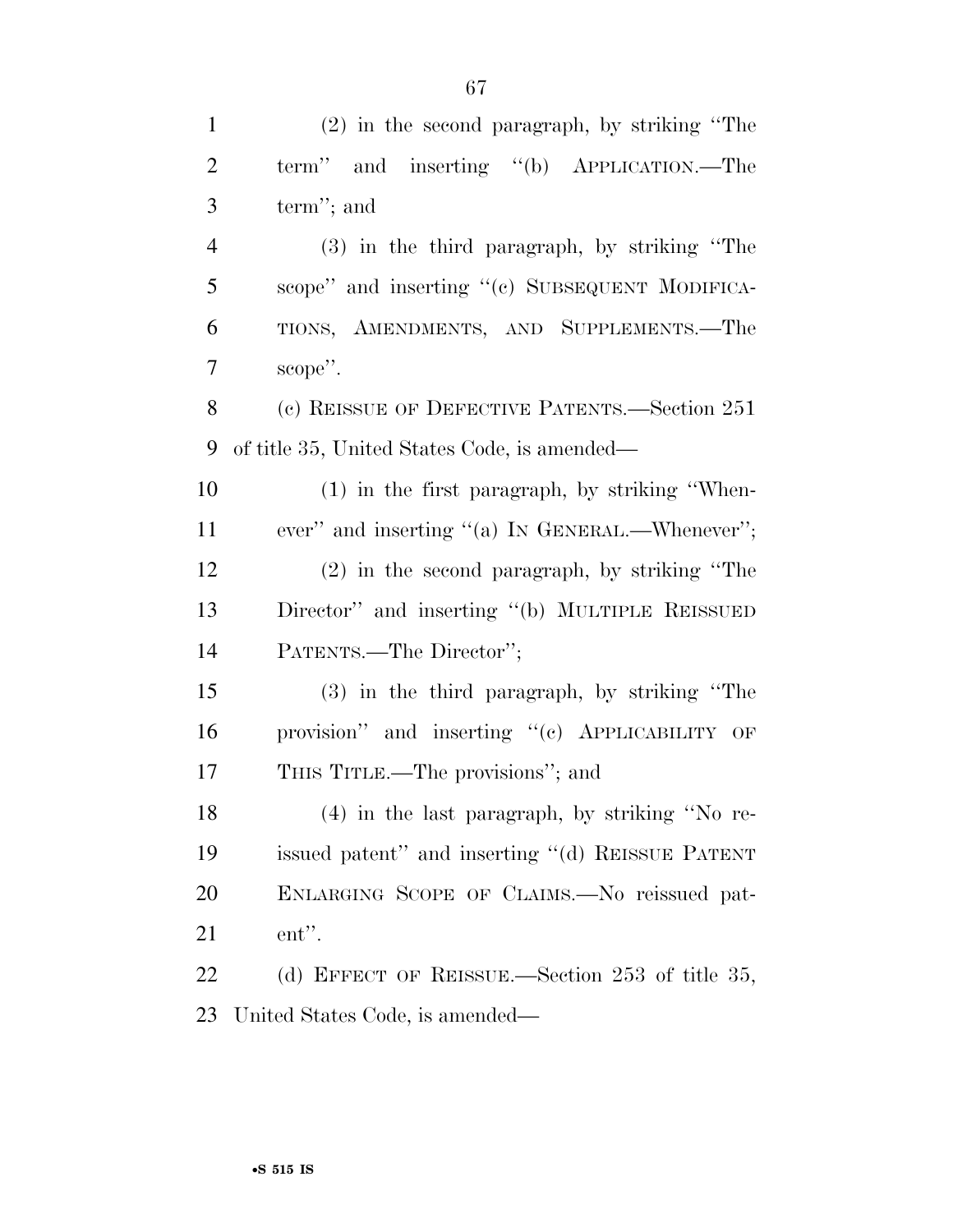| $\mathbf{1}$   | (1) in the first paragraph, by striking "When-        |
|----------------|-------------------------------------------------------|
| $\overline{2}$ | ever" and inserting "(a) IN GENERAL.—Whenever";       |
| 3              | and                                                   |
| $\overline{4}$ | $(2)$ in the second paragraph, by striking "in        |
| 5              | like manner" and inserting "(b) ADDITIONAL DIS-       |
| 6              | CLAIMER OR DEDICATION.—In the manner set forth        |
| 7              | in subsection $(a)$ ,".                               |
| 8              | (e) CORRECTION OF NAMED INVENTOR.-Section             |
| 9              | 256 of title 35, United States Code, is amended—      |
| 10             | $(1)$ in the first paragraph, by striking "When-      |
| 11             | ever" and inserting "(a) CORRECTION.—Whenever";       |
| 12             | and                                                   |
| 13             | $(2)$ in the second paragraph, by striking "The       |
| 14             | error" and inserting "(b) PATENT VALID IF ERROR       |
| 15             | CORRECTED.—The error".                                |
| 16             | (f) PRESUMPTION OF VALIDITY.—Section 282 of title     |
| 17             | 35, United States Code, is amended—                   |
| 18             | (1) in the first undesignated paragraph, by           |
| 19             | striking "A patent" and inserting "(a) IN GEN-        |
| <b>20</b>      | $ERAL. - A patent'';$                                 |
| 21             | (2) in the second undesignated paragraph, by          |
| 22             | striking "The following" and inserting "(b) DE-       |
| 23             | FENSES.—The following"; and                           |
| 24             | (3) in the third undesignated paragraph, by           |
| 25             | striking "In actions" and inserting " $(e)$ NOTICE OF |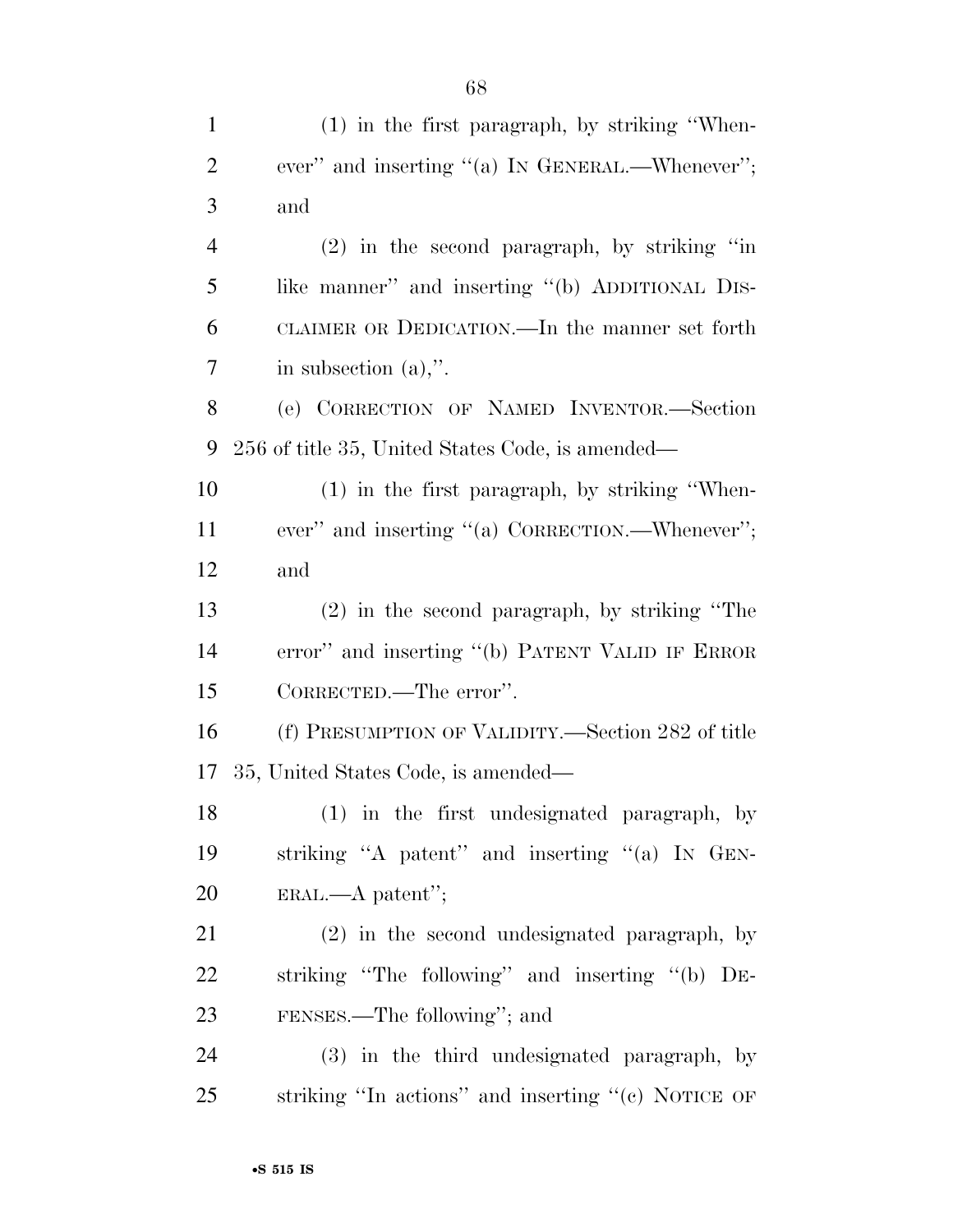ACTIONS; ACTIONS DURING EXTENSION OF PATENT TERM.—In actions''.

#### **SEC. 13. EFFECTIVE DATE; RULE OF CONSTRUCTION.**

 (a) EFFECTIVE DATE.—Except as otherwise provided in this Act, the provisions of this Act shall take effect 12 months after the date of the enactment of this Act and shall apply to any patent issued on or after that effective date.

 (b) CONTINUITY OF INTENT UNDER THE CREATE ACT.—The enactment of section 102(b)(3) of title 35, United States Code, under section (2)(b) of this Act is done with the same intent to promote joint research activi- ties that was expressed, including in the legislative history, through the enactment of the Cooperative Research and Technology Enhancement Act of 2004 (Public Law 108– 453; the ''CREATE Act''), the amendments of which are stricken by section 2(c) of this Act. The United States Patent and Trademark Office shall administer section 102(b)(3) of title 35, United States Code, in a manner consistent with the legislative history of the CREATE Act that was relevant to its administration by the United States Patent and Trademark Office.

#### **SEC. 14. SEVERABILITY.**

 If any provision of this Act or of any amendment or repeals made by this Act, or the application of such a pro